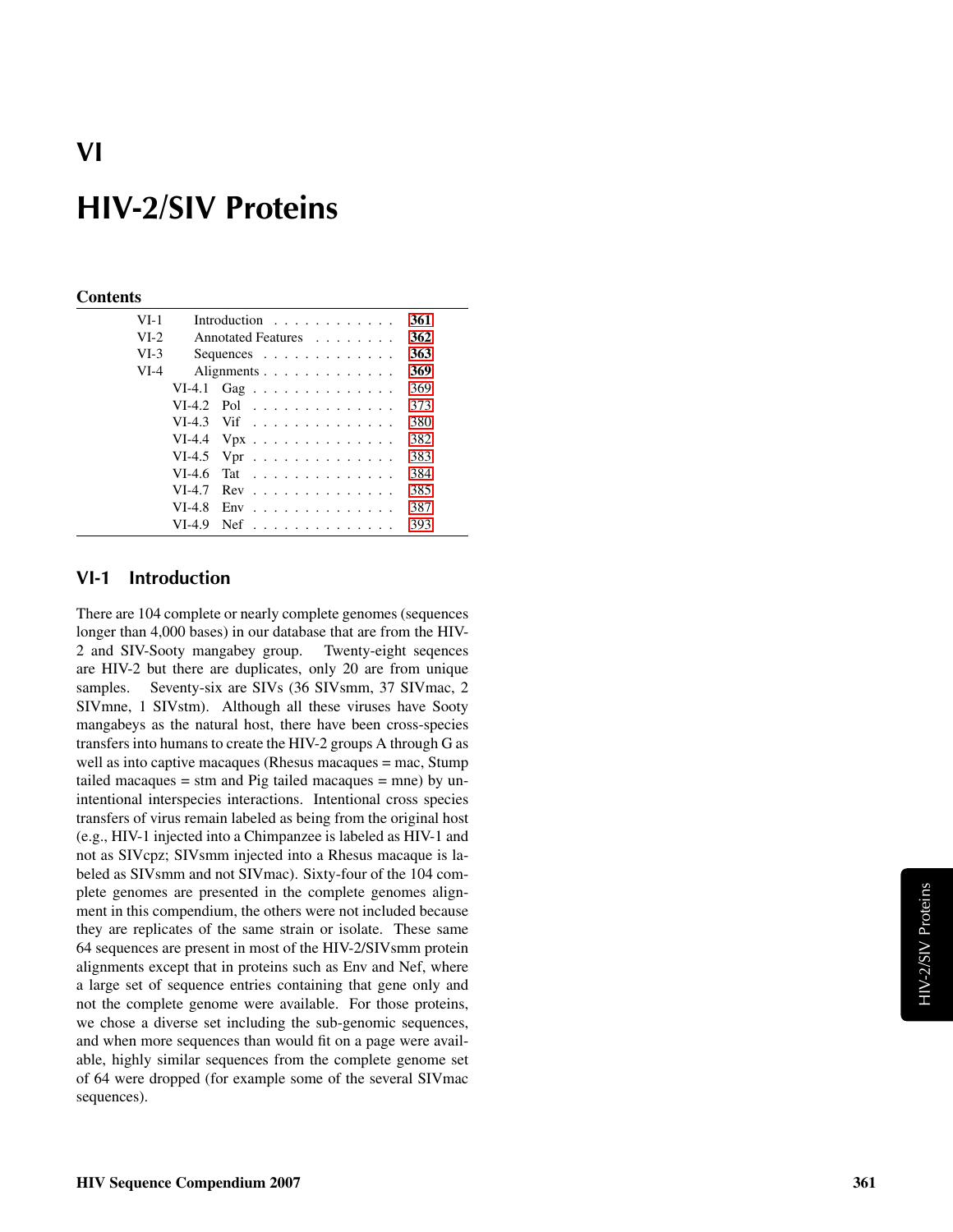## <span id="page-1-0"></span>VI-2 Annotated Features

Features of HIV-2 annotated in the alignment that follows.

| <b>Feature</b>              | Protein | Location     | Page |
|-----------------------------|---------|--------------|------|
| Gag p15 start               | Gag     | $\mathbf{1}$ | 369  |
| p15                         | Gag     | 135          | 369  |
| p27                         | Gag     | 136          | 369  |
| p27                         | Gag     | 364          | 371  |
| p2                          | Gag     | 365          | 371  |
| p2                          | Gag     | 381          | 371  |
| p8                          | Gag     | 382          | 371  |
| p8                          | Gag     | 433          | 371  |
| p1                          | Gag     | 434          | 371  |
| p1                          | Gag     | 447          | 371  |
| p6                          | Gag     | 448          | 371  |
| <b>PTAP</b> motif           | Gag     | 458-461      | 371  |
| PSAP in HIV-2 B, U          | Gag     | 476-479      | 371  |
| p6 end                      | Gag     | 510          | 372  |
| Gag end                     | Gag     | 510          | 372  |
| Pol p15 start (-1 from Gag) | Pol     | 1            | 373  |
| p15                         | Pol     | 67           | 373  |
| protease                    | Pol     | 68           | 373  |
| protease                    | Pol     | 166          | 374  |
| p51 RT start                | Pol     | 167          | 374  |
| D catalytic site            | Pol     | 276          | 374  |
| DD catalytic site           | Pol     | 351          | 375  |
| p51 RT end                  | Pol     | 605          | 376  |
| p15 RNase H start           | Pol     | 606          | 376  |
| p15 RNase H end             | Pol     | 725          | 377  |
| p31 Integrase start         | Pol     | 726          | 377  |
| p31 Integrase end           | Pol     | 1018         | 379  |
| Pol end                     | Pol     | 1018         | 379  |
| Vif start                   | Vif     | $\mathbf{1}$ | 380  |
| Vif end                     | Vif     | 214          | 381  |
| Vpx start                   | Vpx     | 1            | 382  |
| Vpx end                     | Vpx     | 112          | 382  |
| Vpr start                   | Vpr     | 1            | 383  |
| Vpr end                     | Vpr     | 101          | 383  |
| Tat start                   | Tat     | $\mathbf{1}$ | 384  |
| exon 1 end                  | Tat     | 99           | 384  |
| exon 2 start                | Tat     | 100          | 384  |
| Tat end                     | Tat     | 130          | 384  |
| Rev start                   | Rev     | $\mathbf{1}$ | 385  |
| exon 1 end                  | Rev     | 24           | 385  |
| exon 2 start                | Rev     | 25           | 385  |
| Rev end                     | Rev     | 107          | 385  |
| Env start                   | Env     | 1            | 387  |
| signal peptide end          | Env     | 22           | 387  |
| gp120 start                 | Env     | 23           | 387  |
| V3                          | Env     | 311-344      | 388  |
| gp120 end                   | Env     | 525          | 390  |
| gp41 start                  |         | 526          | 390  |
|                             | Env     |              |      |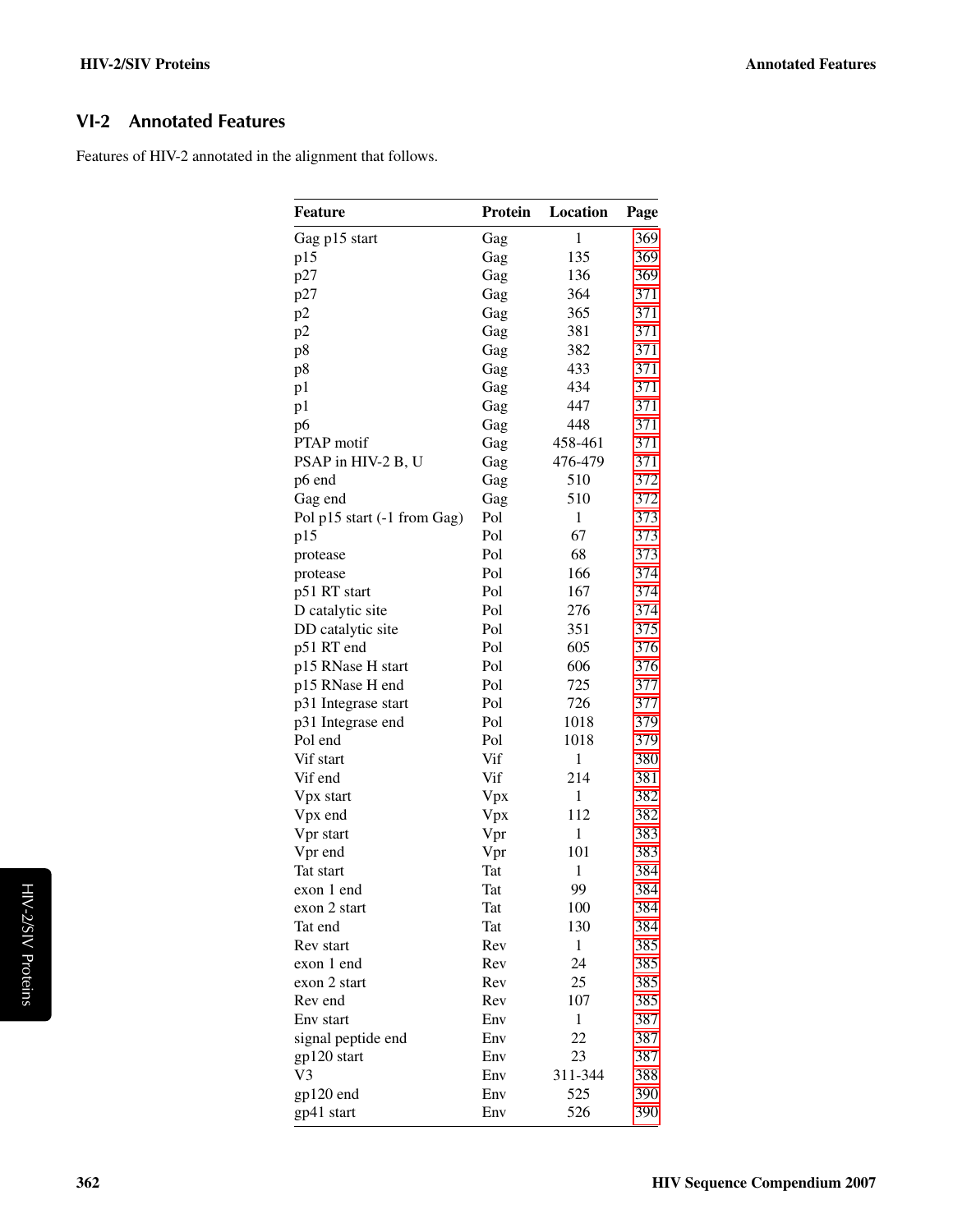| <b>Feature</b>             | Protein    | Location | Page |
|----------------------------|------------|----------|------|
| Env end                    | Env        | 879      | 392  |
| Nef start                  | <b>Nef</b> |          | 393  |
| R <sub>17</sub> Y mutation | <b>Nef</b> | 17       | 393  |
| max HIV-1 similarity       | <b>Nef</b> | 153-182  | 393  |
| premature stop in Mac239   | <b>Nef</b> | 93       | 393  |
| normal Nef end             | <b>Nef</b> | 262      | 394  |

# <span id="page-2-0"></span>VI-3 Sequences

Sequences included in the HIV-2/SIV protein alignments.

| <b>Name</b>                             | <b>Accession</b> | <b>Proteins</b>                              | <b>Author</b>                 | Reference                                 |
|-----------------------------------------|------------------|----------------------------------------------|-------------------------------|-------------------------------------------|
| H201_AE.US.91.PA                        | L33093           | Pol                                          | Gao, F                        | J Virol 68(11); 7433-47 (1994)            |
| H2A.CI.88.UC2                           | U38293           | All                                          | Barnett, SW                   | Virology 222(1); 257-61 (1996)            |
| H2A.CI.x.IC763124                       | U76641           | Nef                                          | Switzer, WM                   | J Infect Dis 177(1); 65-71 (1998)         |
| H2A.DE.91.HOM                           | U73757           | Nef                                          | Fackler, OT                   | Eur J Biochem 247(3); 843-51<br>(1997)    |
| H2A.DE.92.NEP                           | U73758           | Nef                                          | Fackler, OT                   | Eur J Biochem 247(3); 843-51<br>(1997)    |
| H2A.DE.x.BEN                            | M30502           | All                                          | Kirchhoff, F                  | Virology 177(1); 305-11 (1990)            |
| H2A.DE.x.PEI2                           | U22047           | Gag, Pol, Vif,<br>Vpx, Vpr,<br>Tat, Rev, Nef | Talbott, R                    | PNAS USA 90(9); 4226-30 (1993)            |
| H2A.FR.x.96206                          | AF170048         | Env                                          | Damond, F                     | Virology 280(1); 19-30 (2001)             |
| H2A.FR.x.96226                          | AF170030         | Env                                          | Damond, F                     | Virology 280(1); 19-30 (2001)             |
| H2A.FR.x.96330                          | AF170047         | Env                                          | Damond, F                     | Virology 280(1); 19-30 (2001)             |
| H2A.GH.x.GH1                            | M30895           | All                                          | Hasegawa, A                   | ARHR 5(6); 593-604 (1989)                 |
| H2A.GM.87.D194                          | J04542           | All                                          | Kuehnel, H                    | PNAS USA 86(7); 2383-7 (1989)             |
| H2A.GM.90.CBL24                         | U05353           | Env                                          | Breuer, J                     | J Gen Virol 1995 Feb;76(Pt<br>$2):333-45$ |
| H <sub>2</sub> A.GM.x.CBL <sub>23</sub> | U05352           | Env                                          | Breuer, J                     | J Gen Virol 1995 Feb;76(Pt<br>$2):333-45$ |
| H2A.GM.x.ISY                            | J04498           | All                                          | Franchini, G                  | PNAS USA 86(7); 2433-7 (1989)             |
| H2A.GM.x.MCN13                          | AY509259         | Gag, Pol,<br>Vif, Vpx,<br>Vpr, Tat, Rev      | Schmitz, C                    | J Virol 78(4):2006-2016 (2004)            |
| H2A.GW.86.FG                            | J03654           | Gag, Pol, Vif,<br>Vpx, Vpr,<br>Tat, Rev, Env | Zagury, JF                    | PNAS USA 85(16); 5941-5 (1988)            |
| H2A.GW.87.CAM2CG                        | D00835           | All                                          | Tristem, M                    | J Gen Virol 1991 Mar;72(Pt<br>$3):721-4$  |
| H2A.GW.x.ALI                            | AF082339         | All                                          | Azevedo-Pereira,<br><b>JM</b> | Unpublished (1998)                        |
| H <sub>2</sub> A.GW.x.CAM <sub>1</sub>  | U05359           | Env                                          | Breuer, J                     | J Gen Virol 1995 Feb;76(Pt<br>$2):333-45$ |
| H2A.GW.x.MDS                            | Z48731           | Gag, Pol, Vif,<br>Vpx, Vpr,<br>Tat, Rev, Nef | Becker, M                     | Unpublished (1995)                        |
| H2A.PT.x.1069                           | AJ344389         | Nef                                          | Padua, E                      | J Gen Virol 2003 May;84(Pt<br>5):1287-99  |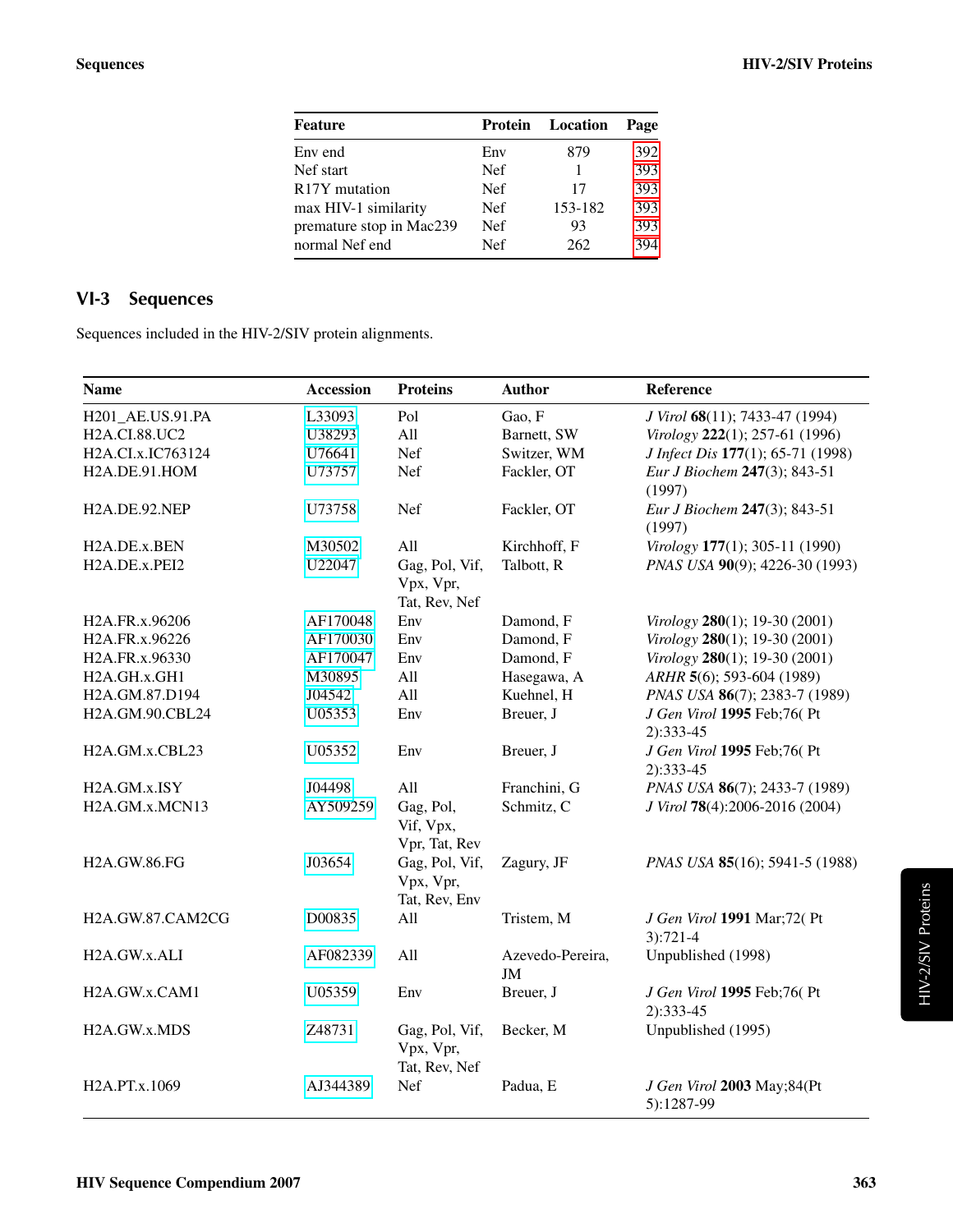| <b>Name</b>                                          | Accession        | <b>Proteins</b> | <b>Author</b>    | Reference                                                        |
|------------------------------------------------------|------------------|-----------------|------------------|------------------------------------------------------------------|
| H2A.PT.x.1147                                        | AJ344390         | Nef             | Padua, E         | J Gen Virol 2003 May;84(Pt                                       |
| H <sub>2</sub> A.PT.x.1215                           | AJ344393         | Nef             | Padua, E         | 5):1287-99<br>J Gen Virol 2003 May;84(Pt                         |
|                                                      |                  |                 |                  | 5):1287-99                                                       |
| H2A.PT.x.1227                                        | AJ344391         | Nef             | Padua, E         | J Gen Virol 2003 May;84(Pt                                       |
|                                                      |                  |                 |                  | 5):1287-99                                                       |
| H2A.PT.x.1320                                        | AJ344394         | Nef             | Padua, E         | J Gen Virol 2003 May;84(Pt                                       |
|                                                      |                  |                 |                  | 5):1287-99                                                       |
| H2A.PT.x.1378                                        | AJ344414         | Nef             | Padua, E         | J Gen Virol 2003 May;84(Pt                                       |
|                                                      |                  |                 |                  | 5):1287-99                                                       |
| H2A.PT.x.1428                                        | AJ344408         | Nef             | Padua, E         | J Gen Virol 2003 May;84(Pt                                       |
|                                                      |                  |                 |                  | 5):1287-99                                                       |
| H <sub>2</sub> A.PT.x.1543                           | AJ344405         | Nef             | Padua, E         | J Gen Virol 2003 May;84(Pt<br>5):1287-99                         |
| H2A.PT.x.1544                                        | AJ344407         | Nef             | Padua, E         | J Gen Virol 2003 May;84(Pt                                       |
|                                                      |                  |                 |                  | 5):1287-99                                                       |
| H2A.PT.x.1567                                        | AJ344409         | Nef             | Padua, E         | J Gen Virol 2003 May;84(Pt                                       |
|                                                      |                  |                 |                  | 5):1287-99                                                       |
| H2A.PT.x.268                                         | AJ344410         | Nef             | Padua, E         | J Gen Virol 2003 May;84(Pt                                       |
|                                                      |                  |                 |                  | 5):1287-99                                                       |
| H <sub>2</sub> A.PT.x.483                            | AJ344401         | Nef             | Padua, E         | J Gen Virol 2003 May;84(Pt                                       |
|                                                      |                  |                 |                  | 5):1287-99                                                       |
| H2A.PT.x.546                                         | AJ344403         | Nef             | Padua, E         | J Gen Virol 2003 May;84(Pt                                       |
|                                                      |                  |                 |                  | 5):1287-99                                                       |
| H2A.PT.x.794                                         | AJ344388         | Nef             | Padua, E         | J Gen Virol 2003 May;84(Pt<br>5):1287-99                         |
| $H2A.PT.x.B1_1$                                      | AJ344406         | Nef             | Padua, E         | J Gen Virol 2003 May;84(Pt                                       |
|                                                      |                  |                 |                  | 5):1287-99                                                       |
| H <sub>2</sub> A.PT.x.EP                             | AJ344387         | Nef             | Padua, E         | J Gen Virol 2003 May;84(Pt                                       |
|                                                      |                  |                 |                  | 5):1287-99                                                       |
| H2A.PT.x.MP1                                         | AJ344385         | Nef             | Padua, E         | J Gen Virol 2003 May;84(Pt                                       |
|                                                      |                  |                 |                  | 5):1287-99                                                       |
| H2A.PT.x.MP2                                         | AJ344386         | Nef             | Padua, E         | J Gen Virol 2003 May;84(Pt                                       |
|                                                      |                  |                 |                  | 5):1287-99                                                       |
| <b>H2A.SN.85.ROD</b>                                 | M15390           | All             | Clavel, F        | Nature 324(6098); 691-5 (1986)                                   |
| H2A.SN.x.ST<br>H <sub>2</sub> A.x.x.J <sub>AU2</sub> | M31113<br>L28936 | Env, Nef<br>Vif | Kumar, P         | J Virol 64(2); 890-901 (1990)                                    |
| H2AB.CI.90.7312A                                     | L36874           | All             | Gao, F           | ARHR 14(5); 465-9 (1998)<br>Unpublished                          |
| H2B.CI.88.UC1                                        | L07625           | All             | Barnett, SW      | J Virol 67(2); 1006-14 (1993)                                    |
| H <sub>2</sub> B.CI.x.EHO                            | U27200           | All             | Rey-Cuille, MA   | Virology 202(1); 471-6 (1994)                                    |
| H2B.CI.x.IC762993                                    | U76639           | Nef             | Switzer, WM      | J Infect Dis 177(1); 65-71 (1998)                                |
| H2B.FR.x.96200                                       | AF170057         | Env             | Damond, F        | Virology 280(1); 19-30 (2001)                                    |
| H <sub>2</sub> B.FR.x.97227                          | AF170052         | Env             | Damond, F        | Virology 280(1); 19-30 (2001)                                    |
| H2B.GH.86.D205                                       | X61240           | All             | Kreutz, R        | ARHR 8(9); 1619-29 (1992)                                        |
| H2B.JP.01.KR020                                      | AB100245         | Gag, Pol, Vif,  | Oka, S-I         | ARHR 19(11); 1045-9 (2003)                                       |
|                                                      |                  | Vpx, Vpr,       |                  |                                                                  |
|                                                      |                  | Tat, Rev, Env   |                  |                                                                  |
| H2C.LR.x.2238<br>H2D.LR.90.FO784PA                   | M87138<br>M87110 | Pol<br>Pol      | Gao, F<br>Gao, F | Nature 358(6386); 495-9 (1992)<br>Nature 358(6386); 495-9 (1992) |
| H2D.LR.90.FORTC2                                     | M87111           | Pol             | Gao, F           | Nature 358(6386); 495-9 (1992)                                   |
| H2G.CI.x.ABT96                                       | AF208027         | All             | Brennan, CA      | ARHR 13(5); 401-4 (1997)                                         |
| H2U.FR.96.12034                                      | AY530889         | All             | Damond, F        | ARHR 20(6); 666-72 (2004)                                        |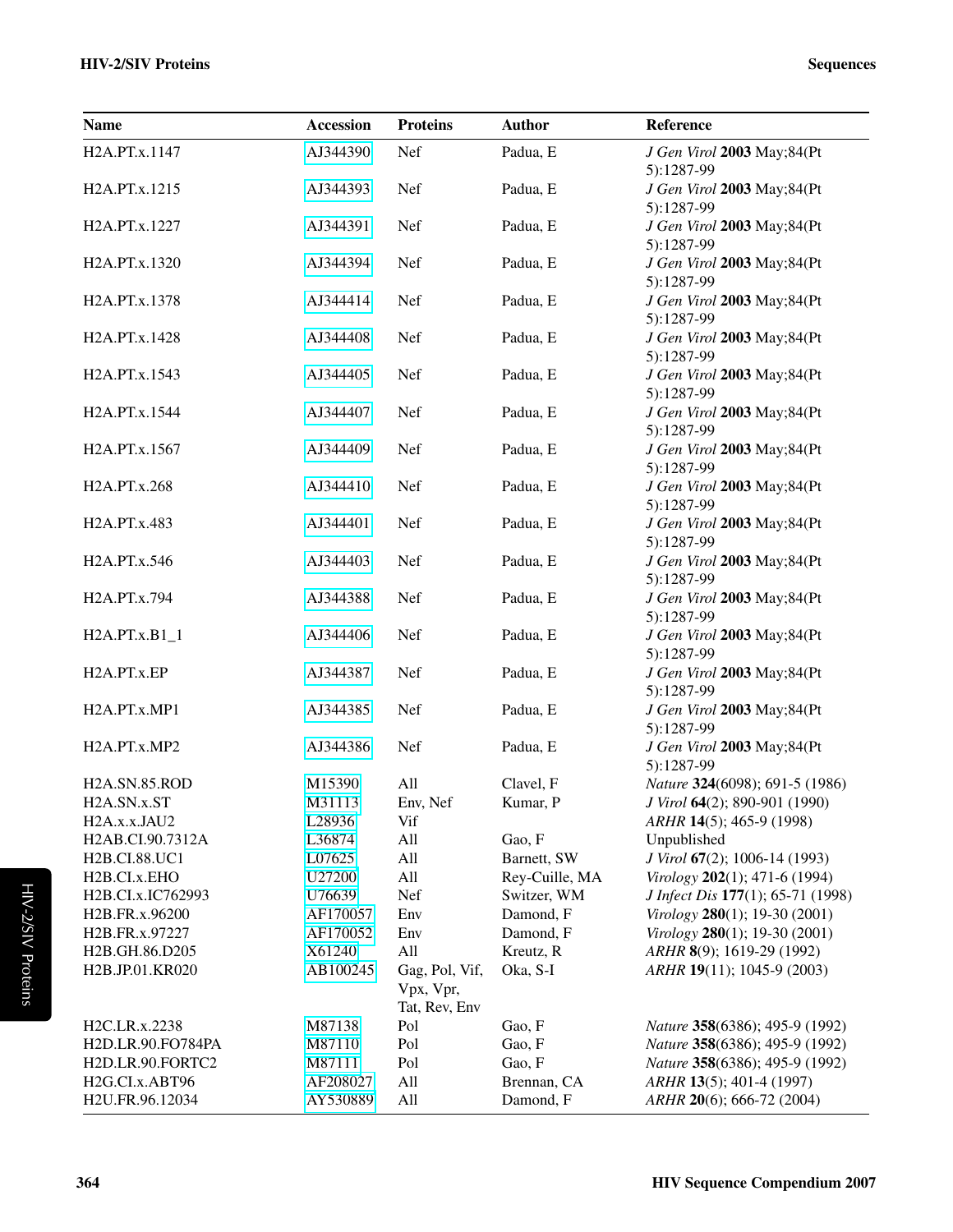| <b>Name</b>          | <b>Accession</b> | <b>Proteins</b>                         | <b>Author</b> | Reference                               |
|----------------------|------------------|-----------------------------------------|---------------|-----------------------------------------|
| MAC.US.x.17EC1       | AY033233         | Vif, Vpx,<br>Vpr, Tat,<br>Rev, Nef      | Anderson, MG  | Virology 195(2); 616-26 (1993)          |
| MAC.US.x.17EFR       | AY033146         | Vif, Vpx,<br>Vpr, Tat,<br>Rev, Nef      | Flaherty, MT  | J Virol 71(8); 5790-8 (1997)            |
| MAC.US.x.1937        | AY611495         | Vif, Vpx,<br>Vpr, Tat, Rev              | O'Connor, DH  | J Virol 78(24):14012-14022 (2004)       |
| MAC.US.x.2065        | AY611493         | Vif, Vpx,<br>Vpr, Tat, Rev              | O'Connor, DH  | J Virol 78(24):14012-14022 (2004)       |
| <b>MAC.US.x.239</b>  | M33262           | All                                     | Kestler, H    | Science 248(4959); 1109-12 (1990)       |
| MAC.US.x.251_1A11    | M76764           | Vif, Vpx,<br>Vpr, Tat,<br>Rev, Nef      | Planelles, V  | ARHR 7(11); 889-98 (1991)               |
| MAC.US.x.251_32H_PJ5 | D01065           | Vif, Vpx,<br>Vpr, Tat,<br>Rev, Nef      | Rud, EW       | J Gen Virol 1994 Mar;75(Pt<br>3):529-43 |
| MAC.US.x.251_BK28    | M19499           | All                                     | Franchini, G  | Nature 328(6130); 539-43 (1987)         |
| <b>MAC.US.x.270W</b> | AY290712         | Env                                     | Buckley, KA   | Virology 312(2); 470-80 (2003)          |
| <b>MAC.US.x.418</b>  | AY302466         | Env                                     | Mansfield, KG | Unpublished                             |
| MAC.US.x.80035       | AY611486         | Vif, Vpr, Tat,                          | O'Connor, DH  | J Virol 78(24):14012-14022 (2004)       |
|                      |                  | Rev                                     |               |                                         |
| MAC.US.x.81035       | AY599200         | Vif, Vpx,<br>Vpr, Tat, Rev              | O'Connor, DH  | J Virol 78(24):14012-14022 (2004)       |
| MAC.US.x.85013       | AY611490         | Vif, Vpx,<br>Vpr, Tat, Rev              | O'Connor, DH  | J Virol 78(24):14012-14022 (2004)       |
| MAC.US.x.92050       | AY603959         | Gag, Pol,<br>Vif, Vpx,<br>Vpr, Tat, Rev | O'Connor, DH  | J Virol 78(24):14012-14022 (2004)       |
| MAC.US.x.92077       | AY599201         | Vif, Vpx,<br>Vpr, Tat, Rev              | O'Connor, DH  | J Virol 78(24):14012-14022 (2004)       |
| MAC.US.x.93057       | AY611492         | Vif, Vpx,<br>Vpr, Tat, Rev              | O'Connor, DH  | J Virol 78(24):14012-14022 (2004)       |
| MAC.US.x.93062       | AY607704         | Vpx, Vpr,<br>Rev                        | O'Connor, DH  | J Virol 78(24):14012-14022 (2004)       |
| MAC.US.x.95058       | AY611494         | Vif, Vpx,<br>Vpr                        | O'Connor, DH  | J Virol 78(24):14012-14022 (2004)       |
| MAC.US.x.95086       | AY607703         | Vif, Vpx,<br>Vpr, Tat, Rev              | O'Connor, DH  | J Virol 78(24):14012-14022 (2004)       |
| MAC.US.x.95112       | AY588946         | Vif, Vpx,<br>Vpr, Tat, Rev              | O'Connor, DH  | J Virol 78(24):14012-14022 (2004)       |
| MAC.US.x.96016       | AY607701         | Vif, Vpx,<br>Vpr, Tat, Rev              | O'Connor, DH  | J Virol 78(24):14012-14022 (2004)       |
| MAC.US.x.96020       | AY611488         | Vif, Vpx,<br>Vpr, Tat, Rev              | O'Connor, DH  | J Virol 78(24):14012-14022 (2004)       |
| MAC.US.x.96072       | AY611491         | Vif, Vpx,<br>Vpr, Tat, Rev              | O'Connor, DH  | J Virol 78(24):14012-14022 (2004)       |
| MAC.US.x.96081       | AY597209         | Vif, Vpx, Tat,<br>Rev                   | O'Connor, DH  | J Virol 78(24):14012-14022 (2004)       |
| MAC.US.x.96093       | AY611489         | Vif, Vpx,<br>Vpr, Tat, Rev              | O'Connor, DH  | J Virol 78(24):14012-14022 (2004)       |
| MAC.US.x.96114       | AY588945         | Vif, Vpx,<br>Vpr, Tat, Rev              | O'Connor, DH  | J Virol 78(24):14012-14022 (2004)       |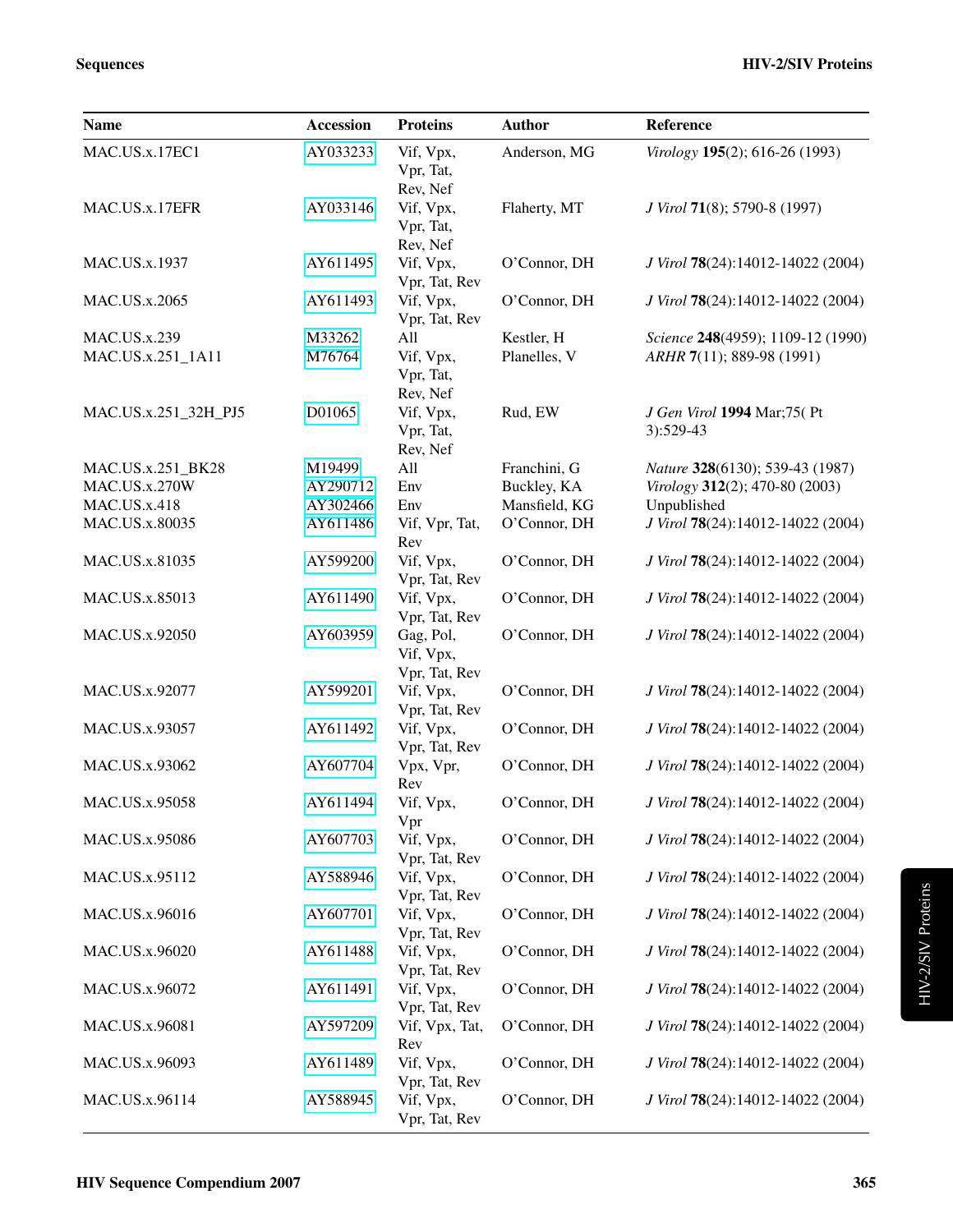| <b>Name</b>                                | <b>Accession</b>     | <b>Proteins</b> | <b>Author</b>            | Reference                                                            |
|--------------------------------------------|----------------------|-----------------|--------------------------|----------------------------------------------------------------------|
| MAC.US.x.96123                             | AY611487             | Vif, Vpx,       | O'Connor, DH             | J Virol 78(24):14012-14022 (2004)                                    |
|                                            |                      | Vpr, Tat, Rev   |                          |                                                                      |
| MAC.US.x.96135                             | AY607702             | Vpx, Vpr, Tat   | O'Connor, DH             | J Virol 78(24):14012-14022 (2004)                                    |
| MAC.US.x.97009                             | AY599199             | Vpr, Tat        | O'Connor, DH             | J Virol 78(24):14012-14022 (2004)                                    |
| MAC.US.x.97074                             | AY599198             | Vpr             | O'Connor, DH             | J Virol 78(24):14012-14022 (2004)                                    |
| MAC.US.x.BK28_H824                         | U86638               | Vif, Vpx, Tat,  | Edmonson, P              | J Virol 72(1); 405-14 (1998)                                         |
|                                            |                      | Rev, Env, Nef   |                          |                                                                      |
| MAC.US.x.BR5                               | AY290716             | Env             | Buckley, KA              | Virology 312(2); 470-80 (2003)                                       |
| MAC.US.x.BR5                               | AY290711             | Env             | Buckley, KA              | Virology 312(2); 470-80 (2003)                                       |
| MAC.US.x.MAC239_87082                      | AY600249             | Vif, Vpx,       | O'Connor, DH             | J Virol 78(24):14012-14022 (2004)                                    |
|                                            |                      | Vpr, Tat, Rev   |                          |                                                                      |
| MAC.US.x.MM142                             | Y00277               | All             | Chakrabarti, L           | Nature 328(6130); 543-7 (1987)                                       |
| MAC.US.x.SMM142B                           | BD131285             | Gag, Pol, Vif,  | Alizon, M                | Patent: JP 2002030099-A 2                                            |
|                                            |                      | Vpx, Vpr,       |                          | 29-JAN-2002; INSTITUT                                                |
|                                            |                      | Tat, Rev, Env   |                          | <b>PASTEUR</b>                                                       |
| MAC.US.x.r80025                            | AY576480             | Vpr             | O'Connor, DH             | J Virol 78(24):14012-14022 (2004)                                    |
| MAC.US.x.r90131                            | AY576481             | Vpr, Rev        | O'Connor, DH             | J Virol 78(24):14012-14022 (2004)                                    |
| MNE.US.82.MNE_8                            | M32741               | All             | Kimata, JT               | J Virol 72(1); 245-56 (1998)                                         |
| MNE.US.x.MNE027                            | U79412               | All             | Kimata, JT               | J Virol 72(1); 245-56 (1998)                                         |
| SMM.SL.92.SL92B                            | AF334679             | All             | Chen, Z                  | J Virol 70(6); 3617-27 (1996)                                        |
| SMM.US.02.YNPRC_FAL                        | AY965498             | Gag             | Apetrei, C               | J Virol 79(14); 8991-9005 (2005)                                     |
| SMM.US.02.YNPRC_FAL                        | AY965402             | Env             | Apetrei, C               | J Virol 79(14); 8991-9005 (2005)                                     |
| SMM.US.02.YNPRC_FBL                        | AY965462             | Pol             | Apetrei, C               | J Virol 79(14); 8991-9005 (2005)                                     |
| SMM.US.02.YNPRC_FBL                        | AY965395             | Env             | Apetrei, C               | J Virol 79(14); 8991-9005 (2005)                                     |
| SMM.US.02.YNPRC_FCP                        | AY965499             | Gag             | Apetrei, C               | J Virol 79(14); 8991-9005 (2005)                                     |
| SMM.US.02.YNPRC_FIP                        | AY965461             | Pol             | Apetrei, C               | J Virol 79(14); 8991-9005 (2005)                                     |
| SMM.US.02.YNPRC_FIP                        | AY965404             | Env             | Apetrei, C               | J Virol 79(14); 8991-9005 (2005)                                     |
| SMM.US.02.YNPRC_FKL                        | AY965497             | Gag             | Apetrei, C               | J Virol 79(14); 8991-9005 (2005)                                     |
| SMM.US.02.YNPRC_FUP                        | AY965500             | Gag             | Apetrei, C               | J Virol 79(14); 8991-9005 (2005)                                     |
| SMM.US.02.YNPRC_FUP<br>SMM.US.02.YNPRC_FVN | AY965405<br>AY965490 | Env             | Apetrei, C<br>Apetrei, C | J Virol 79(14); 8991-9005 (2005)                                     |
| SMM.US.02.YNPRC_FVN                        | AY965431             | Gag<br>Env      | Apetrei, C               | J Virol 79(14); 8991-9005 (2005)<br>J Virol 79(14); 8991-9005 (2005) |
| SMM.US.02.YNPRC FWS                        | AY965488             | Gag             | Apetrei, C               | J Virol 79(14); 8991-9005 (2005)                                     |
| SMM.US.02.YNPRC_FWS                        | AY965394             | Env             | Apetrei, C               | J Virol 79(14); 8991-9005 (2005)                                     |
| SMM.US.02.YNPRC_FYN                        | AY965507             | Gag             | Apetrei, C               | J Virol 79(14); 8991-9005 (2005)                                     |
| SMM.US.02.YNPRC_FYN                        | AY965410             | Env             | Apetrei, C               | J Virol 79(14); 8991-9005 (2005)                                     |
| SMM.US.03.TNPRC_D215                       | AY965511             | Gag             | Apetrei, C               | J Virol 79(14); 8991-9005 (2005)                                     |
| SMM.US.03.TNPRC_D215                       | AY965445             | Pol             | Apetrei, C               | J Virol 79(14); 8991-9005 (2005)                                     |
| SMM.US.03.TNPRC_G932                       | AY965477             | Pol             | Apetrei, C               | J Virol 79(14); 8991-9005 (2005)                                     |
| SMM.US.03.TNPRC_M924                       | AY965481             | Gag             | Apetrei, C               | J Virol 79(14); 8991-9005 (2005)                                     |
| SMM.US.03.TNPRC_M934                       | AY965491             | Gag             | Apetrei, C               | J Virol 79(14); 8991-9005 (2005)                                     |
| SMM.US.77.CNPRC_CFU212                     | AY965512             | Gag             | Apetrei, C               | J Virol 79(14); 8991-9005 (2005)                                     |
| SMM.US.79.NIRC_6001_G930                   | AY965463             | Pol             | Apetrei, C               | J Virol 79(14); 8991-9005 (2005)                                     |
| SMM.US.79.NIRC_6007_G932                   | AY965466             | Pol             | Apetrei, C               | J Virol 79(14); 8991-9005 (2005)                                     |
| SMM.US.79.NIRC_6007_G932                   | AY965415             | Env             | Apetrei, C               | J Virol 79(14); 8991-9005 (2005)                                     |
| SMM.US.79.NIRC_CFU212                      | AY965468             | Pol             | Apetrei, C               | J Virol 79(14); 8991-9005 (2005)                                     |
| SMM.US.79.NIRC_CFU233                      | AY965473             | Pol             | Apetrei, C               | J Virol 79(14); 8991-9005 (2005)                                     |
| SMM.US.79.NIRC_CFU233                      | AY965422             | Env             | Apetrei, C               | J Virol 79(14); 8991-9005 (2005)                                     |
| SMM.US.80.NIRC_6001_G930                   | AY965413             | Env             | Apetrei, C               | J Virol 79(14); 8991-9005 (2005)                                     |
| SMM.US.81.NIRC_CFU233                      | AY965515             | Gag             | Apetrei, C               | J Virol 79(14); 8991-9005 (2005)                                     |
| SMM.US.81.TNPRC_G930                       | AY965434             | Pol             | Apetrei, C               | J Virol 79(14); 8991-9005 (2005)                                     |
| SMM.US.82.NIRC_6007_G932                   | AY965467             | Pol             | Apetrei, C               | J Virol 79(14); 8991-9005 (2005)                                     |
| SMM.US.84.TNPRC_F104                       | AY965475             | Pol             | Apetrei, C               | J Virol 79(14); 8991-9005 (2005)                                     |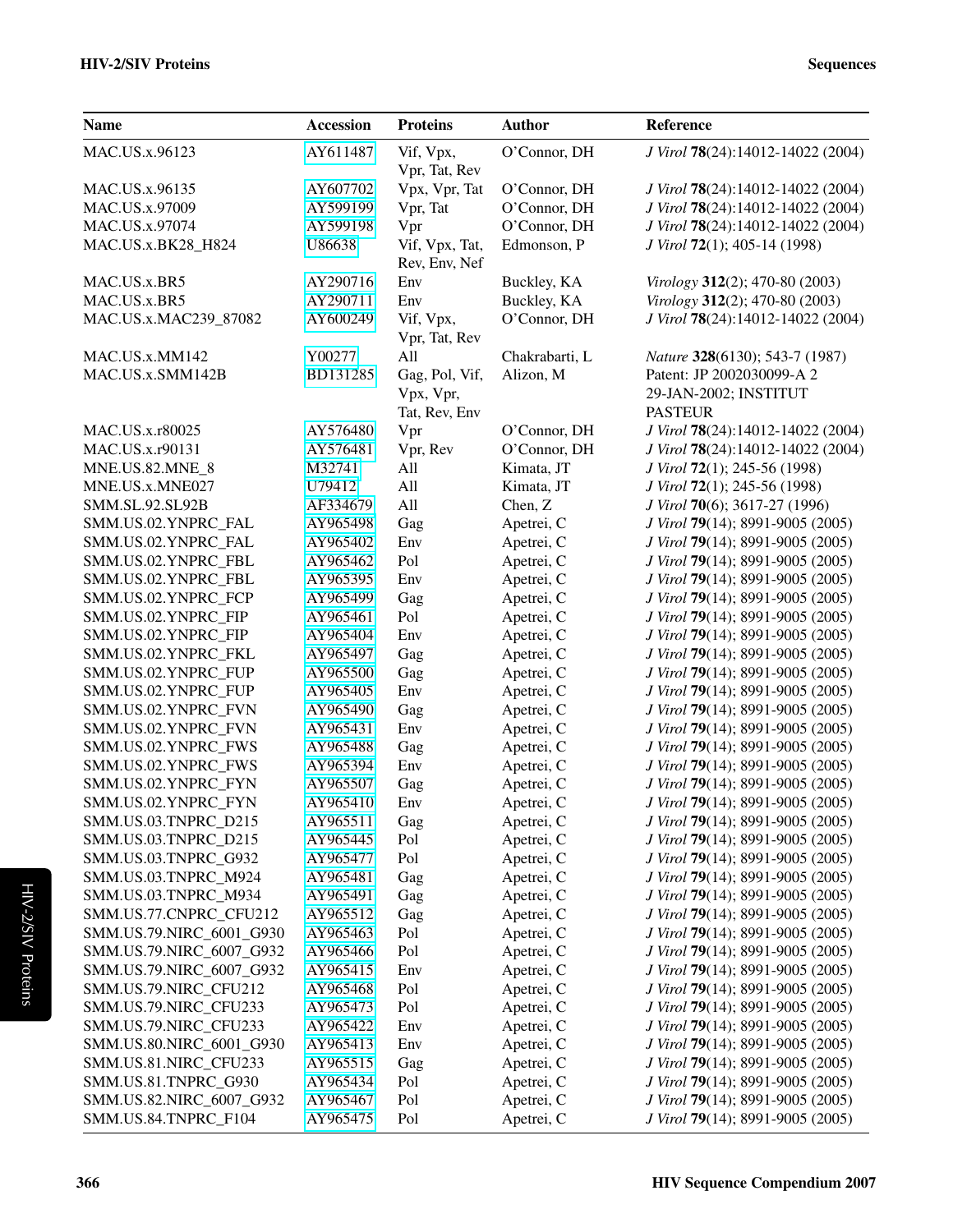| <b>Name</b>                  | <b>Accession</b>   | <b>Proteins</b>            | <b>Author</b>               | Reference                                              |
|------------------------------|--------------------|----------------------------|-----------------------------|--------------------------------------------------------|
| SMM.US.85.TNPRC_F102         | AY965370           | Gag                        | Apetrei, C                  | J Virol 79(14); 8991-9005 (2005)                       |
| SMM.US.85.TNPRC_F104         | AY965476           | Pol                        | Apetrei, C                  | J Virol 79(14); 8991-9005 (2005)                       |
| SMM.US.86.NIRC_6001_G930     | AY965464           | Pol                        | Apetrei, C                  | J Virol 79(14); 8991-9005 (2005)                       |
| SMM.US.86.NIRC_6002_G931     | AY965465           | Pol                        | Apetrei, C                  | J Virol 79(14); 8991-9005 (2005)                       |
| SMM.US.86.NIRC_CFU212        | AY965513           | Gag                        | Apetrei, C                  | J Virol 79(14); 8991-9005 (2005)                       |
| SMM.US.86.NIRC_CFU226        | AY965514           | Gag                        | Apetrei, C                  | J Virol 79(14); 8991-9005 (2005)                       |
| SMM.US.86.NIRC_CFU226        | AY965471           | Pol                        | Apetrei, C                  | J Virol 79(14); 8991-9005 (2005)                       |
| SMM.US.86.NIRC_CFU232        | AY965472           | Pol                        | Apetrei, C                  | J Virol 79(14); 8991-9005 (2005)                       |
| SMM.US.86.NIRC_CFU233        | AY965474           | Pol                        | Apetrei, C                  | J Virol 79(14); 8991-9005 (2005)                       |
| SMM.US.89.TNPRC_G930         | AY965509           | Gag                        | Apetrei, C                  | J Virol 79(14); 8991-9005 (2005)                       |
| SMM.US.90.TNPRC_F100         | AY965496           | Gag                        | Apetrei, C                  | J Virol 79(14); 8991-9005 (2005)                       |
| SMM.US.90.TNPRC_F100         | AY965397           | Env                        | Apetrei, C                  | J Virol 79(14); 8991-9005 (2005)                       |
| SMM.US.91.TNPRC_G931         | AY965435           | Pol                        | Apetrei, C                  | J Virol 79(14); 8991-9005 (2005)                       |
| SMM.US.93.TNPRC_D178         | AY965505           | Gag                        | Apetrei, C                  | J Virol 79(14); 8991-9005 (2005)                       |
| SMM.US.93.TNPRC_E042         | AY965486           | Gag                        | Apetrei, C                  | J Virol 79(14); 8991-9005 (2005)                       |
| SMM.US.93.TNPRC_F102         | AY965412           | Env                        | Apetrei, C                  | J Virol 79(14); 8991-9005 (2005)                       |
| SMM.US.93.TNPRC_M920         | AY965357           | Gag                        | Apetrei, C                  | J Virol 79(14); 8991-9005 (2005)                       |
| SMM.US.94.TNPRC_G080         | AY965455           | Pol                        | Apetrei, C                  | J Virol 79(14); 8991-9005 (2005)                       |
| SMM.US.94.TNPRC M927         | AY965456           | Pol                        | Apetrei, C                  | J Virol 79(14); 8991-9005 (2005)                       |
| SMM.US.94.TNPRC_M927         | AY965392           | Env                        | Apetrei, C                  | J Virol 79(14); 8991-9005 (2005)                       |
| SMM.US.95.TNPRC_D171         | AY965484           | Gag                        | Apetrei, C                  | J Virol 79(14); 8991-9005 (2005)                       |
| SMM.US.95.TNPRC_D175         | AY965377           | Gag                        | Apetrei, C                  | J Virol 79(14); 8991-9005 (2005)                       |
| SMM.US.95.TNPRC_D175         | AY965441           | Pol                        | Apetrei, C                  | J Virol 79(14); 8991-9005 (2005)                       |
| SMM.US.95.TNPRC_D175         | AY965419           | Env                        | Apetrei, C                  | J Virol 79(14); 8991-9005 (2005)                       |
| SMM.US.95.TNPRC_D176         | AY965489           | Gag                        | Apetrei, C                  | J Virol 79(14); 8991-9005 (2005)                       |
| SMM.US.95.TNPRC_D177         | AY965443           | Pol                        | Apetrei, C                  | J Virol 79(14); 8991-9005 (2005)                       |
| SMM.US.95.TNPRC_E045         | AY965506           | Gag                        | Apetrei, C                  | J Virol 79(14); 8991-9005 (2005)                       |
| SMM.US.95.TNPRC_F102         | AY965453           | Pol                        | Apetrei, C                  | J Virol 79(14); 8991-9005 (2005)                       |
| SMM.US.95.TNPRC_G932         | AY965508           | Gag                        | Apetrei, C                  | J Virol 79(14); 8991-9005 (2005)                       |
| SMM.US.95.TNPRC_G932         | AY965436           | Pol                        | Apetrei, C                  | J Virol 79(14); 8991-9005 (2005)                       |
| SMM.US.95.TNPRC_M939         | AY965485           | Gag                        | Apetrei, C                  | J Virol 79(14); 8991-9005 (2005)                       |
| SMM.US.95.TNPRC_M942         | AY965501           | Gag                        | Apetrei, C                  | J Virol 79(14); 8991-9005 (2005)                       |
| SMM.US.97.TNPRC_G080         | AY965363           | Gag                        | Apetrei, C                  | J Virol 79(14); 8991-9005 (2005)                       |
| SMM.US.97.TNPRC_G080         | AY965398           | Env                        | Apetrei, C                  | J Virol 79(14); 8991-9005 (2005)                       |
| SMM.US.x.62K                 | U04989             | Vpr                        | Hirsch, VM                  | J Virol 68(4); 2649-61 (1994)                          |
| SMM.US.x.BPZ_m12             | AY603050           | Vif, Vpx, Tat,             | Glenn, AA                   | Virology 325(2); 297-307 (2004)                        |
|                              |                    | Rev<br>All                 |                             |                                                        |
| SMM.US.x.F236_H4             | X14307             |                            | Hirsch, VM                  | Nature 339(6223); 389-92 (1989)                        |
| SMM.US.x.H445<br>SMM.US.x.H9 | AY221509<br>M80194 | Env<br>All                 | Dehghani, H<br>Courgnaud, V | J Virol 77(11); 6405-18 (2003)                         |
| SMM.US.x.P209C15             | L20009             | Env                        | Hynes, NA                   | J Virol 66(1); 414-9 (1992)<br>ARHR 9(8); 803-6 (1993) |
|                              | L03295             | All                        | Dewhurst, S                 | Nature 345(6276); 636-40 (1990)                        |
| SMM.US.x.PBJ14_15            |                    |                            | Dewhurst, S                 | Nature 345(6276); 636-40 (1990)                        |
| SMM.US.x.PBJA                | M31325             | Gag, Pol, Vif,             |                             |                                                        |
|                              |                    | Vpx, Vpr,<br>Tat, Rev, Nef |                             |                                                        |
| SMM.US.x.PBJC                | L03296             | Vif, Vpx, Tat,             | Dewhurst, S                 | Nature 345(6276); 636-40 (1990)                        |
|                              |                    | Rev, Nef                   |                             |                                                        |
| SMM.US.x.PBJD                | L03297             | Vif, Vpx, Tat,<br>Rev, Nef | Dewhurst, S                 | Nature 345(6276); 636-40 (1990)                        |
| SMM.US.x.PBJE                | L03298             | Vif, Vpx, Tat,             | Dewhurst, S                 | Nature 345(6276); 636-40 (1990)                        |
|                              |                    | Rev, Nef                   |                             |                                                        |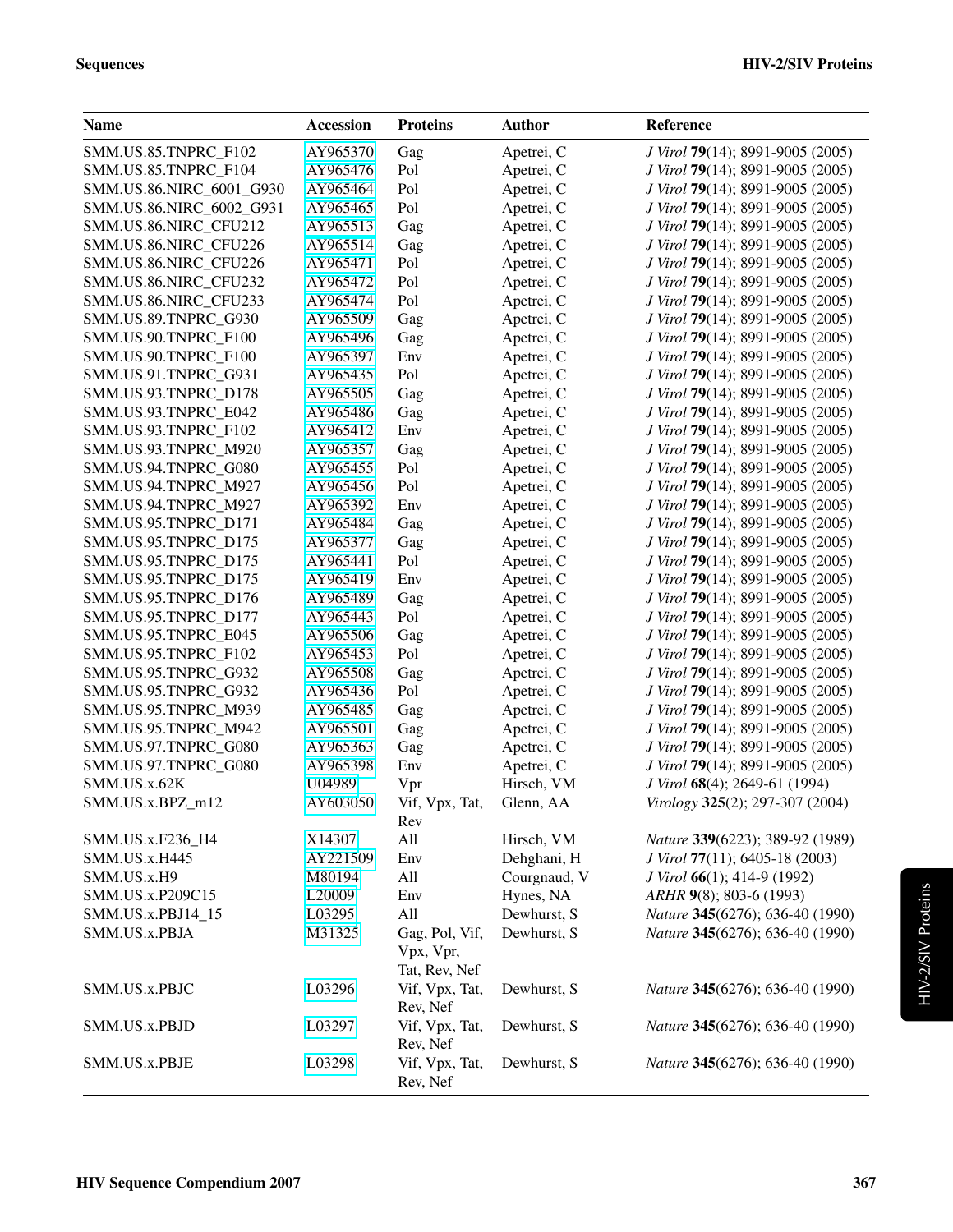| <b>Name</b>       | <b>Accession</b>   | <b>Proteins</b>                              | Author       | <b>Reference</b>                             |
|-------------------|--------------------|----------------------------------------------|--------------|----------------------------------------------|
| SMM.US.x.PBJ 143  | M80193             | Gag, Pol, Vif,<br>Vpx, Vpr,<br>Tat, Rev, Nef | Courgnaud, V | <i>J Virol</i> $66(1)$ ; 414-9 (1992)        |
| SMM.US.x.PBJ 6P12 | L09211             | Env, Nef                                     | Novembre, FJ | <i>J Virol</i> 67(5); 2466-74 (1993)         |
| SMM.US.x.PBJ 6P6  | L09212             | Gag, Pol, Vif,<br>Vpx, Vpr,<br>Tat, Rev, Nef | Novembre, FJ | J Virol 67(5); 2466-74 (1993)                |
| SMM.US.x.PBJ 6P9  | L09213             | <b>Nef</b>                                   | Novembre, FJ | <i>J Virol</i> 67(5); 2466-74 (1993)         |
| SMM.US.x.PGM53    | AF077017           | A11                                          | Novembre, FJ | J Virol 72(11); 8841-51 (1998)               |
| SMM.US.x.PT573    | AY221511           | Env                                          | Dehghani, H  | <i>J Virol</i> 77(11); 6405-18 (2003)        |
| SMM.US.x.PT583    | AY221512           | Env                                          | Dehghani, H  | J Virol 77(11); 6405-18 (2003)               |
| SMM.US.x.SME543   | U72748             | All                                          | Hirsch, VM   | <i>J Virol</i> <b>71</b> (2); 1608-20 (1997) |
| SMM.US.x.SMP209   | L <sub>20008</sub> | Env                                          | Hynes, NA    | $ARHR$ 9(8); 803-6 (1993)                    |
| STM.US.x.STM      | M83293             | All                                          | Novembre, FJ | Virology $186(2)$ ; 783-7 (1992)             |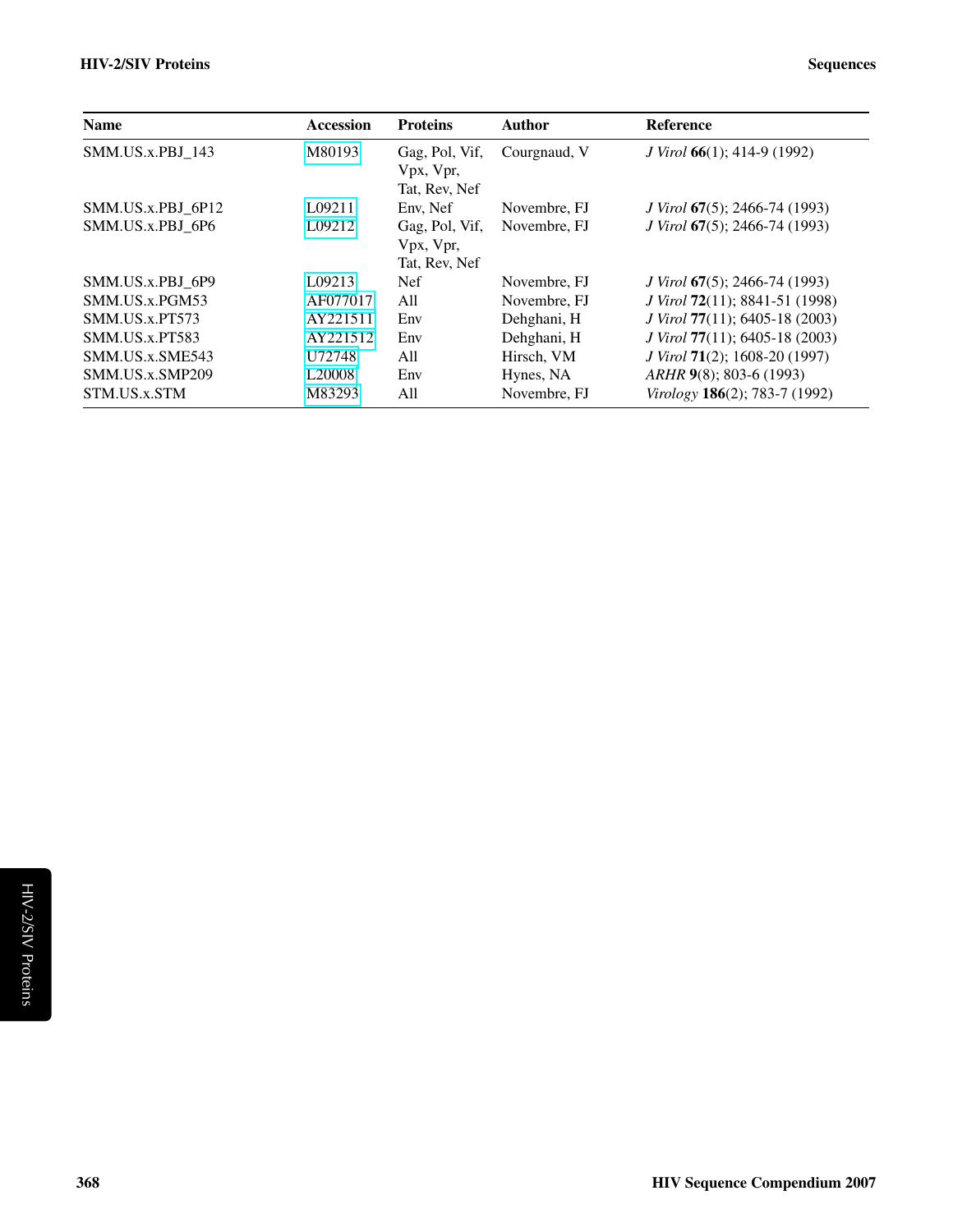<span id="page-8-2"></span><span id="page-8-1"></span><span id="page-8-0"></span>

|                                                                       | Gag p15 start                                                                                                                                                              |  | p15 p27 |  |
|-----------------------------------------------------------------------|----------------------------------------------------------------------------------------------------------------------------------------------------------------------------|--|---------|--|
| MAC.US.x.239                                                          | MGVRNSVLSGKKADELEKIRLRPNGKKKYML.KHVVWAA.NELDRFGLAESLLENKEGCOKILSVLAPLVPTGSENLKSLYNTVCVIWCIHAEEKVKHTEEAKOIVORHLVVETGTTETMPKTSRPTAPSSG.RGGNYPVOO.IGGNYVHLPLSPRTLNAWVKLIEEKKF |  |         |  |
| H2A.GM.x.MCN13                                                        |                                                                                                                                                                            |  |         |  |
| H2A.CI.88.UC2<br>H2A.DE.x.BEN                                         |                                                                                                                                                                            |  |         |  |
| H2A.DE.x.PEI2                                                         |                                                                                                                                                                            |  |         |  |
| H <sub>2</sub> A.GH.x.GH <sub>1</sub>                                 |                                                                                                                                                                            |  |         |  |
| H2A.GM.x.ISY                                                          |                                                                                                                                                                            |  |         |  |
| H2A.GM.87.D194<br>H2A.GW.x.ALI                                        |                                                                                                                                                                            |  |         |  |
| <b>H2A.GW.x.MDS</b>                                                   |                                                                                                                                                                            |  |         |  |
| H2A.GW.86.FG                                                          |                                                                                                                                                                            |  |         |  |
| H2A.GW.87.CAM2CG<br>H2A.SN.85.ROD                                     |                                                                                                                                                                            |  |         |  |
| H2AB.CI.90.7312A                                                      | --A-G--------T-----V----G------- ---I--- ---------N---S--------T-----M--------F-------L---K---D-----KLA-S----D--KT-TADK-A-T---S---- .VA-----V------------V----L            |  |         |  |
| H2B.CLx.EHO                                                           |                                                                                                                                                                            |  |         |  |
| H2B.CL88.UC1                                                          |                                                                                                                                                                            |  |         |  |
| H2B.GH.86.D205                                                        |                                                                                                                                                                            |  |         |  |
| H2B.JP.01.KR020                                                       |                                                                                                                                                                            |  |         |  |
| H2G.CI.x.ABT96                                                        |                                                                                                                                                                            |  |         |  |
| H2U.FR.96.12034                                                       |                                                                                                                                                                            |  |         |  |
| MAC.US.x.251 BK28                                                     |                                                                                                                                                                            |  |         |  |
| MAC.US.x.MM142<br>MAC.US.x.SMM142B                                    |                                                                                                                                                                            |  |         |  |
| MAC.US.x.92050                                                        |                                                                                                                                                                            |  |         |  |
| MNE.US.x.MNE027                                                       |                                                                                                                                                                            |  |         |  |
| MNE.US.82.MNE 8                                                       |                                                                                                                                                                            |  |         |  |
| SMM.SL.92.SL92B                                                       |                                                                                                                                                                            |  |         |  |
| SMM.US.02.YNPRC FWS                                                   |                                                                                                                                                                            |  |         |  |
| SMM.US.95.TNPRC <sup>-</sup> G932<br>SMM.US.02.YNPRC <sup>-</sup> FAL |                                                                                                                                                                            |  |         |  |
| SMM.US.85.TNPRC_F102                                                  |                                                                                                                                                                            |  |         |  |
| SMM.US.81.NIRC CFU233                                                 |                                                                                                                                                                            |  |         |  |
| SMM.US.03.TNPRC_D215                                                  |                                                                                                                                                                            |  |         |  |
| SMM.US.95.TNPRC <sup>-</sup> D175<br>SMM.US.93.TNPRC_M920             |                                                                                                                                                                            |  |         |  |
| SMM.US.97.TNPRC <sup>=</sup> G080                                     |                                                                                                                                                                            |  |         |  |
| SMM.US.90.TNPRC <sup>-</sup> F100                                     |                                                                                                                                                                            |  |         |  |
| SMM.US.89.TNPRC <sup>-</sup> G930                                     |                                                                                                                                                                            |  |         |  |
| SMM.US.03.TNPRC_M934<br>SMM.US.95.TNPRC <sup>--</sup> D171            |                                                                                                                                                                            |  |         |  |
| SMM.US.95.TNPRC <sup>--</sup> D176                                    |                                                                                                                                                                            |  |         |  |
| SMM US 93 TNPRC F042                                                  |                                                                                                                                                                            |  |         |  |
| SMM.US.95.TNPRC¯M939<br>SMM.US.03.TNPRC¯M924                          |                                                                                                                                                                            |  |         |  |
| SMM.US.86.NIRC CFU226                                                 |                                                                                                                                                                            |  |         |  |
| SMM.US.86.NIRC_CFU212                                                 |                                                                                                                                                                            |  |         |  |
| SMM.US.77.CNPRC CFU21                                                 |                                                                                                                                                                            |  |         |  |
| SMM.US.95.TNPRC_E045<br>SMM.US.95.TNPRC_M942                          |                                                                                                                                                                            |  |         |  |
| SMM.US.02.YNPRC FUP                                                   |                                                                                                                                                                            |  |         |  |
| SMM.US.02.YNPRC FKL                                                   |                                                                                                                                                                            |  |         |  |
| SMM.US.02.YNPRC_FYN                                                   |                                                                                                                                                                            |  |         |  |
| SMM.US.93.TNPRC_D178<br>SMM.US.02.YNPRC¯FCP                           |                                                                                                                                                                            |  |         |  |
| SMM.US.02.YNPRC <sup>-</sup> FVN                                      |                                                                                                                                                                            |  |         |  |
| SMM.US.x.F236 H4                                                      |                                                                                                                                                                            |  |         |  |
| SMM.US.x.H9<br>SMM.US.x.PBJ14 15                                      |                                                                                                                                                                            |  |         |  |
| SMM.US.x.PBJA                                                         |                                                                                                                                                                            |  |         |  |
| SMM.US.x.PBJ 143                                                      |                                                                                                                                                                            |  |         |  |
| SMM.US.x.PBJ <sup>-</sup> 6P6                                         |                                                                                                                                                                            |  |         |  |
| SMM.US.x.PGM53<br>SMM.US.x.SME543                                     |                                                                                                                                                                            |  |         |  |
|                                                                       |                                                                                                                                                                            |  |         |  |
| STM.US.x.STM                                                          |                                                                                                                                                                            |  |         |  |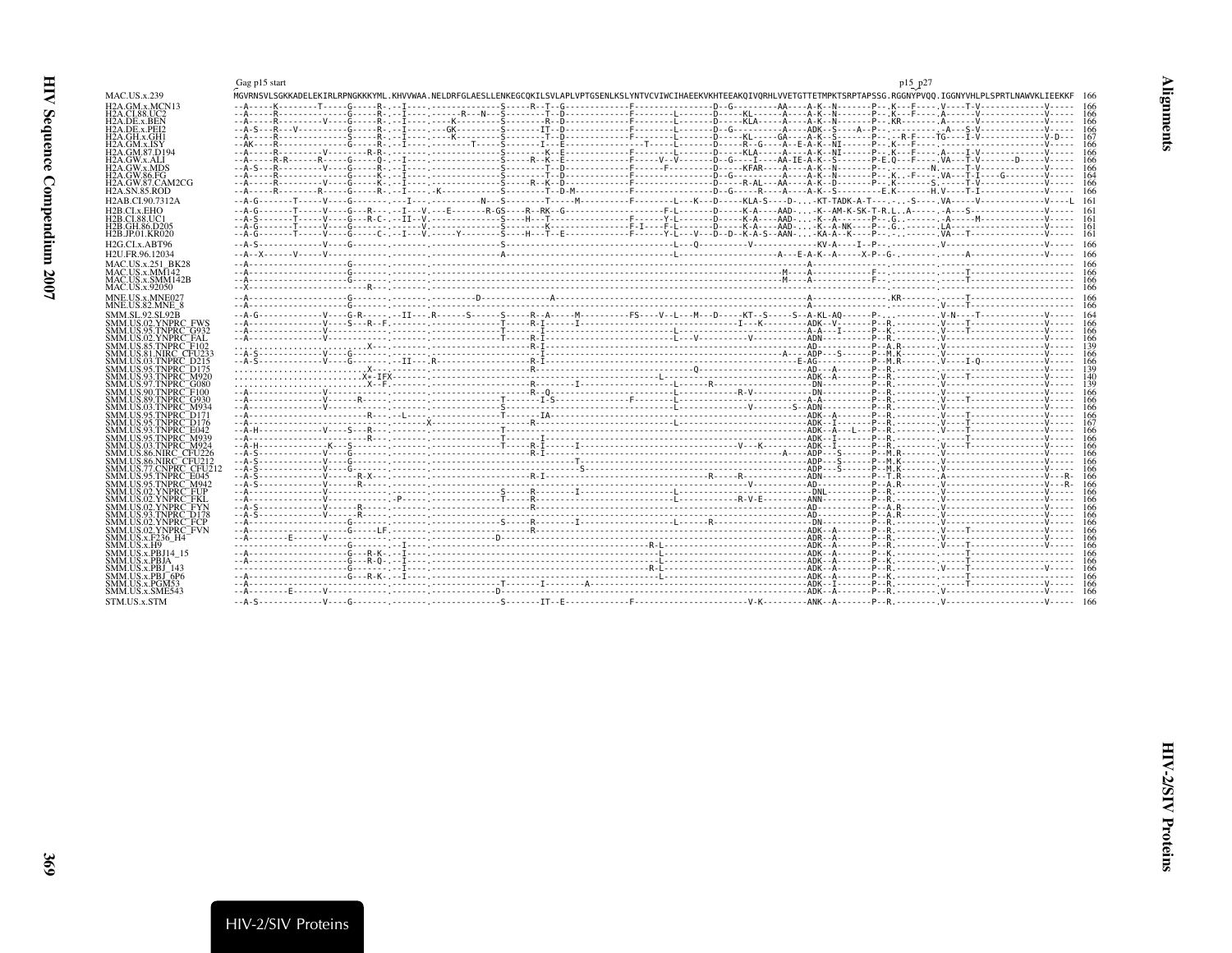| يى<br>÷.<br>ı<br>⊂ |  |
|--------------------|--|
|                    |  |

| MAC.US.x.239                                                            |  |  | GAEVVPGFOALSEGCTPYDINOMLNCVGDHOAAMOIIRDIINEEAADWDLOHPOPAPOOGOLREPSGSDIAGTTSSVDEOIOWMYROONPIPVGNIYRRWIOLGLOKCVRMYNPTNILDVKOGPKEPFOSYVDRFYKSLRAEOTDAAVKNWMTOTLLIONANPDCK 332 |            |
|-------------------------------------------------------------------------|--|--|----------------------------------------------------------------------------------------------------------------------------------------------------------------------------|------------|
| H <sub>2</sub> A GM x MCN <sub>13</sub><br><b>H2A.CI.88.UC2</b>         |  |  |                                                                                                                                                                            | 333        |
| H2A.DE.x.BEN                                                            |  |  |                                                                                                                                                                            |            |
| H <sub>2</sub> A.DE.x.PEI <sub>2</sub><br>H2A.GH.x.GH1                  |  |  |                                                                                                                                                                            |            |
| H2A.GM.x.ISY                                                            |  |  |                                                                                                                                                                            |            |
| H2A.GM.87.D194<br>H2A.GW.x.ALI                                          |  |  |                                                                                                                                                                            |            |
| H <sub>2</sub> A.GW.x.MDS                                               |  |  |                                                                                                                                                                            |            |
| H2A.GW.86.FG<br>H <sub>2</sub> A.GW.87.CAM <sub>2</sub> CG              |  |  |                                                                                                                                                                            |            |
| H2A.SN.85.ROD                                                           |  |  |                                                                                                                                                                            | 333        |
| H <sub>2</sub> AB.CI.90.7312A                                           |  |  |                                                                                                                                                                            |            |
| H2B.CI.x.EHO<br>H2B.CI.88.UC1                                           |  |  |                                                                                                                                                                            |            |
| H2B.GH.86.D205                                                          |  |  |                                                                                                                                                                            |            |
| H <sub>2</sub> B.JP.01.KR020<br>H <sub>2G</sub> .CL <sub>x</sub> .ABT96 |  |  |                                                                                                                                                                            |            |
| H2U.FR.96.12034                                                         |  |  |                                                                                                                                                                            |            |
| MAC.US.x.251 BK28                                                       |  |  |                                                                                                                                                                            |            |
| MAC.US.x.MM142<br>MAC.US.x.SMM142B                                      |  |  |                                                                                                                                                                            |            |
| MAC.US.x.92050                                                          |  |  |                                                                                                                                                                            |            |
| MNE.US.x.MNE027                                                         |  |  |                                                                                                                                                                            |            |
| MNE.US.82.MNE 8<br><b>SMM.SL.92.SL92B</b>                               |  |  |                                                                                                                                                                            |            |
| SMM.US.02.YNPRC FWS                                                     |  |  |                                                                                                                                                                            |            |
| SMM.US.95.TNPRC <sup>-</sup> G932<br>SMM.US.02.YNPRC FAL                |  |  |                                                                                                                                                                            | 307        |
| <b>SMM.US.85.TNPRC F102</b>                                             |  |  |                                                                                                                                                                            | 280        |
| SMM.US.81.NIRC CFU233<br>SMM.US.03.TNPRC D215                           |  |  |                                                                                                                                                                            |            |
| SMM.US.95.TNPRC <sup>-</sup> D175                                       |  |  |                                                                                                                                                                            |            |
| SMM.US.93.TNPRC M920<br>SMM.US.97.TNPRC <sup>-</sup> G080               |  |  |                                                                                                                                                                            | 280        |
| SMM.US.90.TNPRC F100                                                    |  |  |                                                                                                                                                                            |            |
| SMM.US.89.TNPRC <sup>-</sup> G930<br>SMM.US.03.TNPRC <sup>-</sup> M934  |  |  |                                                                                                                                                                            |            |
| SMM.US.95.TNPRC <sup>-</sup> D171                                       |  |  |                                                                                                                                                                            |            |
| SMM.US.95.TNPRC <sup>-</sup> D176<br>SMM.US.93.TNPRC_E042               |  |  |                                                                                                                                                                            | 296<br>295 |
| SMM.US.95.TNPRC M939                                                    |  |  |                                                                                                                                                                            | 295        |
| SMM.US.03.TNPRC M924<br>SMM.US.86.NIRC CFU226                           |  |  |                                                                                                                                                                            |            |
| SMM.US.86.NIRC <sup>-</sup> CFU212<br>SMM.US.77 CNPRC CFU212            |  |  |                                                                                                                                                                            | 303<br>303 |
| SMM.US.95.TNPRC_E045                                                    |  |  |                                                                                                                                                                            | 303        |
| SMM.US.95.TNPRC <sup>-</sup> M942<br>SMM.US.02.YNPRC. FUP               |  |  |                                                                                                                                                                            | 303<br>307 |
| SMM.US.02.YNPRC FKI                                                     |  |  |                                                                                                                                                                            | 307        |
| SMM.US.02.YNPRC <sup>-</sup> FYN<br>SMM.US.93.TNPRC D178                |  |  |                                                                                                                                                                            | 307        |
| SMM.US.02.YNPRC_FCP                                                     |  |  |                                                                                                                                                                            |            |
| SMM.US.02.YNPRC <sup>-</sup> FVN<br>SMM.US.x.F236 H4                    |  |  |                                                                                                                                                                            |            |
| SMM.US.x.H9                                                             |  |  |                                                                                                                                                                            |            |
| SMM.US.x.PBJ14 15<br>SMM.US.x.PBJA                                      |  |  |                                                                                                                                                                            |            |
| SMM.US.x.PBJ 143                                                        |  |  |                                                                                                                                                                            |            |
| SMM.US.x.PBJ <sup>-6P6</sup><br>SMM.US.x.PGM53                          |  |  |                                                                                                                                                                            |            |
| SMM.US.x.SME543                                                         |  |  |                                                                                                                                                                            |            |
| STM.US.x.STM                                                            |  |  |                                                                                                                                                                            |            |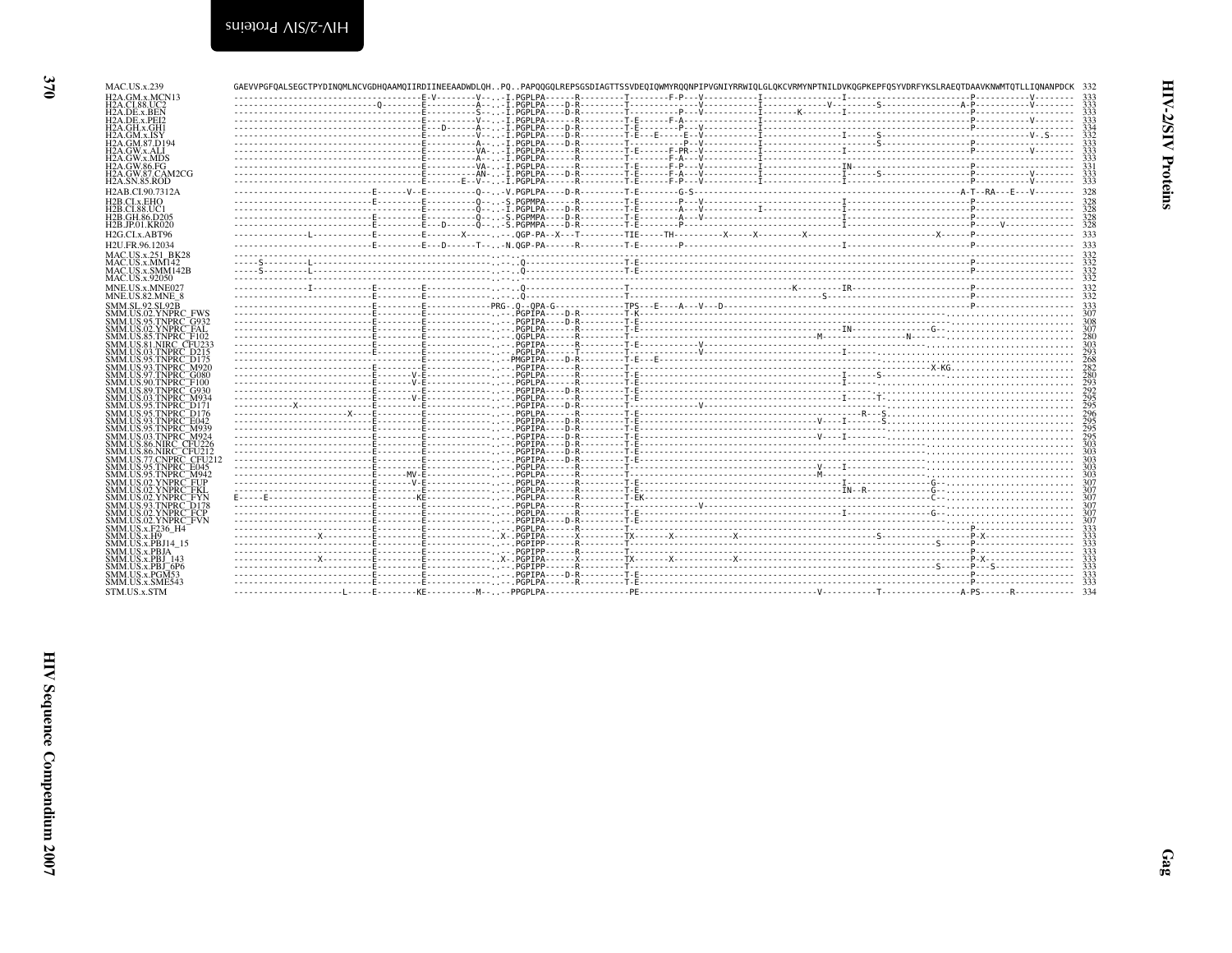<span id="page-10-0"></span>

|                                                                        | p27 p2<br>$p_2$ $p_8$ | PSAP in HIV-2 B, U<br>PTAP motif<br>p1 p6<br>p8_p1                                                                                                               |
|------------------------------------------------------------------------|-----------------------|------------------------------------------------------------------------------------------------------------------------------------------------------------------|
| <b>MAC.US.x.239</b>                                                    |                       | LVLKGLGVNPTLEEMLTACOGVGGPGOKARLMAEALKEALAPVPI.PFAAAOOR.GPRK.PIKCWNCGKEGHSAROCRAPRROGCWKCGKMDHVMAKCPDROAGFLGLGPWGKKPRNFPMAOVHOGLMPTAPPEDPAVDLLKNYMOLGKOOREKOR 485 |
| H <sub>2</sub> A.GM.x.MCN <sub>13</sub>                                |                       |                                                                                                                                                                  |
| H2A.CI.88.UC2<br>H <sub>2</sub> A DE x BEN                             |                       |                                                                                                                                                                  |
| H2A.DE.x.PEI2                                                          |                       |                                                                                                                                                                  |
| H2A.GH.x.GH1                                                           |                       |                                                                                                                                                                  |
| H2A.GM.x.ISY                                                           |                       | 495                                                                                                                                                              |
| H2A.GM.87.D194<br>H2A.GW.x.ALI                                         |                       | 496<br>496                                                                                                                                                       |
| H <sub>2</sub> A.GW.x.MDS                                              |                       |                                                                                                                                                                  |
| H2A.GW.86.FG<br>H <sub>2</sub> A.GW.87.CAM <sub>2</sub> CG             |                       | 496                                                                                                                                                              |
| <b>H2A.SN.85.ROD</b>                                                   |                       | -496                                                                                                                                                             |
| H2AB.CI.90.7312A                                                       |                       |                                                                                                                                                                  |
| H2B. CLX. EHO                                                          |                       |                                                                                                                                                                  |
| H2B.CI.88.UC1<br>H <sub>2</sub> B.GH.86.D <sub>205</sub>               |                       |                                                                                                                                                                  |
| H <sub>2</sub> B.JP.01.KR020                                           |                       |                                                                                                                                                                  |
| H <sub>2G.CLx</sub> , ABT96                                            |                       | K 484.                                                                                                                                                           |
| H <sub>2</sub> U.FR.96.12034                                           |                       |                                                                                                                                                                  |
| <b>MAC.US.x.251 BK28</b>                                               |                       |                                                                                                                                                                  |
| MAC.US.x.MM142<br>MAC.US.x.SMM142B                                     |                       |                                                                                                                                                                  |
| <b>MAC.US.x.92050</b>                                                  |                       |                                                                                                                                                                  |
| MNE.US.x.MNE027                                                        |                       |                                                                                                                                                                  |
| MNE.US.82.MNE 8                                                        |                       |                                                                                                                                                                  |
| <b>SMM.SL.92.SL92B</b><br>SMM.US.02.YNPRC FWS                          |                       |                                                                                                                                                                  |
| SMM.US.95.TNPRC G932                                                   |                       | 308                                                                                                                                                              |
| SMM.US.02.YNPRC¯FAL                                                    |                       | 307                                                                                                                                                              |
| SMM.US.85.TNPRC F102<br>SMM.US.81.NIRC CFU23.                          |                       | 280                                                                                                                                                              |
| SMM.US.03.TNPRC: D215                                                  |                       |                                                                                                                                                                  |
| SMM.US.95.TNPRC <sup>-</sup> D175                                      |                       | 268                                                                                                                                                              |
| SMM.US.93.TNPRC M920<br>SMM.US.97.TNPRC <sup>-</sup> G080              |                       | 282<br>280                                                                                                                                                       |
| SMM.US.90.TNPRC F100                                                   |                       | 293                                                                                                                                                              |
| SMM.US.89.TNPRC G930<br>SMM.US.03.TNPRC M934                           |                       | 292                                                                                                                                                              |
| SMM.US.95.TNPRC <sup>-</sup> D171                                      |                       |                                                                                                                                                                  |
| SMM.US.95.TNPRC_D176                                                   |                       |                                                                                                                                                                  |
| SMM.US.93.TNPRC <sup>-</sup> E042<br>SMM.US.95.TNPRC <sup>-</sup> M939 |                       |                                                                                                                                                                  |
| SMM.US.03.TNPRC_M924                                                   |                       | 295                                                                                                                                                              |
| SMM.US.86.NIRC CFU226<br>SMM.US.86.NIRC. CFU212                        |                       | 303<br>303                                                                                                                                                       |
| SMM.US.77.CNPRC_CFU212                                                 |                       | 303                                                                                                                                                              |
| SMM.US.95.TNPRC E045                                                   |                       | 303                                                                                                                                                              |
| SMM.US.95.TNPRC¯M942<br>SMM.US.02.YNPRC FUP                            |                       | 303<br>307                                                                                                                                                       |
| SMM.US.02.YNPRC FKL                                                    |                       | 307                                                                                                                                                              |
| SMM.US.02.YNPRC_FYN                                                    |                       |                                                                                                                                                                  |
| SMM.US.02.YNPRC FCP                                                    |                       |                                                                                                                                                                  |
| SMM.US.02.YNPRC <sup>-</sup> FVN                                       |                       |                                                                                                                                                                  |
| <b>SMM.US.x.F236 H4</b><br>SMM.US.x.H9                                 |                       | 482<br>482                                                                                                                                                       |
| SMM.US.x.PBJ14 15                                                      |                       | 482                                                                                                                                                              |
| SMM.US.x.PBJA                                                          |                       | 482                                                                                                                                                              |
| SMM.US.x.PBJ 143<br>$SMM. US.x.PBJ-6P6$                                |                       | 482<br>482                                                                                                                                                       |
| SMM.US.x.PGM53                                                         |                       | 482                                                                                                                                                              |
| SMM.US.x.SME543                                                        |                       | 482                                                                                                                                                              |
| STM.US.x.STM                                                           |                       |                                                                                                                                                                  |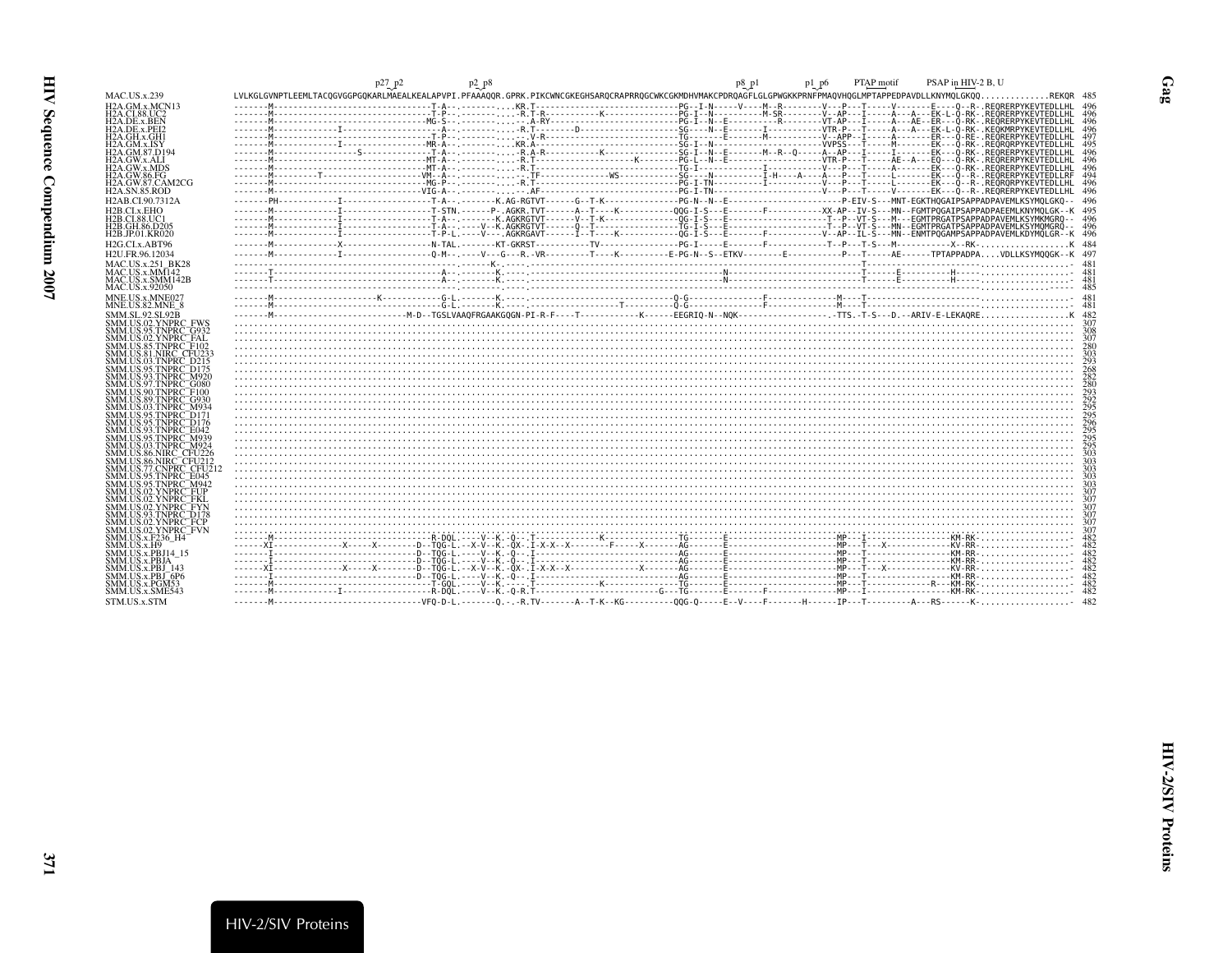<span id="page-11-0"></span>

|                                                                                                                                                                                                                                                                                                                                                                                                                                                                                                                                                                                                                                                                                                                                                                                                                     | p <sub>6</sub> end<br>Gag end                                                                                                                                                                                                                                                                                                                                                                                                                                                  |                                                                                                                                                                      | E                         |
|---------------------------------------------------------------------------------------------------------------------------------------------------------------------------------------------------------------------------------------------------------------------------------------------------------------------------------------------------------------------------------------------------------------------------------------------------------------------------------------------------------------------------------------------------------------------------------------------------------------------------------------------------------------------------------------------------------------------------------------------------------------------------------------------------------------------|--------------------------------------------------------------------------------------------------------------------------------------------------------------------------------------------------------------------------------------------------------------------------------------------------------------------------------------------------------------------------------------------------------------------------------------------------------------------------------|----------------------------------------------------------------------------------------------------------------------------------------------------------------------|---------------------------|
| MAC.US.x.239<br>MAC.:05.x.2.57<br>H2A.GM.x.MCN13<br>H2A.CL88.UC2<br>H2A.DE.x.BEN<br>H2A.GH.x.GH1<br>H2A.GM.x.ISY<br>H2A.GM.x.ISY<br>H2A.GM.x.ISY<br>H2A.GM.x.ISY<br>H2A.GW.3.ALI<br>H2A.GW.x.ALI<br>H2A.GW.x.MDS<br>H2A.GW.86.FG<br>H2A.SN.85.ROD<br>H2A.SN.85.ROD<br>H2AB.CI.90.7312A<br>H2B.CI.x.EHO<br>H2B.CI.x.EHO<br>H2B.CI.88.UC1<br>H2B.GH.86.D205<br>H2B.JP.01.KR020<br>H2G.CI.x.ABT96<br>H2U.FR.96.12034<br>MAC.US.x.251_BK28<br>MAC.US.x.MM142<br>MAC.US.x.SMM142B<br>MAC.US.x.92050<br>MNE.US.x.MNE027<br>MNE.US.82.MNE_8<br>MNE.US. 2. MNE027<br>MNE.US. 2. MNE027<br>SSMM SL. 92. SL. 92B<br>SMM US. 92. SL. 92B<br>SMM US. 92. YNPRC_FWS<br>SSMM US. 92. YNPRC_FOD<br>SSMM US. 92. YNPRC_FOD<br>SSMM US. 93. TNPRC_CFOD<br>SSMM US. 93. TNPRC_CFOD<br>SSMM US. 93. TNPRC_CFOD<br>SSMM<br>STM.US.x.STM | ESREKPYK.EVTEDLLHLNSLFGGDQ*<br>$-QG-A-CR. -T- - - - - - - - - -- - K- - -$<br>$\begin{picture}(120,140)(0,0) \put(0,0){\vector(1,0){180}} \put(15,0){\vector(1,0){180}} \put(15,0){\vector(1,0){180}} \put(15,0){\vector(1,0){180}} \put(15,0){\vector(1,0){180}} \put(15,0){\vector(1,0){180}} \put(15,0){\vector(1,0){180}} \put(15,0){\vector(1,0){180}} \put(15,0){\vector(1,0){180}} \put(15,0){\vector(1,0){180}} \put(15,0){\vector(1,0$<br>---KT------------------E--- | 510<br>522<br>521<br>522<br>522<br>522<br>522<br>510<br>523<br>507<br>$\frac{507}{511}$<br>507<br>307<br>307<br>508<br>508<br>508<br>508<br>508<br>508<br>508<br>508 | ⋜<br>5/5<br>₹<br>Proteins |
|                                                                                                                                                                                                                                                                                                                                                                                                                                                                                                                                                                                                                                                                                                                                                                                                                     |                                                                                                                                                                                                                                                                                                                                                                                                                                                                                |                                                                                                                                                                      | $g_{\rm 85}$              |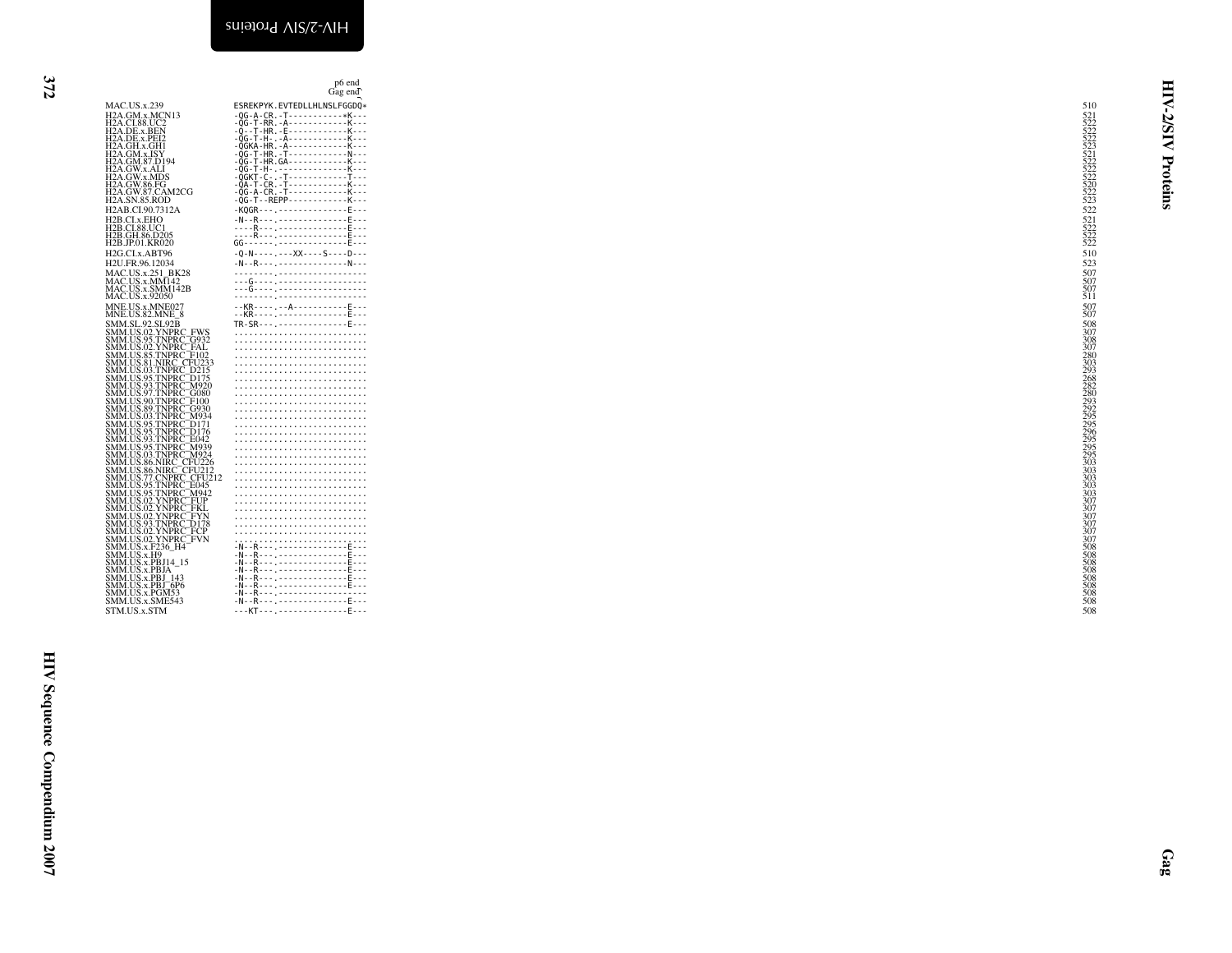<span id="page-12-0"></span>

| Į<br>j<br>ì<br>i |  |
|------------------|--|
| l                |  |
| ļ                |  |
| Ĩ.<br>ì          |  |

<span id="page-12-1"></span>

|                                                                | Pol p15 start (-1 from Gag) | p15 protease                                                                                                                                                      |
|----------------------------------------------------------------|-----------------------------|-------------------------------------------------------------------------------------------------------------------------------------------------------------------|
| <b>MAC.US.x.239</b>                                            |                             | FRPWSMGKEAPOFPHGSSASGADANCS.PRGPSCGSAKELHAVGOAAERKAERKOREALOG.GDRGFAAPOFSLWRRPVVTAHIEGOPVEVLLDTGADDSIVTGIELGPHYTPKIVGGIGGFINTKEYKNVEIEVLGKRIKGTIMTGDTPINIFGRN 155 |
| H2A.GM.x.MCN13                                                 |                             | -168                                                                                                                                                              |
| H2A.CI.88.UC2<br>H2A.DE.x.BEN                                  |                             |                                                                                                                                                                   |
| H2A.DE.x.PEI2                                                  |                             |                                                                                                                                                                   |
| H2A.GH.x.GH1                                                   |                             |                                                                                                                                                                   |
| H2A.GM.x.ISY<br>H2A.GM.87.D194                                 |                             |                                                                                                                                                                   |
| H2A.GW.x.ALI                                                   |                             |                                                                                                                                                                   |
| H2A.GW.x.MDS<br>H2A.GW.86.FG                                   |                             |                                                                                                                                                                   |
| H <sub>2</sub> A.GW.87.CAM <sub>2</sub> CG                     |                             |                                                                                                                                                                   |
| <b>H2A.SN.85.ROD</b>                                           |                             | -169                                                                                                                                                              |
| H <sub>2</sub> AB.CI.90.7312A<br>H2B.CI.x.EHO                  |                             |                                                                                                                                                                   |
| H2B.CI.88.UC1                                                  |                             |                                                                                                                                                                   |
| H2B.GH.86.D205                                                 |                             |                                                                                                                                                                   |
| H <sub>2</sub> B.JP.01.KR020                                   |                             |                                                                                                                                                                   |
| H <sub>2</sub> C.LR.x.2238<br>H2D.LR.90.FO784PA                |                             |                                                                                                                                                                   |
| H2D.LR.90.FORTC2                                               |                             |                                                                                                                                                                   |
| H <sub>201</sub> AE.US.91.PA                                   |                             |                                                                                                                                                                   |
| H <sub>2G</sub> .CI.x.ABT96                                    |                             |                                                                                                                                                                   |
| H2U.FR.96.12034                                                |                             |                                                                                                                                                                   |
| <b>MAC.US.x.251 BK28</b><br>MAC.US.x.SMM142B                   |                             |                                                                                                                                                                   |
| MAC.US.x.MM142                                                 |                             |                                                                                                                                                                   |
| MAC.US.x.92050                                                 |                             |                                                                                                                                                                   |
| MNE.US.x.MNE027                                                |                             |                                                                                                                                                                   |
|                                                                |                             |                                                                                                                                                                   |
| MNE.US.82.MNE 8                                                |                             |                                                                                                                                                                   |
| SMM.SL.92.SL92B<br>SMM.US.95.TNPRC G932                        |                             |                                                                                                                                                                   |
| SMM.US.02.YNPRC <sup>FBL</sup>                                 |                             |                                                                                                                                                                   |
| SMM.US.86.NIRC_CFU233<br>SMM.US.03.TNPRC D215                  |                             |                                                                                                                                                                   |
| SMM.US.95.TNPRC D175                                           |                             |                                                                                                                                                                   |
| SMM.US.94.TNPRC_M921<br>SMM.US.94.TNPRC <sup>-</sup> G080      |                             |                                                                                                                                                                   |
| SMM.US.79.NIRC_CFU212                                          |                             |                                                                                                                                                                   |
| SMM.US.79.NIRC <sup>-6007</sup> G93                            |                             |                                                                                                                                                                   |
| SMM.US.95.TNPRC F102<br>SMM.US.95.TNPRC <sup>-D177</sup>       |                             |                                                                                                                                                                   |
| SMM.US.91.TNPRC <sup>-</sup> G931                              |                             |                                                                                                                                                                   |
| SMM.US.81.TNPRC_G930<br>SMM.US.03.TNPRC_G932                   |                             |                                                                                                                                                                   |
| SMM.US.85.TNPRC F104                                           |                             |                                                                                                                                                                   |
| SMM.US.84.TNPRC <sup>-</sup> F104<br>SMM.US.79.NIRC_CFU233     |                             |                                                                                                                                                                   |
| SMM US 86 NIRC CEU232                                          |                             |                                                                                                                                                                   |
| SMM.US.86.NIRC <sup>=</sup> CFU226<br>SMM.US.82.NIRC_6007_G93. |                             |                                                                                                                                                                   |
| SMM.US.86.NIRC_6002_G93*                                       |                             |                                                                                                                                                                   |
| SMM.US.86.NIRC <sup>=</sup> 6001 <sup>=</sup> G930             |                             |                                                                                                                                                                   |
| SMM.US.79.NIRC <sup>-6001-G930</sup><br>SMM.US.02.YNPRC FIP    |                             |                                                                                                                                                                   |
| SMM.US.x.F236 H4                                               |                             |                                                                                                                                                                   |
| SMM.US.x.H9<br>SMM.US.x.PBJ14 15                               |                             |                                                                                                                                                                   |
| <b>SMM.US.x.PBJA</b>                                           |                             |                                                                                                                                                                   |
| SMM.US.x.PBJ 143<br>SMM.US.x.PBJ <sup>-6P6</sup>               |                             |                                                                                                                                                                   |
| SMM.US.x.PGM53                                                 |                             |                                                                                                                                                                   |
| SMM.US.x.SME543<br>STM.US.x.STM                                |                             |                                                                                                                                                                   |

HIV-2/SIV Proteins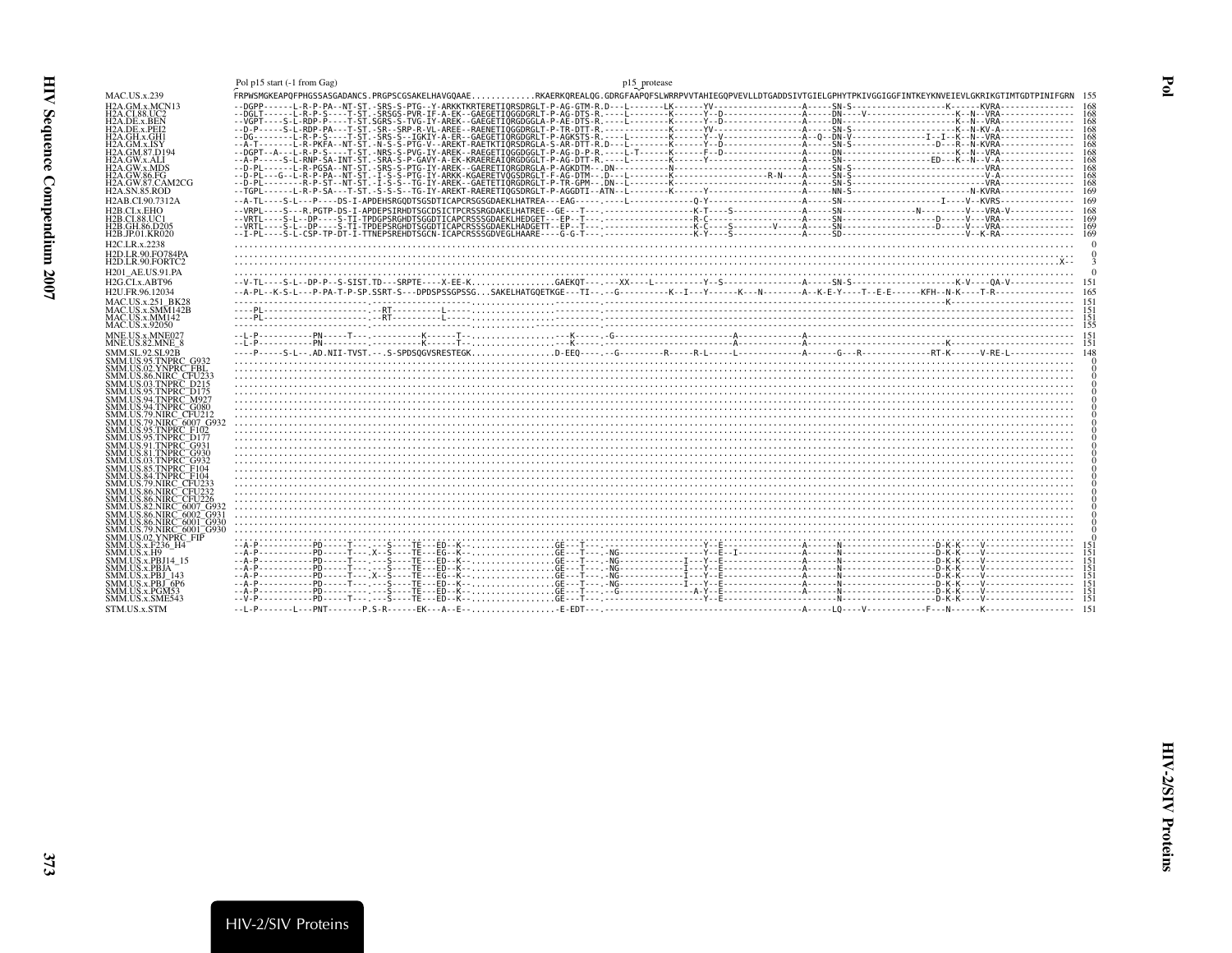<span id="page-13-0"></span>

|                                                                              | protease_p51 RT start                                                                                                                                                          | D catalytic site |            |
|------------------------------------------------------------------------------|--------------------------------------------------------------------------------------------------------------------------------------------------------------------------------|------------------|------------|
| <b>MAC.US.x.239</b>                                                          | LLTALGMSLNFPIAKVEPVKVALKPGKDGPKLKOWPLSKEKIVALREICEK.MEKDGOLEEAPPTNPYNTPTFAIKKKDKNKWRMLIDFRELNRVTODFTEVOLGIPHPAGLAKRKRITVLDIGDAYFSIPLDEEFROYTAFTLPSVNNAEPGKRYIYKVLPOGWKGSPA 324 |                  |            |
| H <sub>2</sub> A.GM.x.MCN <sub>13</sub>                                      |                                                                                                                                                                                |                  |            |
| H <sub>2</sub> A.CI.88.UC <sub>2</sub><br>H <sub>2</sub> A.DE.x.BEN          |                                                                                                                                                                                |                  | 337        |
| H <sub>2</sub> A.DE.x.PEI <sub>2</sub>                                       |                                                                                                                                                                                |                  |            |
| H2A.GH.x.GH1<br>H2A.GM.x.ISY                                                 |                                                                                                                                                                                |                  |            |
| H2A.GM.87.D194                                                               |                                                                                                                                                                                |                  | 337        |
| H <sub>2</sub> A.GW.x.ALI<br>H2A.GW.x.MDS                                    |                                                                                                                                                                                |                  |            |
| H2A.GW.86.FG                                                                 |                                                                                                                                                                                |                  |            |
| H <sub>2</sub> A.GW.87.CAM <sub>2</sub> CG                                   |                                                                                                                                                                                |                  |            |
| <b>H2A.SN.85.ROD</b>                                                         |                                                                                                                                                                                |                  | 338        |
| H <sub>2</sub> AB.CI.90.7312A<br>H2B.CI.x.EHO                                |                                                                                                                                                                                |                  | 337        |
| H2B.CI.88.UC1                                                                |                                                                                                                                                                                |                  |            |
| H2B.GH.86.D205                                                               |                                                                                                                                                                                |                  |            |
| H <sub>2</sub> B.JP.01.KR020<br>H <sub>2</sub> C.LR.x.2238                   |                                                                                                                                                                                |                  |            |
| H2D.LR.90.FO784PA                                                            |                                                                                                                                                                                |                  |            |
| H <sub>2</sub> D.LR.90.FORTC <sub>2</sub>                                    |                                                                                                                                                                                |                  |            |
| H <sub>201</sub> AE.US.91.PA                                                 |                                                                                                                                                                                |                  |            |
| H2G.CI.x.ABT96                                                               |                                                                                                                                                                                |                  |            |
| H <sub>2</sub> U.FR.96.12034                                                 |                                                                                                                                                                                |                  |            |
| MAC.US.x.251 BK28<br>MAC.US.x.SMM142B                                        |                                                                                                                                                                                |                  |            |
| MAC.US.x.MM142                                                               |                                                                                                                                                                                |                  |            |
| MAC.US.x.92050                                                               |                                                                                                                                                                                |                  |            |
| MNE.US.x.MNE027<br>MNE.US.82.MNE 8                                           |                                                                                                                                                                                |                  |            |
| SMM.SL.92.SL92B                                                              |                                                                                                                                                                                |                  |            |
| SMM.US.95.TNPRC G932                                                         |                                                                                                                                                                                |                  |            |
| SMM.US.02.YNPRC <sup>-</sup> FBL<br>SMM.US.86.NIRC_CFU233                    |                                                                                                                                                                                |                  |            |
| SMM.US.03.TNPRC_D215                                                         |                                                                                                                                                                                |                  |            |
| SMM.US.95.TNPRC <sup>--</sup> D175<br>SMM.US.94.TNPRC <sup>-</sup> M927      |                                                                                                                                                                                |                  |            |
| SMM.US.94.TNPRC <sup>-</sup> G080                                            |                                                                                                                                                                                |                  |            |
| <b>SMM.US.79.NIRC CFU212</b>                                                 |                                                                                                                                                                                |                  |            |
| SMM.US.79.NIRC <sup>-6007</sup> G932<br>SMM.US.95.TNPRC F102                 |                                                                                                                                                                                |                  |            |
| <b>SMM.US.95.TNPRC D177</b>                                                  |                                                                                                                                                                                |                  |            |
| SMM.US.91.TNPRC <sup>-</sup> G931<br>SMM.US.81.TNPRC <sup>-</sup> G930       |                                                                                                                                                                                |                  |            |
| SMM.US.03.TNPRC G932                                                         |                                                                                                                                                                                |                  |            |
| SMM.US.85.TNPRC <sup>-</sup> F104<br>SMM.US.84.TNPRC <sup>-</sup> F104       |                                                                                                                                                                                |                  |            |
| SMM.US.79.NIRC. CFU233                                                       |                                                                                                                                                                                |                  |            |
| SMM.US.86.NIRC <sup>-</sup> CFU232                                           |                                                                                                                                                                                |                  |            |
| SMM.US.86.NIRC <sup>-</sup> CFU226<br>SMM.US.82.NIRC <sup>=</sup> 6007_G93   |                                                                                                                                                                                |                  |            |
| SMM.US.86.NIRC <sup>-6002-G931</sup>                                         |                                                                                                                                                                                |                  |            |
| SMM.US.86.NIRC <sup>-6001-G930</sup><br>SMM.US.79.NIRC <sup>-6001-G930</sup> |                                                                                                                                                                                |                  |            |
| SMM.US.02.YNPRC FIP                                                          |                                                                                                                                                                                |                  |            |
| SMM.US.x.F236 H4<br>SMM.US.x.H9                                              |                                                                                                                                                                                |                  | 320        |
| <b>SMM.US.x.PBJ14 15</b>                                                     |                                                                                                                                                                                |                  | 320        |
| <b>SMM.US.x.PBJA</b><br>SMM.US.x.PBJ 143                                     |                                                                                                                                                                                |                  | 320<br>320 |
| SMM.US.x.PBJ <sup>-6P6</sup>                                                 |                                                                                                                                                                                |                  | 320        |
| SMM.US.x.PGM53                                                               |                                                                                                                                                                                |                  | 320        |
| SMM.US.x.SME543                                                              |                                                                                                                                                                                |                  | 320        |
| STM.US.x.STM                                                                 |                                                                                                                                                                                |                  |            |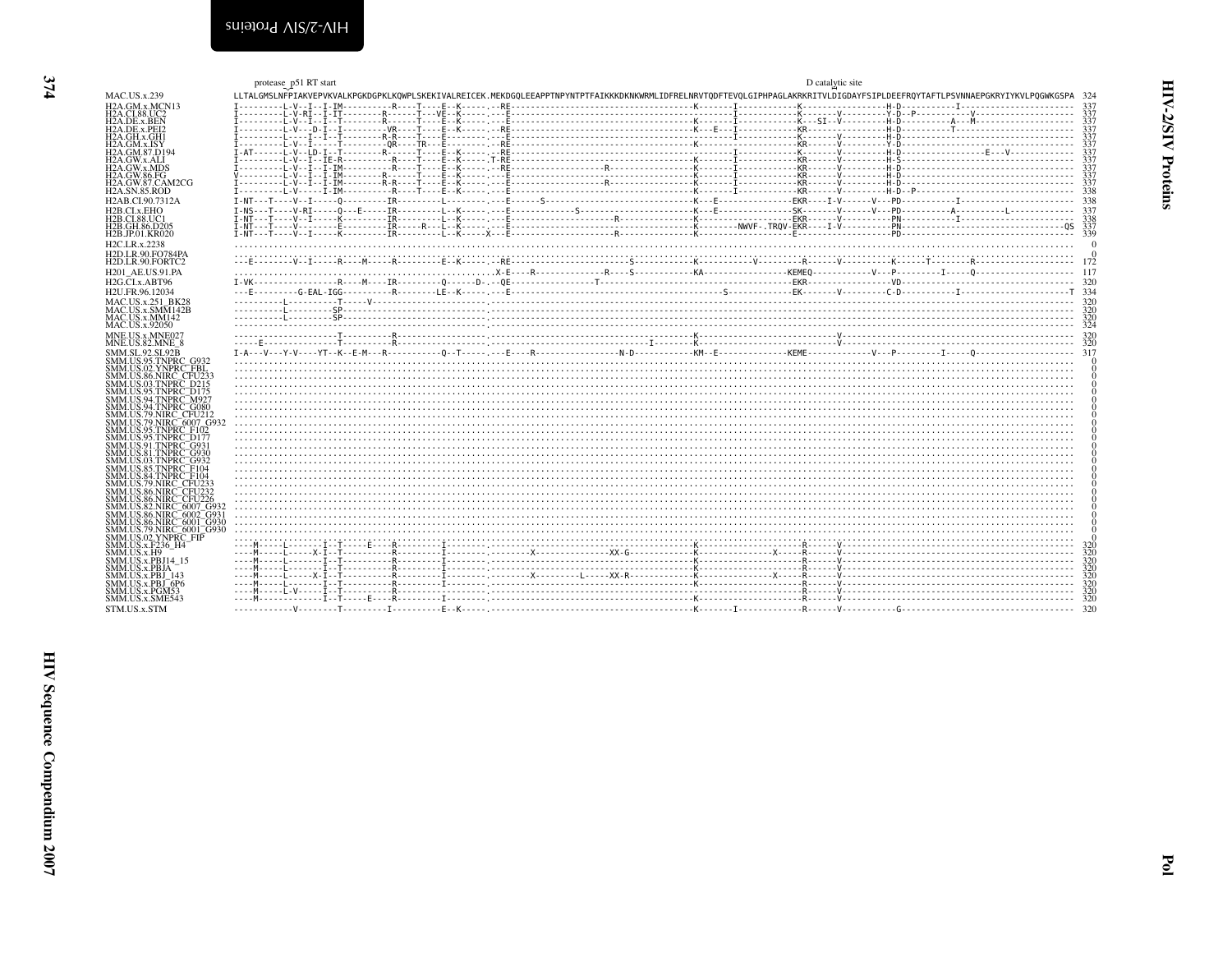<span id="page-14-0"></span>

|                                                                                                          | DD catalytic site |  |                                                                                                                                                                                |              |
|----------------------------------------------------------------------------------------------------------|-------------------|--|--------------------------------------------------------------------------------------------------------------------------------------------------------------------------------|--------------|
| <b>MAC.US.x.239</b>                                                                                      |                   |  | IFQYTMRHVLEPFRKANPDVTLVQYMDDILIASDRTDLEHDRVVLQSKELLNSIGFSTPEEKFQKDPPFQWMGYELWPTKWKLQKIELPQRETWTVNDIQKLVGVLNWAAQIYPGIKTKHLCRLIRGKMTLTEEVQWTEMAEAEYEENKIILSQEQEGCYYQEGKPLEAT 494 |              |
| H2A.GM.x.MCN13<br><b>H2A.CI.88.UC2</b>                                                                   |                   |  |                                                                                                                                                                                |              |
| H2A.DE.x.BEN                                                                                             |                   |  |                                                                                                                                                                                | -507         |
| H2A.DE.x.PEI2<br>H2A.GH.x.GH1                                                                            |                   |  |                                                                                                                                                                                |              |
| H2A.GM.x.ISY                                                                                             |                   |  |                                                                                                                                                                                | 507          |
| H2A.GM.87.D194<br>H2A.GW.x.ALI                                                                           |                   |  |                                                                                                                                                                                |              |
| H2A.GW.x.MDS<br>H2A.GW.86.FG                                                                             |                   |  |                                                                                                                                                                                | -507<br>-507 |
| H2A.GW.87.CAM2CG                                                                                         |                   |  |                                                                                                                                                                                | -507         |
| <b>H2A.SN.85.ROD</b>                                                                                     |                   |  |                                                                                                                                                                                | -508<br>-508 |
| H2AB.CI.90.7312A<br>H <sub>2</sub> B.CI.x.EHO                                                            |                   |  |                                                                                                                                                                                |              |
| H2B.CI.88.UC1                                                                                            |                   |  |                                                                                                                                                                                |              |
| H2B.GH.86.D205<br>H <sub>2</sub> B.JP.01.KR020                                                           |                   |  |                                                                                                                                                                                |              |
| H <sub>2</sub> C.LR.x.2238                                                                               |                   |  |                                                                                                                                                                                |              |
| H2D LR 90 FO784PA<br>H2D.LR.90.FORTC2                                                                    |                   |  |                                                                                                                                                                                |              |
| H201 AE.US.91.PA                                                                                         |                   |  |                                                                                                                                                                                |              |
| H <sub>2G</sub> .CI.x.ABT96                                                                              |                   |  |                                                                                                                                                                                |              |
| H <sub>2</sub> U.FR.96.12034                                                                             |                   |  |                                                                                                                                                                                |              |
| MAC.US.x.251 BK28<br>MAC.US.x.SMM142B                                                                    |                   |  |                                                                                                                                                                                |              |
| MAC.US.x.MM142                                                                                           |                   |  |                                                                                                                                                                                |              |
| MAC.US.x.92050<br>MNE.US.x.MNE027                                                                        |                   |  |                                                                                                                                                                                |              |
| MNE.US.82.MNE 8                                                                                          |                   |  |                                                                                                                                                                                |              |
| <b>SMM.SL.92.SL92B</b><br>SMM.US.95.TNPRC_G932                                                           |                   |  |                                                                                                                                                                                |              |
| SMM.US.02.YNPRC FBL                                                                                      |                   |  |                                                                                                                                                                                |              |
| SMM.US.86.NIRC CFU233<br>SMM.US.03.TNPRC D215                                                            |                   |  |                                                                                                                                                                                |              |
| SMM.US.95.TNPRC <sup>--</sup> D175<br>SMM.US.94.TNPRC¯M927                                               |                   |  |                                                                                                                                                                                |              |
| SMM.US.94.TNPRC <sup>-</sup> G080                                                                        |                   |  |                                                                                                                                                                                |              |
| SMM.US.79.NIRC_CFU212<br>SMM.US.79.NIRC 6007 G932                                                        |                   |  |                                                                                                                                                                                |              |
| SMM.US.95.TNPRC F102<br>SMM.US.95.TNPRC <sup>--</sup> D177                                               |                   |  |                                                                                                                                                                                |              |
| SMM.US.91.TNPRC <sup>-</sup> G931                                                                        |                   |  |                                                                                                                                                                                |              |
| SMM.US.81.TNPRC <sup>=</sup> G930<br>SMM.US.03.TNPRC <sup>=</sup> G932                                   |                   |  |                                                                                                                                                                                |              |
| SMM.US.85.TNPRC <sup>-</sup> F104<br>SMM.US.84.TNPRC_F104                                                |                   |  |                                                                                                                                                                                |              |
| SMM.US.79.NIRC. CFU23                                                                                    |                   |  |                                                                                                                                                                                |              |
| SMM.US.86.NIRC <sup>=</sup> CFU232<br>SMM.US.86.NIRC <sup>-</sup> CFU226                                 |                   |  |                                                                                                                                                                                |              |
| SMM.US.82.NIRC <sup>-6007</sup> G932                                                                     |                   |  |                                                                                                                                                                                |              |
| SMM.US.86.NIRC <sup>=</sup> 6002 <sup>=</sup> G931<br>SMM.US.86.NIRC <sup>=</sup> 6001 <sup>=</sup> G930 |                   |  |                                                                                                                                                                                |              |
| SMM.US.79.NIRC <sup>-</sup> 6001 <sup>-</sup> G930<br>SMM.US.02.YNPRC_FIP                                |                   |  |                                                                                                                                                                                |              |
| SMM.US.x.F236 H4                                                                                         |                   |  |                                                                                                                                                                                |              |
| SMM.US.x.H9<br>SMM.US.x.PBJ14 15                                                                         |                   |  |                                                                                                                                                                                |              |
| SMM.US.x.PBJA                                                                                            |                   |  |                                                                                                                                                                                |              |
| SMM.US.x.PBJ 143<br>SMM.US.x.PBJ <sup>–</sup> 6P6                                                        |                   |  |                                                                                                                                                                                |              |
| SMM. US.x.PGM53<br>SMM.US.x.SME543                                                                       |                   |  |                                                                                                                                                                                |              |
| STM.US.x.STM                                                                                             |                   |  |                                                                                                                                                                                |              |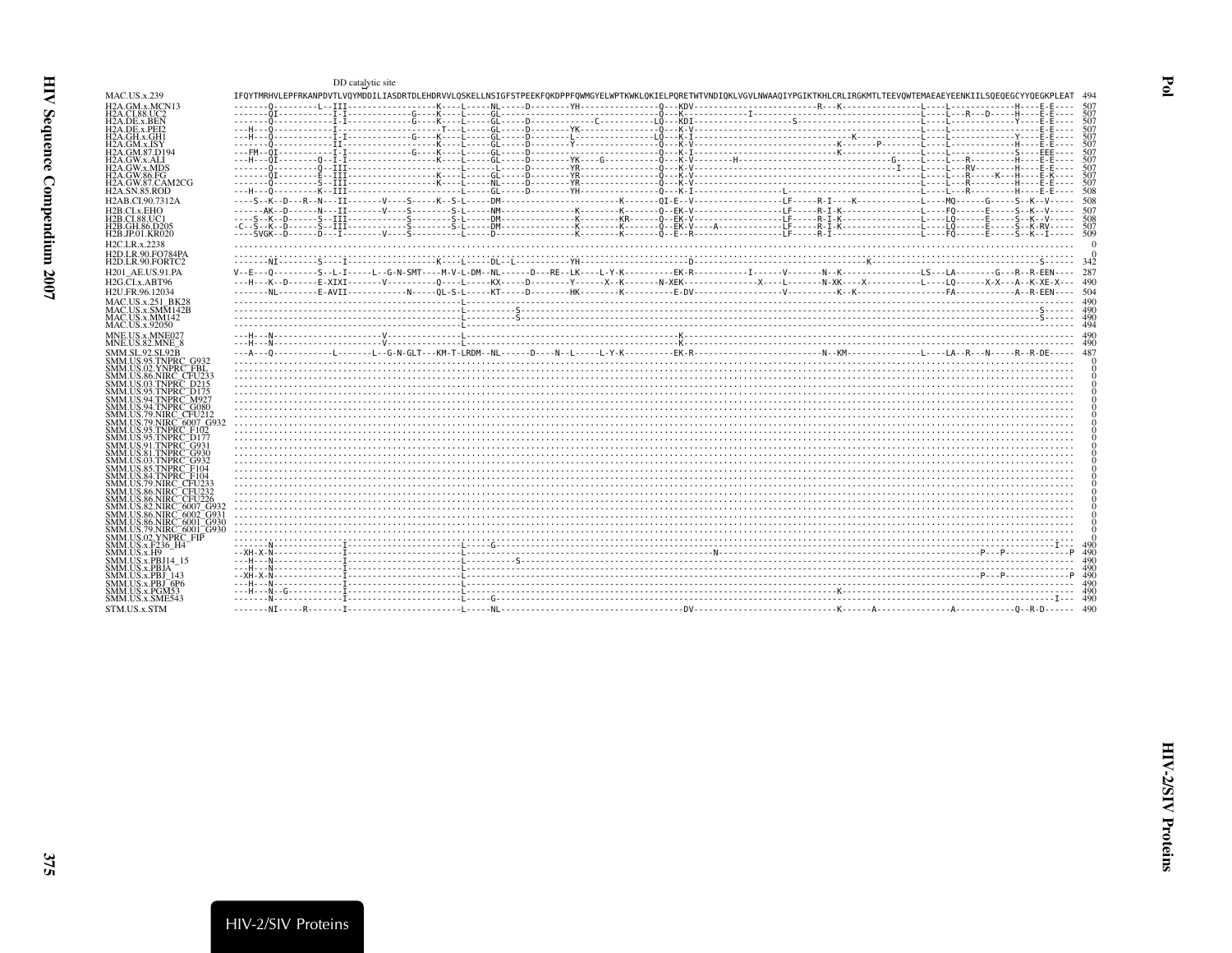<span id="page-15-0"></span>

|                                                                                                          |                                                                                                                                                                                |  | p51 RT end_p15 RNase H start |             |
|----------------------------------------------------------------------------------------------------------|--------------------------------------------------------------------------------------------------------------------------------------------------------------------------------|--|------------------------------|-------------|
| <b>MAC.US.x.239</b>                                                                                      | VIKSODNOWSYKIHOEDKILKVG.KFAKIKNTHTNGVRLLAHVIOKIGKEAIVIWGOVPKFHLPVEKDVWEOWWTDYWOVTWIPEWDFISTPPLVRLVFNLVKDPIEGEETYYTDGSCNKOSKEGKAGYITDRGKDKVKVLEOTTNOOAELEAFLMALTDSGPKANIIVD 663 |  |                              |             |
| H <sub>2</sub> A.GM.x.MCN <sub>13</sub><br><b>H2A.CI.88.UC2</b>                                          |                                                                                                                                                                                |  |                              |             |
| H2A.DE.x.BEN                                                                                             |                                                                                                                                                                                |  |                              |             |
| H <sub>2</sub> A.DE.x.PEI <sub>2</sub><br>H2A.GH.x.GH1                                                   |                                                                                                                                                                                |  |                              |             |
| H2A.GM.x.ISY                                                                                             |                                                                                                                                                                                |  |                              |             |
| H2A.GM.87.D194<br>H2A.GW.x.ALI                                                                           |                                                                                                                                                                                |  |                              |             |
| H2A.GW.x.MDS                                                                                             |                                                                                                                                                                                |  |                              |             |
| H2A.GW.86.FG<br>H2A.GW.87.CAM2CG                                                                         |                                                                                                                                                                                |  |                              |             |
| <b>H2A.SN.85.ROD</b>                                                                                     |                                                                                                                                                                                |  |                              |             |
| H <sub>2</sub> AB.CI.90.7312A                                                                            |                                                                                                                                                                                |  |                              |             |
| H <sub>2</sub> B.CI.x.EHO<br>H <sub>2</sub> B.CI.88.UC1                                                  |                                                                                                                                                                                |  |                              |             |
| H <sub>2</sub> B.GH.86.D <sub>205</sub>                                                                  |                                                                                                                                                                                |  |                              |             |
| H <sub>2</sub> B.JP.01.KR020                                                                             |                                                                                                                                                                                |  |                              |             |
| H <sub>2</sub> C.LR.x.2238<br>H2D.LR.90.FO784PA                                                          |                                                                                                                                                                                |  |                              |             |
| H <sub>2</sub> D.LR.90.FORTC <sub>2</sub>                                                                |                                                                                                                                                                                |  |                              |             |
| H <sub>201</sub> AE.US.91.PA                                                                             |                                                                                                                                                                                |  |                              |             |
| H <sub>2G</sub> .CL <sub>x</sub> .ABT96                                                                  |                                                                                                                                                                                |  |                              |             |
| H2U.FR.96.12034                                                                                          |                                                                                                                                                                                |  |                              |             |
| MAC.US.x.251 BK28<br>MAC.US.x.SMM142B                                                                    |                                                                                                                                                                                |  |                              |             |
| MAC.US.x.MM142                                                                                           |                                                                                                                                                                                |  |                              |             |
| MAC.US.x.92050<br>MNE.US.x.MNE027                                                                        |                                                                                                                                                                                |  |                              |             |
| MNE.US.82.MNE 8                                                                                          |                                                                                                                                                                                |  |                              |             |
| <b>SMM.SL.92.SL92B</b><br>SMM.US.95.TNPRC G932                                                           |                                                                                                                                                                                |  |                              |             |
| SMM.US.02.YNPRC <sup>-</sup> FBL                                                                         |                                                                                                                                                                                |  |                              |             |
| SMM.US.86.NIRC_CFU233<br>SMM.US.03.TNPRC: D215                                                           |                                                                                                                                                                                |  |                              |             |
| SMM.US.95.TNPRC_D175                                                                                     |                                                                                                                                                                                |  |                              |             |
| SMM.US.94.TNPRC <sup>-</sup> M927<br>SMM.US.94.TNPRC <sup>-</sup> G080                                   |                                                                                                                                                                                |  |                              |             |
| SMM.US.79.NIRC_CFU212                                                                                    |                                                                                                                                                                                |  |                              |             |
| SMM.US.79.NIRC 6007 G932<br>SMM.US.95.TNPRC F102                                                         |                                                                                                                                                                                |  |                              |             |
| SMM.US.95.TNPRC_D177                                                                                     |                                                                                                                                                                                |  |                              |             |
| SMM.US.91.TNPRC <sup>-</sup> G931<br>SMM.US.81.TNPRC G930                                                |                                                                                                                                                                                |  |                              |             |
| SMM.US.03.TNPRC <sup>-</sup> G932                                                                        |                                                                                                                                                                                |  |                              |             |
| SMM.US.85.TNPRC_F104<br>SMM.US.84.TNPRC <sup>-</sup> F104                                                |                                                                                                                                                                                |  |                              |             |
| SMM.US.79.NIRC CFU233                                                                                    |                                                                                                                                                                                |  |                              |             |
| SMM.US.86.NIRC <sup>=</sup> CFU232<br>SMM.US.86.NIRC <sup>-</sup> CFU226                                 |                                                                                                                                                                                |  |                              |             |
| SMM.US.82.NIRC <sup>-6007</sup> G932                                                                     |                                                                                                                                                                                |  |                              |             |
| SMM.US.86.NIRC <sup>=</sup> 6002 <sup>=</sup> G931<br>SMM.US.86.NIRC <sup>=</sup> 6001 <sup>=</sup> G930 |                                                                                                                                                                                |  |                              |             |
| SMM.US.79.NIRC <sup>-6001-G930</sup>                                                                     |                                                                                                                                                                                |  |                              |             |
| SMM.US.02.YNPRC FIP<br>SMM.US.x.F236 H4                                                                  |                                                                                                                                                                                |  |                              |             |
| SMM.US.x.H9                                                                                              |                                                                                                                                                                                |  |                              | 659         |
| SMM.US.x.PBJ14 15<br>SMM.US.x.PBJA                                                                       |                                                                                                                                                                                |  |                              | 659<br>-659 |
| SMM.US.x.PBJ 143                                                                                         |                                                                                                                                                                                |  |                              | -659        |
| SMM.US.x.PBJ <sup>-6P6</sup><br>SMM.US.x.PGM53                                                           |                                                                                                                                                                                |  |                              |             |
| SMM.US.x.SME543                                                                                          |                                                                                                                                                                                |  |                              |             |
| STM.US.x.STM                                                                                             |                                                                                                                                                                                |  |                              |             |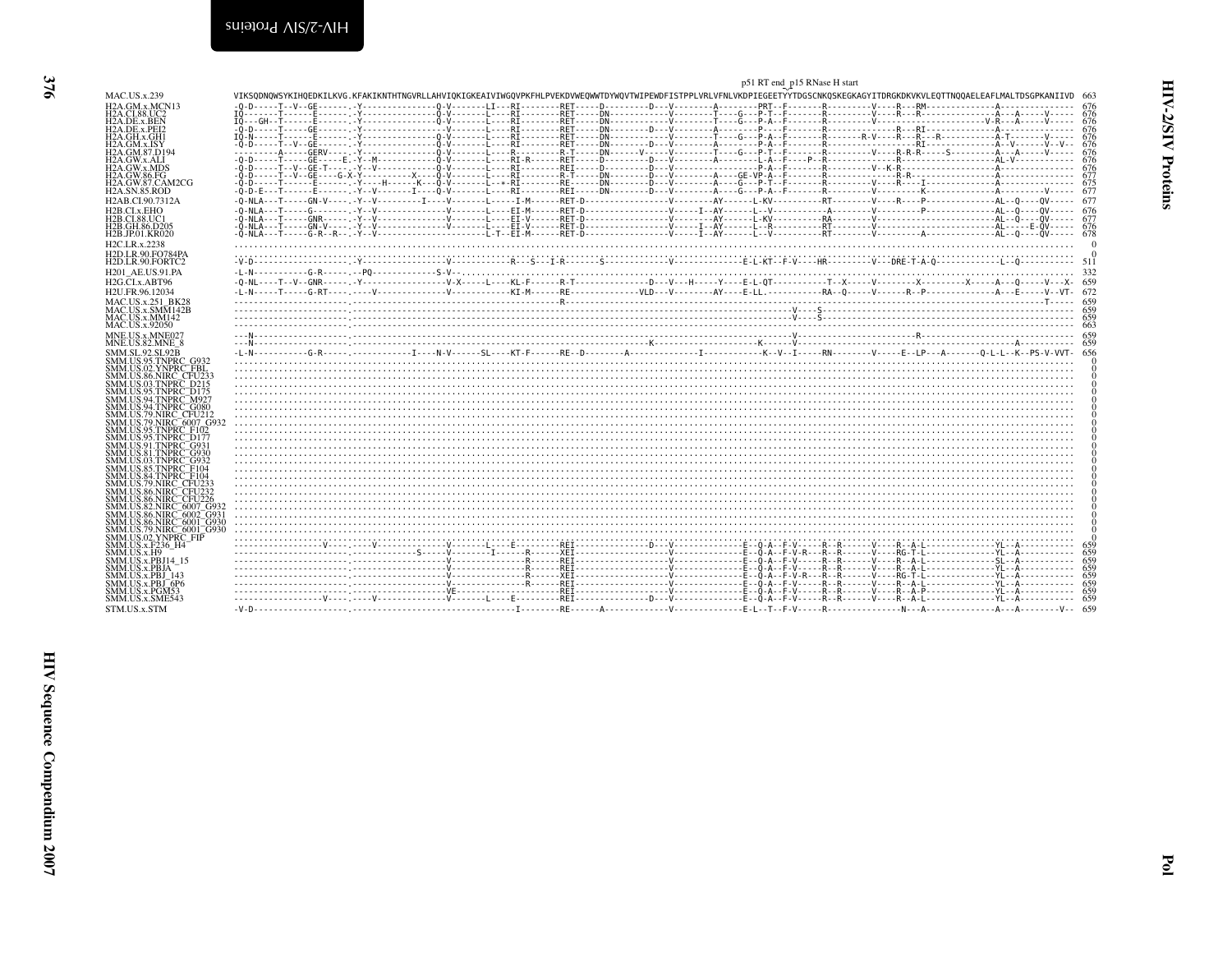<span id="page-16-0"></span>

|                                                                                |                                                                                                                                                                            | p15 RNase H end p31 Integrase start |  |  |  |
|--------------------------------------------------------------------------------|----------------------------------------------------------------------------------------------------------------------------------------------------------------------------|-------------------------------------|--|--|--|
| <b>MAC.US.x.239</b>                                                            | SOYVMGIITGCPTESESRLVNOIIEEMIKKSEIYVAWVPAHKGIGGNOEIDHLVSOGIROVLFL.EKIEPAOEEHDKYHSNVKELVFKFGLPRIVAROIVDTCDKCHOKGEAIHGOANSDLGTWOMDCTHLEGKIIIVAVHVASGFIEAEVIPOETGROTALFLLKLAGR |                                     |  |  |  |
| H2A.GM.x.MCN13                                                                 |                                                                                                                                                                            |                                     |  |  |  |
| H2A.CI.88.UC2                                                                  |                                                                                                                                                                            |                                     |  |  |  |
| H2A.DE.x.BEN<br>H <sub>2</sub> A.DE.x.PEI <sub>2</sub>                         |                                                                                                                                                                            |                                     |  |  |  |
| H2A.GH.x.GH1                                                                   |                                                                                                                                                                            |                                     |  |  |  |
| H2A.GM.x.ISY                                                                   |                                                                                                                                                                            |                                     |  |  |  |
| H2A.GM.87.D194<br>H2A.GW.x.ALI                                                 |                                                                                                                                                                            |                                     |  |  |  |
| H2A.GW.x.MDS                                                                   |                                                                                                                                                                            |                                     |  |  |  |
| H2A.GW.86.FG                                                                   |                                                                                                                                                                            |                                     |  |  |  |
| H2A.GW.87.CAM2CG<br><b>H2A.SN.85.ROD</b>                                       |                                                                                                                                                                            |                                     |  |  |  |
| H2AB.CI.90.7312A                                                               |                                                                                                                                                                            |                                     |  |  |  |
| H <sub>2</sub> B.CL <sub>x</sub> .EHO                                          |                                                                                                                                                                            |                                     |  |  |  |
| H2B.CI.88.UC1                                                                  |                                                                                                                                                                            |                                     |  |  |  |
| H2B.GH.86.D205                                                                 |                                                                                                                                                                            |                                     |  |  |  |
| H2B.JP.01.KR020                                                                |                                                                                                                                                                            |                                     |  |  |  |
| H2C.LR.x.2238<br><b>H2D.LR.90.FO784PA</b>                                      |                                                                                                                                                                            |                                     |  |  |  |
| H2D.LR.90.FORTC2                                                               |                                                                                                                                                                            |                                     |  |  |  |
| H201 AE.US.91.PA                                                               |                                                                                                                                                                            |                                     |  |  |  |
| H2G.CLx.ABT96                                                                  |                                                                                                                                                                            |                                     |  |  |  |
| H2U.FR.96.12034                                                                |                                                                                                                                                                            |                                     |  |  |  |
| MAC.US.x.251 BK28                                                              |                                                                                                                                                                            |                                     |  |  |  |
| MAC.US.x.SMM142B                                                               |                                                                                                                                                                            |                                     |  |  |  |
| MAC.US.x.MM142<br>MAC.US.x.92050                                               |                                                                                                                                                                            |                                     |  |  |  |
| MNE.US.x.MNE027                                                                |                                                                                                                                                                            |                                     |  |  |  |
| MNE.US.82.MNE 8                                                                |                                                                                                                                                                            |                                     |  |  |  |
| <b>SMM.SL.92.SL92B</b>                                                         |                                                                                                                                                                            |                                     |  |  |  |
| SMM.US.95.TNPRC G932                                                           |                                                                                                                                                                            |                                     |  |  |  |
| SMM.US.02.YNPRC_FBL<br>SMM.US.86.NIRC_CFU232                                   |                                                                                                                                                                            |                                     |  |  |  |
| SMM.US.03.TNPRC D215                                                           |                                                                                                                                                                            |                                     |  |  |  |
| SMM.US.95.TNPRC_D175                                                           |                                                                                                                                                                            |                                     |  |  |  |
| SMM.US.94.TNPRC <sup>-</sup> M927<br>SMM.US.94.TNPRC <sup>=</sup> G080         |                                                                                                                                                                            |                                     |  |  |  |
| SMM.US.79.NIRC_CFU212                                                          |                                                                                                                                                                            |                                     |  |  |  |
| SMM.US.79.NIRC. 6007. G93.                                                     |                                                                                                                                                                            |                                     |  |  |  |
| SMM.US.95.TNPRC_F102<br>SMM.US.95.TNPRC <sup>--</sup> D177                     |                                                                                                                                                                            |                                     |  |  |  |
| SMM.US.91.TNPRC <sup>-</sup> G931                                              |                                                                                                                                                                            |                                     |  |  |  |
| SMM.US.81.TNPRC <sup>=</sup> G930                                              |                                                                                                                                                                            |                                     |  |  |  |
| SMM.US.03.TNPRC <sup>=</sup> G932<br>SMM.US.85.TNPRC <sup>-</sup> F104         |                                                                                                                                                                            |                                     |  |  |  |
| SMM.US.84.TNPRC F104                                                           |                                                                                                                                                                            |                                     |  |  |  |
| SMM.US.79.NIRC_CFU233                                                          |                                                                                                                                                                            |                                     |  |  |  |
| SMM.US.86.NIRC <sup>=</sup> CFU232<br>SMM.US.86.NIRC <sup>-</sup> CFU226       |                                                                                                                                                                            |                                     |  |  |  |
| SMM.US.82.NIRC <sup>=</sup> 6007_G932                                          |                                                                                                                                                                            |                                     |  |  |  |
| SMM.US.86.NIRC 6002 G931                                                       |                                                                                                                                                                            |                                     |  |  |  |
| SMM.US.86.NIRC <sup>=</sup> 6001 <sup>=</sup> G930<br>SMM.US.79.NIRC 6001 G930 |                                                                                                                                                                            |                                     |  |  |  |
| SMM.US.02.YNPRC FIP                                                            |                                                                                                                                                                            |                                     |  |  |  |
| SMM.US.x.F236 H4                                                               |                                                                                                                                                                            |                                     |  |  |  |
| SMM.US.x.H9<br>SMM.US.x.PBJ14_15                                               |                                                                                                                                                                            |                                     |  |  |  |
| <b>SMM.US.x.PBJA</b>                                                           |                                                                                                                                                                            |                                     |  |  |  |
| SMM.US.x.PBJ 143                                                               |                                                                                                                                                                            |                                     |  |  |  |
| SMM.US.x.PBJ_6P6<br>SMM.US.x.PGM53                                             |                                                                                                                                                                            |                                     |  |  |  |
| SMM.US.x.SME543                                                                |                                                                                                                                                                            |                                     |  |  |  |
| STM.US.x.STM                                                                   |                                                                                                                                                                            |                                     |  |  |  |
|                                                                                |                                                                                                                                                                            |                                     |  |  |  |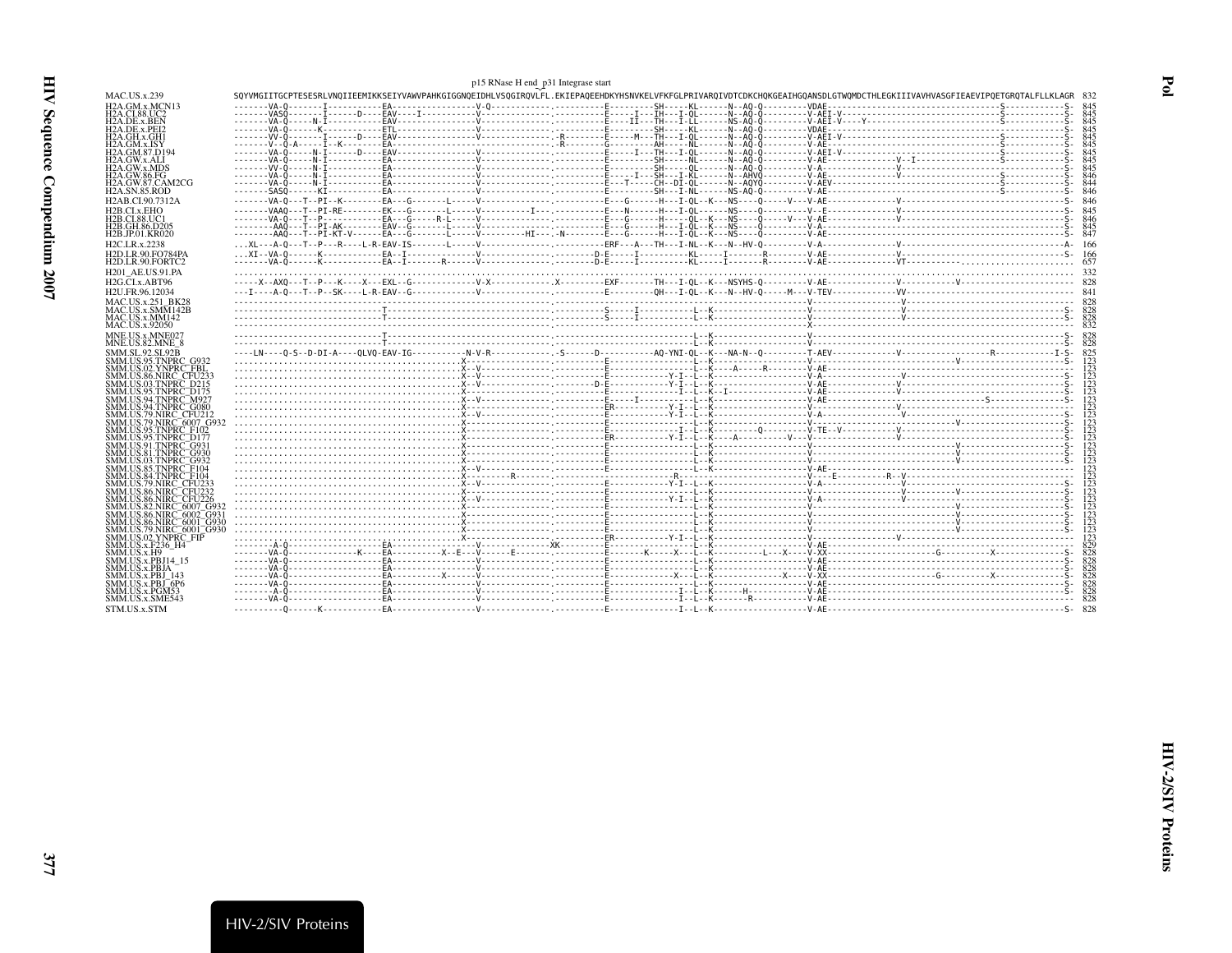| <br>л.,<br>4.00.U                                                                                                                                                                                                                            |
|----------------------------------------------------------------------------------------------------------------------------------------------------------------------------------------------------------------------------------------------|
| H2A.DE.x.BEN<br>H2A.DE.x.PEI2                                                                                                                                                                                                                |
| H2A.GH.x.GH1                                                                                                                                                                                                                                 |
| H2A.GM.x.GM<br>H2A.GM.x.ISY<br>H2A.GM.87.D194<br>H2A.GW.x.ALI<br>H2A.GW.86.FG<br>H2A.GW.86.FG<br>H2A.GW.87.CAM2CG                                                                                                                            |
|                                                                                                                                                                                                                                              |
|                                                                                                                                                                                                                                              |
|                                                                                                                                                                                                                                              |
|                                                                                                                                                                                                                                              |
| H <sub>2</sub> A.SN.85.ROD                                                                                                                                                                                                                   |
| H2AB.CI.90.7312A                                                                                                                                                                                                                             |
|                                                                                                                                                                                                                                              |
| H2B.CI.x.EHO<br>H2B.CI.88.UC<br>'1                                                                                                                                                                                                           |
|                                                                                                                                                                                                                                              |
| H2B.GH.86.D205<br>H2B.JP.01.KR020                                                                                                                                                                                                            |
| H <sub>2</sub> C.LR.x.2238                                                                                                                                                                                                                   |
|                                                                                                                                                                                                                                              |
| H2D.LR.90.FO784PA                                                                                                                                                                                                                            |
| H2D.LR.90.FORTC                                                                                                                                                                                                                              |
| <b>H201 AE.US.91.PA</b>                                                                                                                                                                                                                      |
| H <sub>2G.CLx.ABT96</sub>                                                                                                                                                                                                                    |
| H2U.FR.96.12034                                                                                                                                                                                                                              |
| MAC.US.x.251_BK28<br>MAC.US.x.SMM142B<br>MAC.US.x.MM142<br>MAC.US.x.92050                                                                                                                                                                    |
| SMM142B                                                                                                                                                                                                                                      |
|                                                                                                                                                                                                                                              |
|                                                                                                                                                                                                                                              |
| MNE.US.x.MNE027<br>MNE.US.82.MNE_8                                                                                                                                                                                                           |
|                                                                                                                                                                                                                                              |
| NNE, US 32, MWC 25, MWC 25, MWC 25, MMM, US 32, TUPIC<br>SMMM, US 32, TUPIC 26, MPRC 2013<br>SMMM, US 32, TUPIC 2013<br>SMMM, US 36, NNPC 2013<br>SMMM, US 36, NNPC 2012<br>SMMM, US 34, TUPIC 2012<br>SMMM, US 34, TUPIC 2012<br>SMMM, US 3 |
|                                                                                                                                                                                                                                              |
|                                                                                                                                                                                                                                              |
|                                                                                                                                                                                                                                              |
|                                                                                                                                                                                                                                              |
|                                                                                                                                                                                                                                              |
|                                                                                                                                                                                                                                              |
|                                                                                                                                                                                                                                              |
|                                                                                                                                                                                                                                              |
|                                                                                                                                                                                                                                              |
|                                                                                                                                                                                                                                              |
|                                                                                                                                                                                                                                              |
|                                                                                                                                                                                                                                              |
|                                                                                                                                                                                                                                              |
|                                                                                                                                                                                                                                              |
|                                                                                                                                                                                                                                              |
|                                                                                                                                                                                                                                              |
|                                                                                                                                                                                                                                              |
|                                                                                                                                                                                                                                              |
|                                                                                                                                                                                                                                              |
|                                                                                                                                                                                                                                              |
|                                                                                                                                                                                                                                              |
|                                                                                                                                                                                                                                              |
|                                                                                                                                                                                                                                              |
|                                                                                                                                                                                                                                              |
|                                                                                                                                                                                                                                              |
|                                                                                                                                                                                                                                              |
| SMM.US.x.PBJ_143<br>SMM.US.x.PBJ_143<br>SMM.US.x.PGM53<br>SMM.US.x.SME543                                                                                                                                                                    |
|                                                                                                                                                                                                                                              |
| STM.US.x.STM                                                                                                                                                                                                                                 |

| <b>MAC.US.x.239</b>                                                |  |  | WPITHLHTDNGANFASOEVKMVAWWAGIEHTFGVPYNPOSOGVVEAMNHHLKNOIDRIREOANSVETIVLMAVHCMNFKRRGGIGDMTPAERLINMITTEOEIOFOOSKNSKFKNFRVYYREGRDOLWKGPGELLWKGEGAVILKVGTDIKVVPRRKAKIIKDYGGGKEV_1002 |  |  |  |  |
|--------------------------------------------------------------------|--|--|---------------------------------------------------------------------------------------------------------------------------------------------------------------------------------|--|--|--|--|
| H <sub>2</sub> A.GM.x.MCN <sub>13</sub>                            |  |  |                                                                                                                                                                                 |  |  |  |  |
| <b>H2A.CI.88.UC2</b><br>H <sub>2</sub> A.DE.x.BEN                  |  |  |                                                                                                                                                                                 |  |  |  |  |
| H <sub>2</sub> A.DE.x.PEI <sub>2</sub>                             |  |  |                                                                                                                                                                                 |  |  |  |  |
| H <sub>2</sub> A.GH.x.GH <sub>1</sub>                              |  |  |                                                                                                                                                                                 |  |  |  |  |
| H <sub>2</sub> A.GM.x.ISY                                          |  |  |                                                                                                                                                                                 |  |  |  |  |
| <b>H2A.GM.87.D194</b><br>H2A.GW.x.ALI                              |  |  |                                                                                                                                                                                 |  |  |  |  |
| <b>H2A.GW.x.MDS</b>                                                |  |  |                                                                                                                                                                                 |  |  |  |  |
| H2A.GW.86.FG                                                       |  |  |                                                                                                                                                                                 |  |  |  |  |
| H <sub>2</sub> A.GW.87.CAM <sub>2</sub> CG<br><b>H2A.SN.85.ROD</b> |  |  |                                                                                                                                                                                 |  |  |  |  |
| H <sub>2</sub> AB.CI.90.7312A                                      |  |  |                                                                                                                                                                                 |  |  |  |  |
| H <sub>2</sub> B.CL <sub>x</sub> , EH <sub>O</sub>                 |  |  |                                                                                                                                                                                 |  |  |  |  |
| H <sub>2</sub> B.CI.88.UC1                                         |  |  |                                                                                                                                                                                 |  |  |  |  |
| H <sub>2</sub> B.GH.86.D <sub>205</sub>                            |  |  |                                                                                                                                                                                 |  |  |  |  |
| H <sub>2</sub> B.JP.01.KR020                                       |  |  |                                                                                                                                                                                 |  |  |  |  |
| H <sub>2</sub> C.LR.x.2238<br><b>H2D.LR.90.FO784PA</b>             |  |  |                                                                                                                                                                                 |  |  |  |  |
| H <sub>2</sub> D.LR.90.FORTC <sub>2</sub>                          |  |  |                                                                                                                                                                                 |  |  |  |  |
| H <sub>201</sub> AE.US.91.PA                                       |  |  |                                                                                                                                                                                 |  |  |  |  |
| H <sub>2G</sub> .CL <sub>x</sub> .ABT96                            |  |  |                                                                                                                                                                                 |  |  |  |  |
| H2U.FR.96.12034                                                    |  |  |                                                                                                                                                                                 |  |  |  |  |
| <b>MAC.US.x.251 BK28</b>                                           |  |  |                                                                                                                                                                                 |  |  |  |  |
| $MAC. US.x.SM\overline{M}142B$                                     |  |  |                                                                                                                                                                                 |  |  |  |  |
| MAC.US.x.MM142                                                     |  |  |                                                                                                                                                                                 |  |  |  |  |
| MAC.US.x.92050                                                     |  |  |                                                                                                                                                                                 |  |  |  |  |
| MNE.US.x.MNE027<br>MNE.US.82.MNE 8                                 |  |  |                                                                                                                                                                                 |  |  |  |  |
| <b>SMM.SL.92.SL92B</b>                                             |  |  |                                                                                                                                                                                 |  |  |  |  |
| SMM.US.95.TNPRC G932                                               |  |  |                                                                                                                                                                                 |  |  |  |  |
| SMM.US.02.YNPRC.FBL                                                |  |  |                                                                                                                                                                                 |  |  |  |  |
| SMM.US.86.NIRC_CFU233<br>SMM.US.03.TNPRC_D215                      |  |  |                                                                                                                                                                                 |  |  |  |  |
| SMM.US.95.TNPRC_D175                                               |  |  |                                                                                                                                                                                 |  |  |  |  |
| SMM.US.94.TNPRC_M927                                               |  |  |                                                                                                                                                                                 |  |  |  |  |
| SMM.US.94.TNPRC_G080<br>SMM.US.79.NIRC CFU212                      |  |  |                                                                                                                                                                                 |  |  |  |  |
| SMM.US.79.NIRC 6007 G932                                           |  |  |                                                                                                                                                                                 |  |  |  |  |
| SMM.US.95.TNPRC F102                                               |  |  |                                                                                                                                                                                 |  |  |  |  |
| SMM.US.95.TNPRC_D177<br>SMM.US.91.TNPRC_G931                       |  |  |                                                                                                                                                                                 |  |  |  |  |
| SMM.US.81.TNPRC G930                                               |  |  |                                                                                                                                                                                 |  |  |  |  |
| SMM.US.03.TNPRC <sup>=</sup> G932                                  |  |  |                                                                                                                                                                                 |  |  |  |  |
| SMM.US.85.TNPRC F104<br>SMM.US.84.TNPRC F104                       |  |  |                                                                                                                                                                                 |  |  |  |  |
| SMM.US.79.NIRC. CFU233                                             |  |  |                                                                                                                                                                                 |  |  |  |  |
| SMM.US.86.NIRC_CFU232                                              |  |  |                                                                                                                                                                                 |  |  |  |  |
| SMM.US.86.NIRC_CFU226<br>SMM.US.82.NIRC <sup>-</sup> 6007 G932     |  |  |                                                                                                                                                                                 |  |  |  |  |
| SMM.US.86.NIRC 6002 G931                                           |  |  |                                                                                                                                                                                 |  |  |  |  |
| SMM.US.86.NIRC 6001 G930                                           |  |  |                                                                                                                                                                                 |  |  |  |  |
| SMM.US.79.NIRC_6001_G930<br>SMM.US.02.YNPRC FIP                    |  |  |                                                                                                                                                                                 |  |  |  |  |
| SMM.US.x.F236 H4                                                   |  |  |                                                                                                                                                                                 |  |  |  |  |
| SMM.US.x.H9                                                        |  |  |                                                                                                                                                                                 |  |  |  |  |
| SMM.US.x.PBJ14 15                                                  |  |  |                                                                                                                                                                                 |  |  |  |  |
| SMM.US.x.PBJA<br>SMM.US.x.PBJ 143                                  |  |  |                                                                                                                                                                                 |  |  |  |  |
| SMM.US.x.PBJ 6P6                                                   |  |  |                                                                                                                                                                                 |  |  |  |  |
| SMM.US.x.PGM53                                                     |  |  |                                                                                                                                                                                 |  |  |  |  |
| SMM.US.x.SME543<br>STM.US.x.STM                                    |  |  |                                                                                                                                                                                 |  |  |  |  |
|                                                                    |  |  |                                                                                                                                                                                 |  |  |  |  |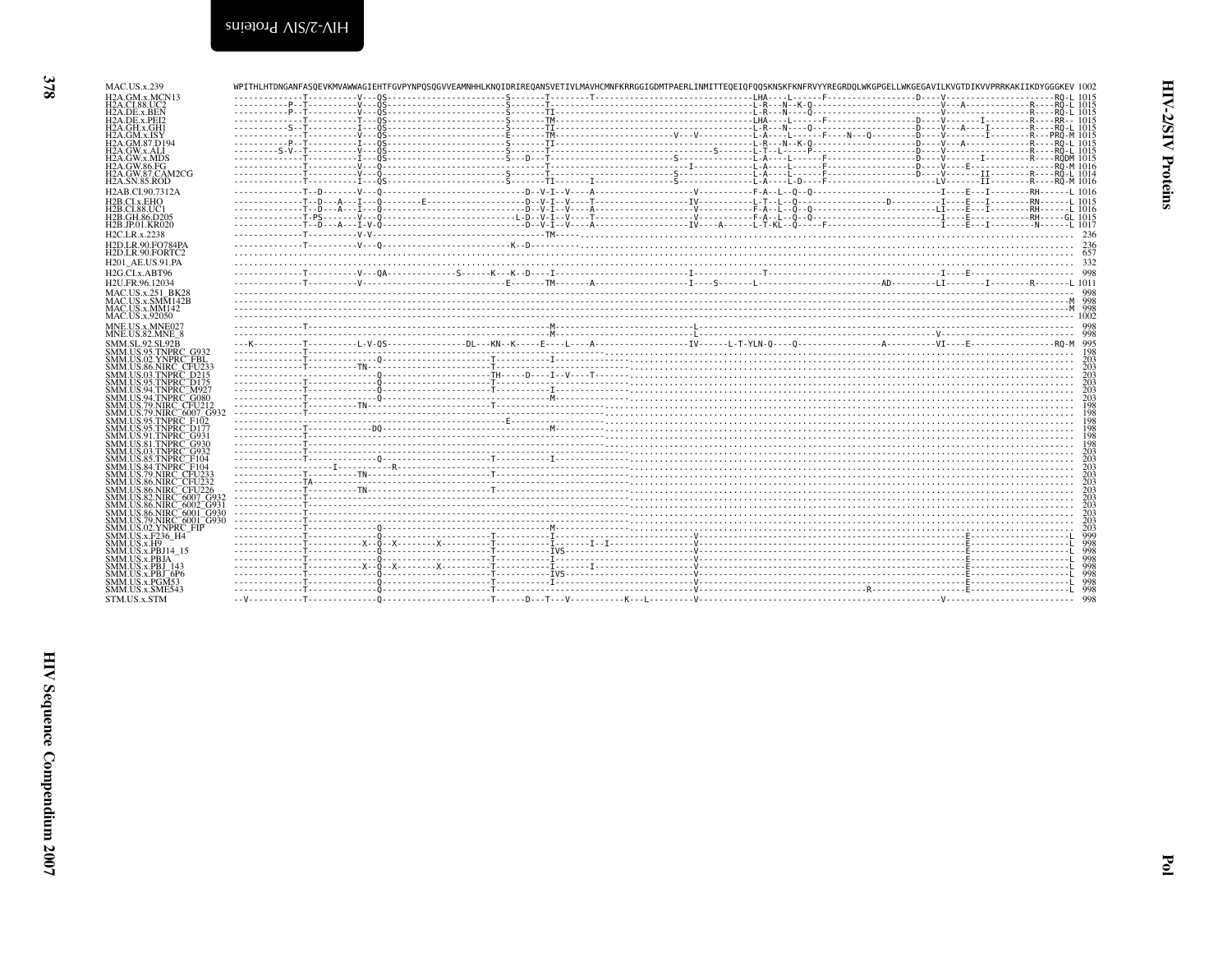|                                                                                                                                                                            | p31 Integrase end<br>Pol end                                       |                                        |
|----------------------------------------------------------------------------------------------------------------------------------------------------------------------------|--------------------------------------------------------------------|----------------------------------------|
| <b>MAC.US.x.239</b>                                                                                                                                                        | DSSSHMEDTGEAR.EVA*                                                 | 1018                                   |
| H2A.GM.x.MCN13                                                                                                                                                             | $- - G - - L - GAR - DG - M - - \ldots$                            | 1032                                   |
| H2A.CI.88.UC2<br>H2A.DE.x.BEN<br>H2A.DE.x.PEI2                                                                                                                             |                                                                    | 1032                                   |
|                                                                                                                                                                            | ---P-L-GAR-DG.-M-CPCQVPEIQ                                         | 1040                                   |
| H2A.GH.x.GH1                                                                                                                                                               | -----L-G-R-DG.----<br>---HLEGARE-DG.----                           | 1032<br>1032                           |
| H2A.GM.x.ISY                                                                                                                                                               | $- - G - - L - GAR - DG - M - - \ldots$                            | 1032                                   |
| H2A.GM.87.D194<br>H2A.GW.x.ALI                                                                                                                                             | -----L-GAR-DG.----<br>$-$ - GP - L - GAR - DG . - - - -            | 1032<br>1032                           |
| H2A.GW.x.MDS                                                                                                                                                               | $-$ - GP - L - G - R - DG . - - - -                                | 1032                                   |
| H2A.GW.86.FG<br>H2A.GW.87.CAM2CG                                                                                                                                           | $- - G - - L - GAR - DG - M - - \ldots$<br>-----L-GAR-NG.----      | 1033<br>1031                           |
| <b>H2A.SN.85.ROD</b>                                                                                                                                                       | $- - G - - L - GAR - DG - M - - \ldots$                            | 1033                                   |
| H2AB.CI.90.7312A                                                                                                                                                           | $-C-TDV---RQ---M-QSSQVSEA*$                                        | 1040                                   |
| H2B.CI.x.EHO                                                                                                                                                               | $-C-ADV - -MQ - - - - - QSN*IPEI*$                                 | 1038                                   |
| H2B.CI.88.UC1<br>H2B.GH.86.D205                                                                                                                                            | $-CGTD - - - RO - - - - M - OSGOVPEA*$<br>$-C-AD---RQ---M-QSD*$    | 1040<br>1034                           |
| H2B.JP.01.KR020                                                                                                                                                            | $-C-AN---O--.M-OPSOISET*$                                          | 1041                                   |
| H2C.LR.x.2238                                                                                                                                                              |                                                                    | 236                                    |
| <b>H2D.LR.90.FO784PA</b>                                                                                                                                                   |                                                                    | $^{236}_{657}$                         |
| H2D.LR.90.FORTC2<br>H201 AE.US.91.PA                                                                                                                                       |                                                                    | 332                                    |
| H2G.CI.x.ABT96                                                                                                                                                             | ---TN----RQTG.----                                                 | 1015                                   |
| H2U.FR.96.12034                                                                                                                                                            | ----NL-GAEKV-.-M-LPDQTPEYX                                         | 1036                                   |
| MAC.US.x.251 BK28                                                                                                                                                          |                                                                    | 1015                                   |
| MAC.US.x.SMM142B<br>MAC.US.x.MM142                                                                                                                                         |                                                                    | 1015                                   |
| MAC.US.x.92050                                                                                                                                                             |                                                                    | 1015<br>1019                           |
| MNE.US.x.MNE027                                                                                                                                                            |                                                                    | 1015                                   |
| MNE.US.82.MNE 8                                                                                                                                                            |                                                                    | 1015                                   |
| SMM.SL.92.SL92B<br>SMM.US.95.TNPRC G932                                                                                                                                    | $G - AS - -0*KNSGAL - - \ldots$                                    | 1012                                   |
| SMM.US.02.YNPRC <sup>-</sup> FBL                                                                                                                                           |                                                                    |                                        |
| SMM.US.86.NIRC CFU233<br>SMM.US.03.TNPRC D215                                                                                                                              |                                                                    | $\frac{198}{203}$<br>$\frac{203}{203}$ |
|                                                                                                                                                                            |                                                                    |                                        |
| SMM.US.95.TNPRC_D175<br>SMM.US.95.TNPRC_D175<br>SMM.US.94.TNPRC_G080<br>SMM.US.94.TNPRC_G080<br>SMM.US.79.NIRC_G007_G932<br>SMM.US.95.TNPRC_F107.<br>SMM.US.95.TNPRC_F1177 |                                                                    | $\frac{203}{203}$                      |
|                                                                                                                                                                            |                                                                    | $\overline{1}\overline{9}\overline{8}$ |
|                                                                                                                                                                            |                                                                    | 198                                    |
| SMM.US.95.TNPRC <sup>-</sup> D177                                                                                                                                          |                                                                    | 198<br>198                             |
| SMM.US.91.TNPRC <sup>-</sup> G931                                                                                                                                          |                                                                    | 198                                    |
| SMM.US.81.TNPRC G930<br>SMM.US.03.TNPRC <sup>-</sup> G932                                                                                                                  |                                                                    |                                        |
| SMM.US.85.TNPRC <sup>-</sup> F104                                                                                                                                          |                                                                    |                                        |
| SMM.US.84.TNPRC <sup>-</sup> F104<br>SMM.US.79.NIRC_CFU233                                                                                                                 |                                                                    | 198<br>203<br>203<br>203<br>203<br>203 |
| SMM.US.86.NIRC_CFU232                                                                                                                                                      |                                                                    |                                        |
| SMM.US.86.NIRC_CFU226<br>SMM.US.86.NIRC_CFU226<br>SMM.US.82.NIRC_6007_G932<br>SMM.US.86.NIRC_6001_G930<br>SMM.US.79.NIRC_6001_G930<br>SMM.US.79.NIRC_6001_G930             |                                                                    | 203<br>203<br>203<br>203<br>203<br>203 |
|                                                                                                                                                                            |                                                                    |                                        |
|                                                                                                                                                                            |                                                                    |                                        |
| MM.US.02.YNPRC_FIP                                                                                                                                                         |                                                                    |                                        |
|                                                                                                                                                                            | --G--L-------.----                                                 | 1016                                   |
| SMM.US.x.F236_H4<br>SMM.US.x.H9<br>SMM.US.x.PBJ14_15                                                                                                                       | -- G--L--------. ----.                                             | 1015<br>1015                           |
| SMM.US.x.PBJA                                                                                                                                                              | -- G--L-------- .----                                              | 1015                                   |
| SMM.US.x.PBJ 143<br>SMM.US.x.PBJ <sup>-6P6</sup>                                                                                                                           | --G--L--------.----<br>-- G- - E- - - - - - - <sub>-</sub> - - - - | 1015<br>1015                           |
| SMM.US.x.PGM53                                                                                                                                                             | --GP-L-------. ----                                                | 1015                                   |
| SMM.US.x.SME543                                                                                                                                                            | --G--L---------------------                                        | 1015                                   |
| STM.US.x.STM                                                                                                                                                               | $-$ - G - - L - - - R - - G . - - - -                              | 1015                                   |
|                                                                                                                                                                            |                                                                    |                                        |

<span id="page-18-0"></span>Pol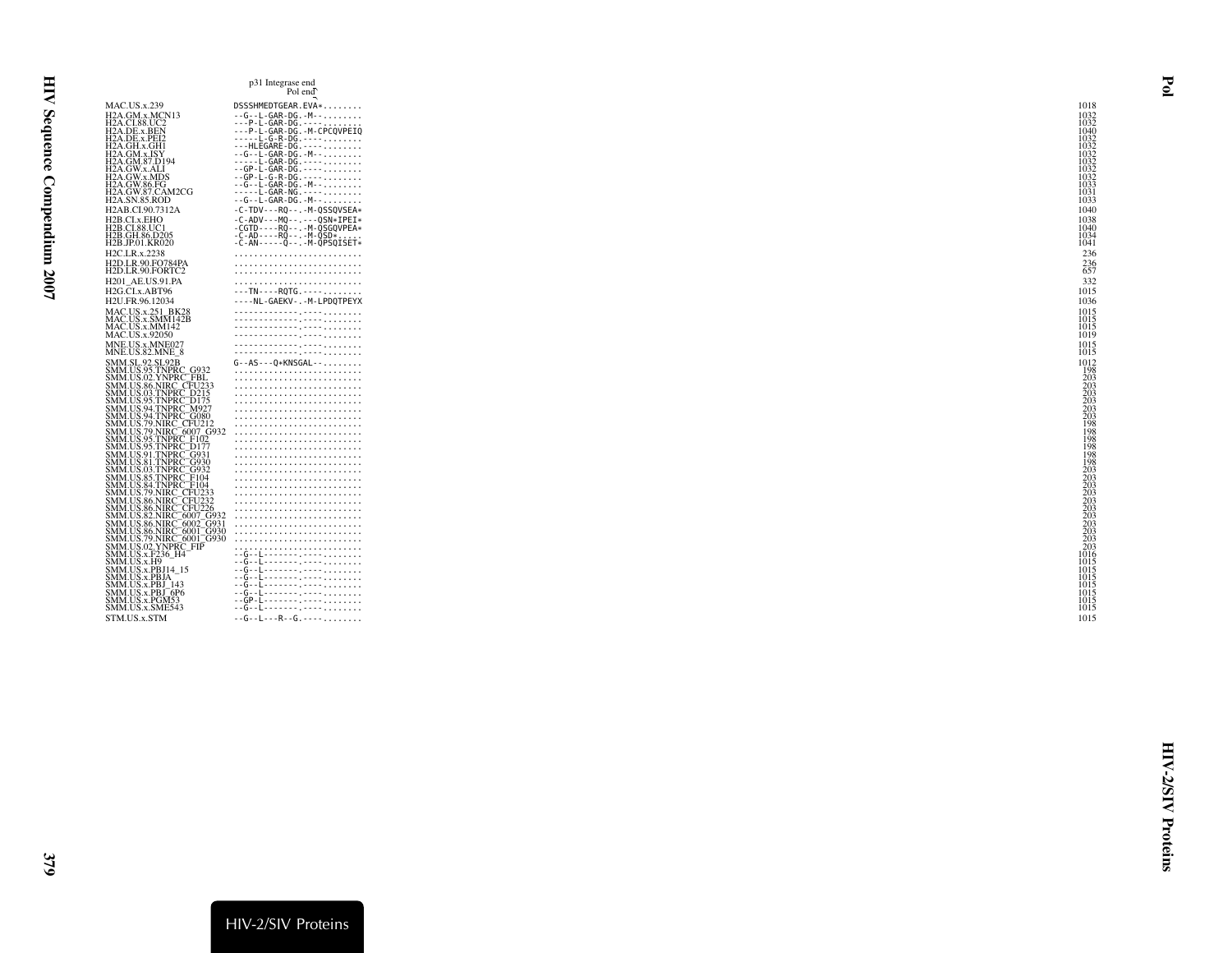<span id="page-19-0"></span>

| <b>MAC.US.x.239</b>                                                                                |                          |       |
|----------------------------------------------------------------------------------------------------|--------------------------|-------|
| H <sub>2</sub> A.GM.x.MCI                                                                          |                          |       |
|                                                                                                    |                          |       |
| H2A.CI.88.UC2<br>H2A.DE.x.BEN                                                                      |                          |       |
| H2A.DE.x.PEI2<br>H2A.GH.x.GH1<br>H2A.GM.x.ISY                                                      |                          |       |
|                                                                                                    |                          |       |
|                                                                                                    |                          |       |
| H.                                                                                                 | A.GM.87.D1<br>A.x.x.JAU2 |       |
| H.                                                                                                 | A.GW.x.ALI               |       |
| ŀÏ<br>A.ĞW                                                                                         |                          | x.MD: |
| Н                                                                                                  | A.GW.86.FG               |       |
| įŗ<br>A.GW.                                                                                        |                          | 87.CA |
| <b>H2A.SN.85.ROI</b>                                                                               |                          |       |
|                                                                                                    | AB.CI.90.73              |       |
| <b>H<sub>2</sub>B.CLx.EHO</b><br>H2B.CL88.UC1                                                      |                          |       |
|                                                                                                    |                          |       |
| H2B.GH.86.D20                                                                                      |                          |       |
| H2B.JP.01.KR02                                                                                     |                          |       |
| H <sub>2G.CLx.ABT9</sub>                                                                           |                          |       |
| H2U.FR.96.120.                                                                                     |                          |       |
| MAC.US.x.251<br>MAC.US.x.251<br>MAC.US.x.251<br>MAC.US.x.BK2                                       |                          |       |
|                                                                                                    |                          |       |
|                                                                                                    |                          |       |
| MАС                                                                                                | LUS.x.MM                 |       |
| MAC                                                                                                | US.x.SMN                 |       |
| MACUSS.x.1937                                                                                      |                          |       |
|                                                                                                    |                          |       |
|                                                                                                    |                          |       |
|                                                                                                    |                          |       |
|                                                                                                    |                          |       |
| MAC.US.x.1937<br>MAC.US.x.2065<br>MAC.US.x.9511<br>MAC.US.x.8003<br>MAC.US.x.8103<br>MAC.US.x.8501 |                          |       |
| MAC.US.x.MA                                                                                        |                          |       |
| MAC                                                                                                | <b>US.x.9205</b>         |       |
| MAC.US.x.9207                                                                                      |                          |       |
| MAC                                                                                                | US.x.9305                |       |
| MAC<br>AC)<br>М                                                                                    | $2.08 \times 2505$       |       |
| MAČ                                                                                                |                          |       |
| MAC.US.x.9602<br>MAC.US.x.9607                                                                     |                          |       |
| MAC                                                                                                |                          |       |
| MAC.US.x.9607<br>MAC.US.x.9608<br>MAC.US.x.9609<br>MAC.US v 0612                                   |                          |       |
|                                                                                                    |                          |       |
|                                                                                                    |                          |       |

<span id="page-19-1"></span>

|                                                          | Vif start                                                                                                                                                                                                                                 |
|----------------------------------------------------------|-------------------------------------------------------------------------------------------------------------------------------------------------------------------------------------------------------------------------------------------|
| <b>MAC.US.x.239</b>                                      | MEEEKRWIAVPTWRIPER.L.ERWHSLIKYLKYKTKDLOKVCYVPHFKVGWAWWTCSRVIFPLOEGSHLEVOGYWHLTPEKGWLSTYAVRITWYSKNFWTDVTPNYADILLHSTYFPCFTAGEVRRAIRGEOLLSCCRFPRAHKYOVPSLOYLALKVVSDVRSOGENP 166                                                              |
| H <sub>2</sub> A.GM.x.MCN <sub>13</sub><br>H2A.CI.88.UC2 | - 167                                                                                                                                                                                                                                     |
| H <sub>2</sub> A.DE.x.BEN                                | ---Ğ-\$--V-----V-G-M.------V----R---EG-R---H---------------KGE----Ī-A--N---------SHS--L---ĪEK---------Č--------<br>---DRN--V-----V-G-M.-K--A-V----R---EE-R---H--------------GK----I-A--N---------SH---L--TEK-----DC---I----S------<br>167 |
| H <sub>2</sub> A.DE.x.PEI <sub>2</sub><br>H2A.GH.x.GH1   | 167<br>167                                                                                                                                                                                                                                |
| H2A.GM.x.ISY<br>H2A.GM.87.D194                           | 167<br>167                                                                                                                                                                                                                                |
| H2A.x.x.JAU2                                             | 167                                                                                                                                                                                                                                       |
| H2A.GW.x.ALI<br>H2A.GW.x.MDS                             | 167<br>---G-T--V-----V-G--M--K----V----------EE-R----H---------------KGN----I-A--N----------S----L---TEK-------DC--S-I----T----T----A--------K-----NY-0---S---T--F---V--00.NG-P-RDST<br>167                                               |
| H <sub>2</sub> A.GW.86.FG<br>H2A.GW.87.CAM2CG            | 167<br>167                                                                                                                                                                                                                                |
| <b>H2A.SN.85.ROD</b>                                     | 167                                                                                                                                                                                                                                       |
| H <sub>2</sub> AB.CI.90.7312A                            | --G--N--V----K--G-.-.K----V----HR-GE--O-S----H-------------KG-AC-------N----R-F--S---L---EES-Y-----DV--O---G---S---N----------KI--Y-NY-S--EG-------R--OEGKNG----SA 168                                                                    |
| H <sub>2</sub> B.CI.x.EHO<br>H2B.CI.88.UC1               |                                                                                                                                                                                                                                           |
| H2B.GH.86.D205<br>H <sub>2</sub> B.JP.01.KR020           | ----- N----------G- .-. K----V----HR--E-EO-T----H------------------K--AY--I----N----R-F--A----I---K-S-Y-----DV--H---GS--F----N------KI--Y-NY-S--RG------F---R--OEGGNGP---SA 168                                                           |
| H <sub>2G</sub> .CL <sub>x</sub> .ABT96                  |                                                                                                                                                                                                                                           |
| H <sub>2</sub> U.FR.96.12034                             |                                                                                                                                                                                                                                           |
| MAC.US.x.251_1A11<br>MAC.US.x.251_32H_PJ5                |                                                                                                                                                                                                                                           |
| MAC.US.x.251 <sup>-</sup> BK28                           |                                                                                                                                                                                                                                           |
| MAC.US.x.BK28 H824<br>MAC.US.x.MM142                     |                                                                                                                                                                                                                                           |
| MAC.US.x.SMM142B<br>MAC.US.x.1937                        |                                                                                                                                                                                                                                           |
| MAC.US.x.2065                                            |                                                                                                                                                                                                                                           |
| MAC.US.x.95112<br>MAC.US.x.96114                         |                                                                                                                                                                                                                                           |
| <b>MAC.US.x.80035</b><br>MAC.US.x.81035                  |                                                                                                                                                                                                                                           |
| MAC.US.x.85013                                           |                                                                                                                                                                                                                                           |
| MAC.US.x.MAC239 87082<br>MAC.US.x.92050                  |                                                                                                                                                                                                                                           |
| MAC.US.x.92077<br>MAC.US.x.93057                         |                                                                                                                                                                                                                                           |
| MAC.US.x.95058                                           |                                                                                                                                                                                                                                           |
| <b>MAC.US.x.95086</b><br>MAC.US.x.96016                  | $\frac{1}{160}$                                                                                                                                                                                                                           |
| MAC.US.x.96020<br>MAC.US.x.96072                         |                                                                                                                                                                                                                                           |
| MAC.US.x.96081                                           |                                                                                                                                                                                                                                           |
| MAC.US.x.96093<br>MAC.US.x.96123                         |                                                                                                                                                                                                                                           |
| MNE.US.x.MNE027                                          |                                                                                                                                                                                                                                           |
| MNE.US.82.MNE 8<br><b>SMM.SL.92.SL92B</b>                |                                                                                                                                                                                                                                           |
| MAC.US.x.17EC1                                           |                                                                                                                                                                                                                                           |
| MAC.US.x.17EFR<br>SMM.US.x.F236 H4                       |                                                                                                                                                                                                                                           |
| SMM.US.x.H9                                              |                                                                                                                                                                                                                                           |
| SMM.US.x.PBJ14 15<br>SMM.US.x.PBJA                       |                                                                                                                                                                                                                                           |
| <b>SMM.US.x.PBJC</b><br><b>SMM.US.x.PBJD</b>             | -166                                                                                                                                                                                                                                      |
| <b>SMM.US.x.PBJE</b>                                     | -166                                                                                                                                                                                                                                      |
| SMM.US.x.PBJ 143<br>SMM.US.x.PBJ 6P6                     | -166                                                                                                                                                                                                                                      |
| SMM.US.x.PGM53<br>SMM.US.x.SME543                        |                                                                                                                                                                                                                                           |
| SMM.US.x.BPZ m12                                         |                                                                                                                                                                                                                                           |
| STM.US.x.STM                                             |                                                                                                                                                                                                                                           |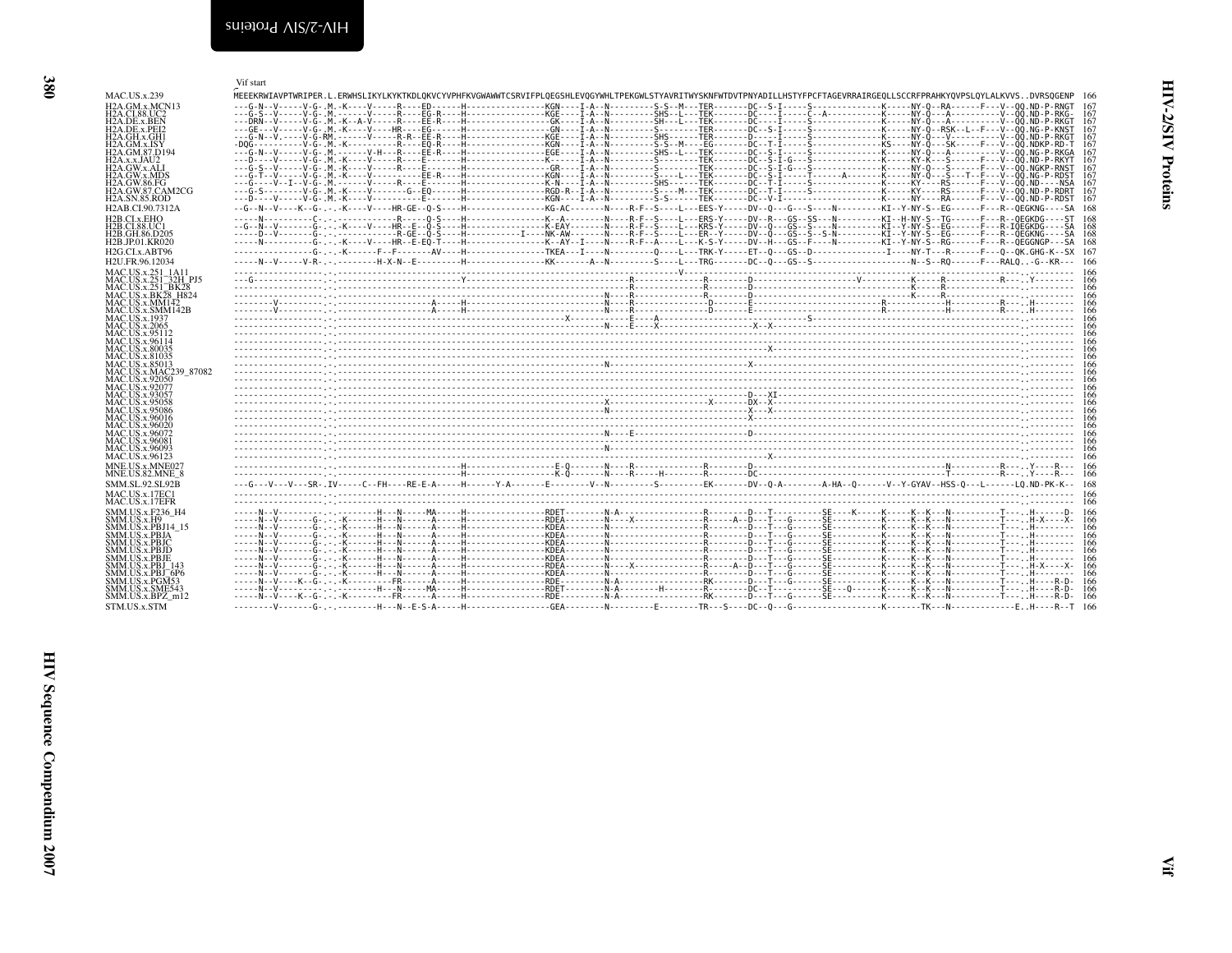<span id="page-20-0"></span>

|                                                                                                                                                                                                                             | Vif end                                                                                                                                                                                                                                                                                                                                                                                                                                 |     |                                                                                                |
|-----------------------------------------------------------------------------------------------------------------------------------------------------------------------------------------------------------------------------|-----------------------------------------------------------------------------------------------------------------------------------------------------------------------------------------------------------------------------------------------------------------------------------------------------------------------------------------------------------------------------------------------------------------------------------------|-----|------------------------------------------------------------------------------------------------|
| <b>MAC.US.x.239</b>                                                                                                                                                                                                         | TWKOWRRDNRRGLRMAKONSRGDKORGGKPPTKGANFPGLAKVLGILA*                                                                                                                                                                                                                                                                                                                                                                                       |     | 214                                                                                            |
| H2A.GM.x.MCN13<br>H2A.CI.88.UC2<br>H <sub>2</sub> A.DE.x.BEN<br>H2A.DE.x.PEI2<br>H2A.GH.x.GH1<br>H2A.GM.x.ISY<br>H2A.GM.87.D194<br>H2A.x.x.JAU2                                                                             | PR------Y----QL-R-DG-SH----SES-APR-Y---V-E--E----<br>AR------HW----V-R-DY-SLE-------APR-H---V----E----<br>AR------HW----V-REDH-SL--G-SE-SAPR-H---V----E----<br>-R-R--SNYW--F-L-RKDG--H----SE--AS--Y---V----E----<br>AR------HW----V-R-DY-SL----SE-SAPR-H---V----E----<br>-R-----NY-----L-R-DG-SH----SE--AQ--Y---V----E----<br>AR-------HW-----V-R-DY-SL--G-SE-SAPR-H---V----------<br>-R------YW----V-R-D-G-H----S---APR-Y---V----E---- |     | $\overline{2}1\overline{6}$<br>$\frac{516}{216}$<br>$\frac{216}{216}$                          |
| H2A.GW.x.ALI<br>H2A.GW.x.MDS<br>H2A.GW.86.FG<br>H2A.GW.87.CAM2CG<br>H2A.SN.85.ROD                                                                                                                                           | -R------Y-----V-R-D---L-----ES-AP--H---V----E----<br>-R--R---Y-A---L-R-D--SH-----ES-APR-Y---V----E----<br>-R--R-G-Y-------R-D---Y----SES-PTR-H-----E--E----<br>-R--^^--Y-----L-R-D--SY----SES-AP--Y---V----E----<br>-R--R--Y-----L---D--SH---SSES--PRTY---V-E--E----                                                                                                                                                                    |     | $\frac{216}{216}$                                                                              |
| H2AB.CI.90.7312A                                                                                                                                                                                                            | -R--R---S---I---RK-NSRTQ-GSSQ-FAPRTY-------------                                                                                                                                                                                                                                                                                                                                                                                       |     | 217                                                                                            |
| H2B.CI.x.EHO<br>H2B.CI.88.UC1<br>H2B.GH.86.D205<br>H2B.JP.01.KR020                                                                                                                                                          | -R--R--NS---I---RD-I-TSQ-SSSQSLAQ-TY-----E------<br>-R--R--N---SĪ-L-RK-NNRAŎ-ĞŠŠŎ-LAPRTH-----E-------<br>-R--R--NS--SĪ-L-RK-NNRAQ-GS-Q-FAPRTY-----E-------<br>AR--R--N---SI---RK-NNRAQ-SSCQSSAQ-TY-----E------R                                                                                                                                                                                                                         |     | $^{217}_{217}$<br>217<br>217                                                                   |
| H <sub>2G.CLx.ABT96</sub><br>H2U.FR.96.12034                                                                                                                                                                                | -R--R-G-----I---RK--XR-Q-DSSQSF-Q--Y-------------<br>-R-FR--NC---FQL-RK-CERYQ-GSSATSSQ-TY--------A----                                                                                                                                                                                                                                                                                                                                  |     | 216<br>215                                                                                     |
| MAC.US.x.251_1A11<br>MAC.US.x.251_32H_PJ5<br>MAC.US.x.251_BK28<br>MAC.US.x.BK28 H824<br>MAC.US.x.MM142<br>MAC.US.x.SMM142B<br>MAC.US.x.1937                                                                                 |                                                                                                                                                                                                                                                                                                                                                                                                                                         |     | $\frac{215}{215}$<br>215<br>$\frac{5}{2}$ $\frac{15}{2}$                                       |
| <b>MAC.US.x.2065</b><br>MAC.US.x.95112<br>MAC.US.x.96114<br>MAC.US.x.80035<br>MAC.US.x.81035<br>MAC.US.x.85013                                                                                                              |                                                                                                                                                                                                                                                                                                                                                                                                                                         |     | 215<br>215<br>215<br>215<br>215<br>215<br>215<br>215<br>215<br>215                             |
| MAC.US.x.MAC239_87082<br>MAC.US.x.92050<br>MAC.US.x.92077<br>MAC.US.x.93057<br>MAC.US.x.95058<br>MAC.US.x.95086<br>MAC.US.x.96016<br>MAC.US.x.96020<br>MAC.US.x.96072<br>MAC.US.x.96081<br>MAC.US.x.96093<br>MAC.US.x.96123 |                                                                                                                                                                                                                                                                                                                                                                                                                                         |     | $\frac{215}{215}$<br>$\frac{215}{215}$<br>$\frac{215}{215}$<br>$\frac{215}{215}$               |
| MNE.US.x.MNE027<br>MNE.US.82.MNE 8<br>SMM.SL.92.SL92B<br>MAC.US.x.17EC1<br>MAC.US.x.17EFR                                                                                                                                   | -R-----N-------VT-Y-G-PESNSSTT---RV-----E------GR                                                                                                                                                                                                                                                                                                                                                                                       | 215 | $^{215}_{215}$<br>217<br>215                                                                   |
| SMM.US.x.F236 H4<br>SMM.US.x.H9<br>SMM.US.x.PBJ14 15<br>SMM.US.x.PBJA<br>SMM.US.x.PBJC<br>SMM.US.x.PBJD<br>SMM.US.x.PBJE<br>SMM.US.x.PBJ 143<br>SMM.US.x.PBJ <sup>-6P6</sup>                                                | -------N--K----------RN--GSS-S-AE-----------------<br>-------NX---X-L-T--X-RN--GSSESFAX---------X------<br>NL-R----RN--GSSESFAE-T--------------<br>NL-T----RN--GSSESFA-----------------<br>-------N------L-T----RN--GSSESFA-----------------<br>-------N------L-R----RN--GSSESFAE-T--------------<br>-------NX---X-L-T--X-RN--GSSESFAX---------X------<br>NL-R----RN--GSSESFAE-T---------------<br>NIRN--GSSESLAE-----------------      |     | $\frac{215}{215}$<br>$\frac{215}{215}$<br>215<br>$\frac{215}{215}$<br>$\frac{215}{215}$<br>215 |
| SMM.US.x.PGM53<br>SMM.US.x.SME543<br>SMM.US.x.BPZ m12<br>STM.US.x.STM                                                                                                                                                       | GN-------------RN--GSS-S-AE----------------<br>--------N----I---RK---R---GSSES-AE-----------------<br>AR-----G--GSI-V-T--G--H-P--S--S-E-TD-------------                                                                                                                                                                                                                                                                                 |     | 215<br>215<br>215                                                                              |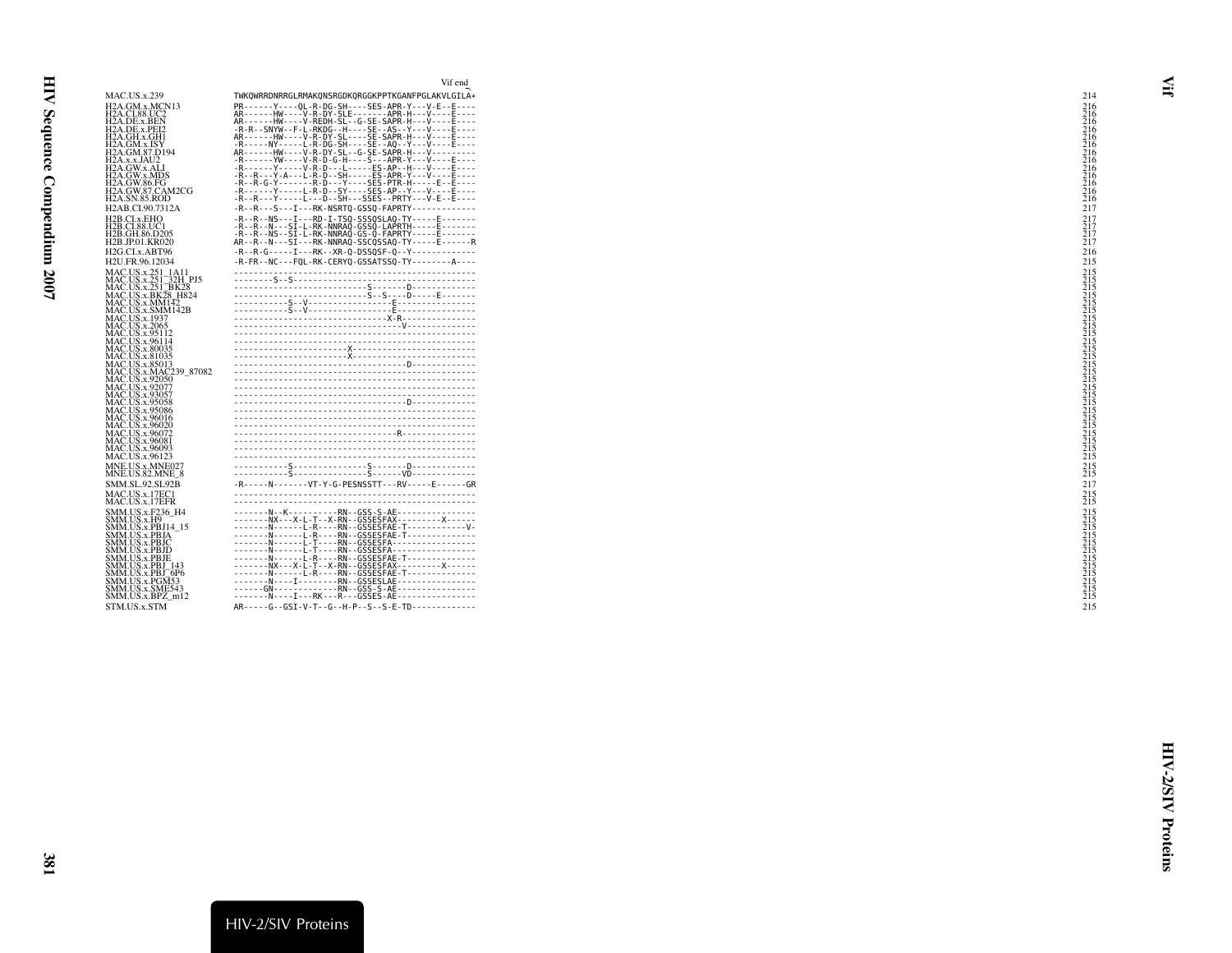<span id="page-21-1"></span><span id="page-21-0"></span>

|                                                                     | V <sub>px</sub> end<br>Vpx start                                                                                                                                                                                                 |
|---------------------------------------------------------------------|----------------------------------------------------------------------------------------------------------------------------------------------------------------------------------------------------------------------------------|
| <b>MAC.US.x.239</b>                                                 | MSDPRERIPPGNSGEETIGEAFEWLNRTVEEINREAVNHLPRELIFQVWQRSWEYWHDEQGMSPSYVKYRYLCLIQKALFMHCKKGCRCLGEGHGAGGWRPGPPPPPPP.GLA*                                                                                                               |
| H <sub>2</sub> A.GM.x.MCN <sub>13</sub>                             |                                                                                                                                                                                                                                  |
| <b>H2A.CI.88.UC2</b>                                                |                                                                                                                                                                                                                                  |
| H2A.DE.x.BEN<br>H <sub>2</sub> A.DE.x.PEI <sub>2</sub>              |                                                                                                                                                                                                                                  |
| H2A.GH.x.GH1                                                        |                                                                                                                                                                                                                                  |
| H2A.GM.x.ISY                                                        |                                                                                                                                                                                                                                  |
| H <sub>2</sub> A.GM.87.D <sub>194</sub>                             |                                                                                                                                                                                                                                  |
| H2A.GW.x.ALI<br>H2A.GW.x.MDS                                        |                                                                                                                                                                                                                                  |
| H2A.GW.86.FG                                                        |                                                                                                                                                                                                                                  |
| H2A.GW.87.CAM2CG<br><b>H2A.SN.85.ROD</b>                            |                                                                                                                                                                                                                                  |
| H <sub>2</sub> AB.CI.90.7312A                                       |                                                                                                                                                                                                                                  |
| H <sub>2</sub> B.CI.x.EHO                                           |                                                                                                                                                                                                                                  |
| <b>H2B.CI.88.UC1</b>                                                |                                                                                                                                                                                                                                  |
| H <sub>2</sub> B.GH.86.D <sub>205</sub>                             | - ^-----V-----D--------D--E--TT-L--V----------------C-A--RE-----S--T-----L-M---M-V-YT-----O----P----S---------<br>- ^-----V-----D---V----A--E--TT-L--V---------------------A--RE-----I--T-----L-M---M-V-YT------Q----P----S----- |
| H <sub>2</sub> B.JP.01.KR020                                        |                                                                                                                                                                                                                                  |
| H <sub>2G</sub> .CL <sub>x</sub> .ABT96                             |                                                                                                                                                                                                                                  |
| H2U.FR.96.12034                                                     |                                                                                                                                                                                                                                  |
| MAC.US.x.251_1A11<br>MAC.US.x.251_32H_PJ5                           |                                                                                                                                                                                                                                  |
| MAC.US.x.251 BK28                                                   |                                                                                                                                                                                                                                  |
| MAC.US.x.BK28 H824                                                  |                                                                                                                                                                                                                                  |
| MAC. US.x.MM142                                                     |                                                                                                                                                                                                                                  |
| MAC.US.x.SMM142B<br><b>MAC.US.x.1937</b>                            |                                                                                                                                                                                                                                  |
|                                                                     |                                                                                                                                                                                                                                  |
|                                                                     |                                                                                                                                                                                                                                  |
| MAC.US.x.2065<br>MAC.US.x.95112<br>MAC.US.x.96114<br>MAC.US.x.81035 |                                                                                                                                                                                                                                  |
| MAC.US.x.85013                                                      |                                                                                                                                                                                                                                  |
| MAC.US.x.MAC239 87082                                               |                                                                                                                                                                                                                                  |
| MAC.US.x.92050<br>MAC.US.x.92077                                    |                                                                                                                                                                                                                                  |
| MAC.US.x.93057                                                      |                                                                                                                                                                                                                                  |
| MAC.US.x.93062                                                      |                                                                                                                                                                                                                                  |
| MAC.US.x.95058                                                      |                                                                                                                                                                                                                                  |
| MAC.US.x.95086<br>MAC.US.x.96016                                    |                                                                                                                                                                                                                                  |
| <b>MAC.US.x.96020</b>                                               |                                                                                                                                                                                                                                  |
| MAC.US.x.96072<br>MAC.US.x.96081                                    |                                                                                                                                                                                                                                  |
| MAC.US.x.96093                                                      |                                                                                                                                                                                                                                  |
| MAC.US.x.96123                                                      |                                                                                                                                                                                                                                  |
| MAC.US.x.96135                                                      |                                                                                                                                                                                                                                  |
| MNE.US.x.MNE027<br><b>MNE.US.82.MNE 8</b>                           |                                                                                                                                                                                                                                  |
| <b>SMM.SL.92.SL92B</b>                                              | -T---------------------HN---AL-OT--O-----------R-C----Y----A-----VO-M---M-O-FR---T-R----SO----T---------------                                                                                                                   |
| MAC.US.x.17EC1                                                      |                                                                                                                                                                                                                                  |
| MAC.US.x.17EFR                                                      |                                                                                                                                                                                                                                  |
| SMM.US.x.F236 H4                                                    |                                                                                                                                                                                                                                  |
| SMM.US.x.H9                                                         |                                                                                                                                                                                                                                  |
| SMM.US.x.PBJ 143<br>SMM.US.x.PBJ14 15                               |                                                                                                                                                                                                                                  |
|                                                                     |                                                                                                                                                                                                                                  |
| SMM.US.x.PBJA<br>SMM.US.x.PBJC                                      |                                                                                                                                                                                                                                  |
| SMM.US.x.PBJD                                                       |                                                                                                                                                                                                                                  |
| SMM.US.x.PBJE<br>SMM.US.x.PBJ 6P6                                   |                                                                                                                                                                                                                                  |
| SMM.US.x.PGM53                                                      |                                                                                                                                                                                                                                  |
| SMM.US.x.SME543                                                     |                                                                                                                                                                                                                                  |
| SMM.US.x.BPZ m12                                                    |                                                                                                                                                                                                                                  |
| STM.US.x.STM                                                        |                                                                                                                                                                                                                                  |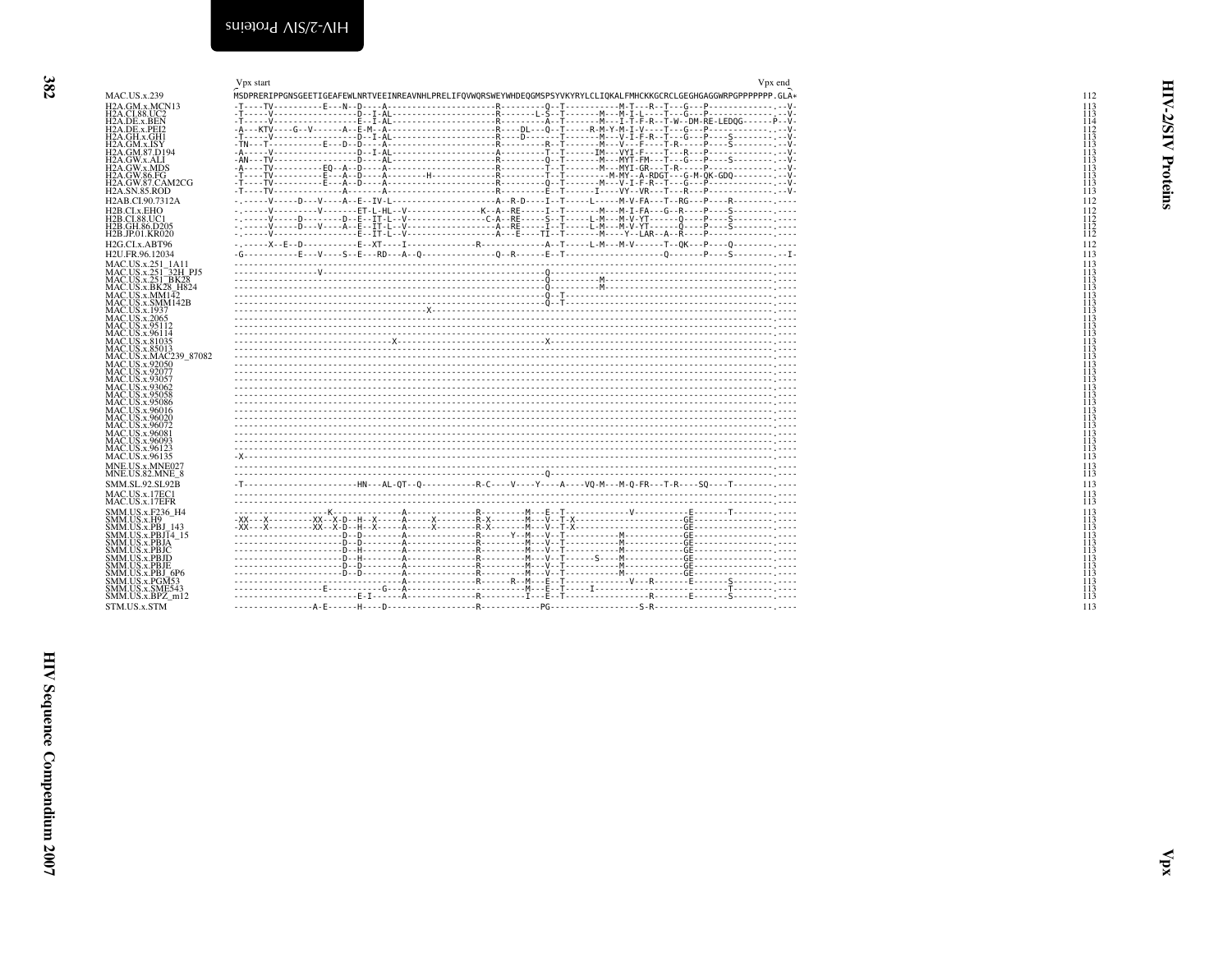<span id="page-22-1"></span><span id="page-22-0"></span>

|                                                                     | Vpr end<br>Vpr start                                                                                        |
|---------------------------------------------------------------------|-------------------------------------------------------------------------------------------------------------|
| <b>MAC.US.x.239</b>                                                 | MEERPP.ENEGPQREPWDEWVVEVLEELKEEALKHFDPRLLTALGNHIYNRHGDTLEGAGELIRILQRALFMHFRGGCIHSRIGQPGGGNPLSAIPPSRSML*     |
| H <sub>2</sub> A.GM.x.MCN <sub>13</sub>                             | -TEAPT-F--.-DGT-P---G---II-I-RKI-K---------------Y-HT---------R---NV----------A--RL-----T--RT-FP-TSTP-T-0   |
| <b>H2A.CI.88.UC2</b>                                                |                                                                                                             |
| H <sub>2</sub> A.DE.x.BEN<br>H <sub>2</sub> A.DE.x.PEI <sub>2</sub> | -TEAPA-F-- -D-T-P-G-G----IGI-R--R-------------T---Y-CA-------S-R---WV------V---A--KI-----TR-ET-F----TP-G-0- |
| H <sub>2</sub> A.GH.x.GH <sub>1</sub>                               |                                                                                                             |
| H <sub>2</sub> A.GM.x.ISY<br>H2A.GM.87.D194                         |                                                                                                             |
| H2A.GW.x.ALI                                                        |                                                                                                             |
| H <sub>2</sub> A.GW.x.MDS                                           |                                                                                                             |
| <b>H2A.GW.86.FG</b><br>H <sub>2</sub> A.GW.87.CAM2CG                |                                                                                                             |
| <b>H2A.SN.85.ROD</b>                                                |                                                                                                             |
| H <sub>2</sub> AB.CI.90.7312A                                       |                                                                                                             |
| H <sub>2</sub> B.CI.x.EHO                                           |                                                                                                             |
| <b>H2B.CI.88.UC1</b><br>H <sub>2</sub> B.GH.86.D <sub>205</sub>     |                                                                                                             |
| <b>H2B.JP.01.KR020</b>                                              |                                                                                                             |
| H <sub>2G</sub> .CL <sub>x</sub> .ABT96                             |                                                                                                             |
| H <sub>2</sub> U.FR.96.12034                                        |                                                                                                             |
| MAC.US.x.251_1A11<br>MAC.US.x.251_32H_PJ5<br>MAC.US.x.251_BK28      |                                                                                                             |
|                                                                     |                                                                                                             |
| MAC.US.x.MM142                                                      |                                                                                                             |
| MAC.US.x.SMM142B<br>MAC.US.x.1937                                   |                                                                                                             |
| <b>MAC.US.x.2065</b>                                                |                                                                                                             |
| MAC.US.x.95112<br>MAC.US.x.96114<br>MAC.US.x.80035                  |                                                                                                             |
|                                                                     |                                                                                                             |
| MAC.US.x.81035                                                      |                                                                                                             |
| MAC.US.x.85013<br>MAC.US.x.MAC239 87082                             |                                                                                                             |
| <b>MAC.US.x.92050</b>                                               |                                                                                                             |
| MAC.US.x.92077                                                      |                                                                                                             |
| MAC.US.x.93057<br>MAC.US.x.93062<br>MAC.US.x.95058                  |                                                                                                             |
|                                                                     |                                                                                                             |
| MAC.US.x.95086<br>MAC.US.x.96016                                    |                                                                                                             |
| MAC.US.x.96020                                                      |                                                                                                             |
| MAC.US.x.96072                                                      |                                                                                                             |
| MAC.US.x.96093                                                      |                                                                                                             |
| MAC.US.x.90023<br>MAC.US.x.96123<br>MAC.US.x.97009                  |                                                                                                             |
| MAC.US.x.97074                                                      |                                                                                                             |
| MAC.US.x.r80025                                                     |                                                                                                             |
| MAC.US.x.r90131                                                     |                                                                                                             |
| MNE.US.x.MNE027                                                     |                                                                                                             |
| MNE.US.82.MNE_8<br><b>SMM.SL.92.SL92B</b>                           | --HA-.-D-TNP-------IRD---------------------YV-DTY---I-----I-K---K---L---H--T--------R-P---GS--SA-DV--       |
| MAC.US.x.17EC1                                                      |                                                                                                             |
| MAC.US.x.17EFR                                                      |                                                                                                             |
| SMM.US.x.F236 H4                                                    |                                                                                                             |
| SMM.US.x.H9<br>SMM.US.x.PBJ14 15                                    |                                                                                                             |
| SMM.US.x.PBJA                                                       |                                                                                                             |
| SMM.US.x.PBJ 143                                                    |                                                                                                             |
| SMM.US.x.PBJ 6P6<br>SMM.US.x.PGM53                                  |                                                                                                             |
| SMM.US.x.62K                                                        |                                                                                                             |
| SMM.US.x.SME543                                                     |                                                                                                             |
| STM.US.x.STM                                                        |                                                                                                             |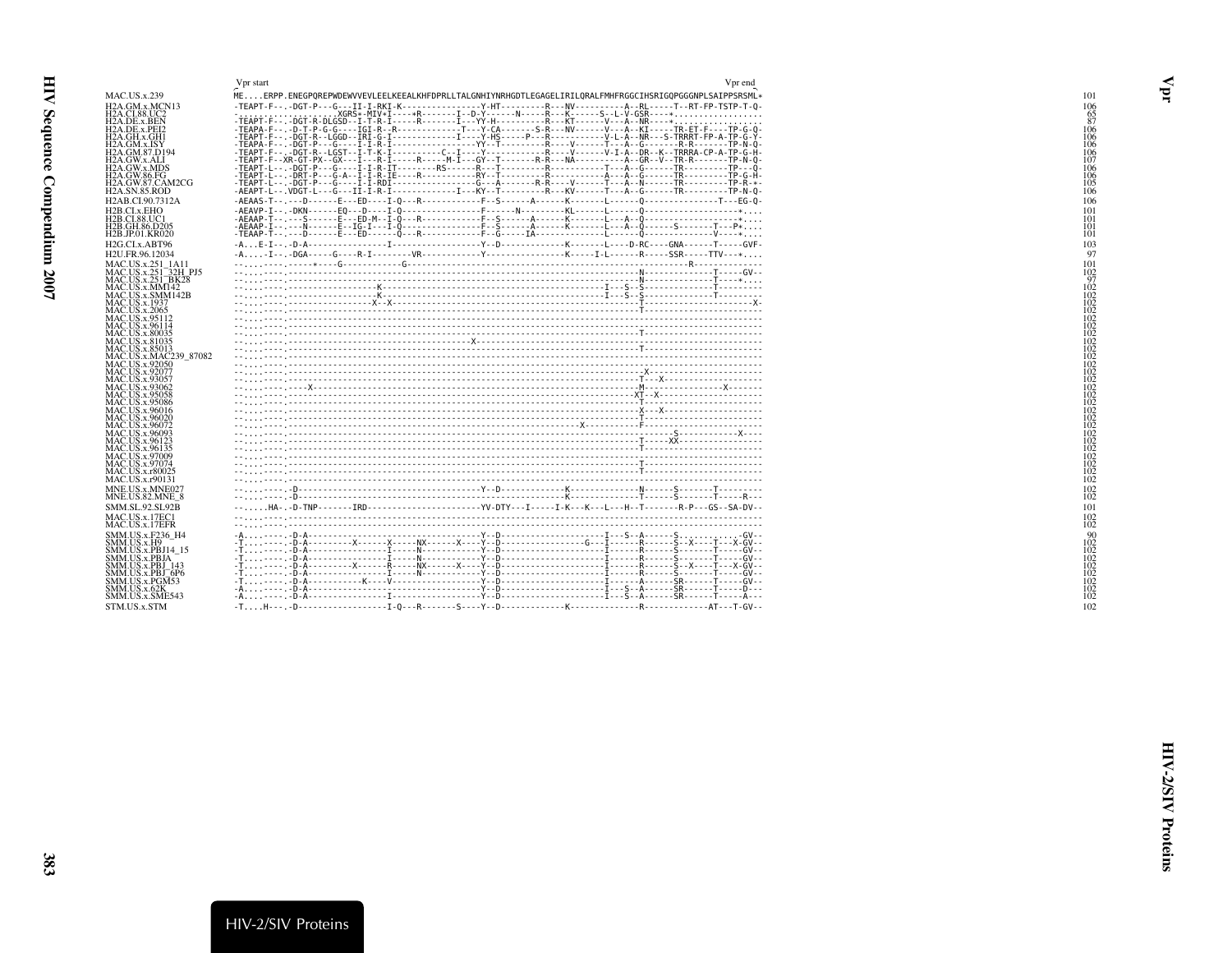<span id="page-23-1"></span><span id="page-23-0"></span>

|                                                                                                                                                                                                                                                                                                                                                                                                                                                                                                                                       | Tat start                                                                                                                           | exon 1 end_exon 2 start | Tat end |
|---------------------------------------------------------------------------------------------------------------------------------------------------------------------------------------------------------------------------------------------------------------------------------------------------------------------------------------------------------------------------------------------------------------------------------------------------------------------------------------------------------------------------------------|-------------------------------------------------------------------------------------------------------------------------------------|-------------------------|---------|
| <b>MAC.US.x.239</b>                                                                                                                                                                                                                                                                                                                                                                                                                                                                                                                   | METPLREQENSLESSNERSSCISEADASTPESANLGEEILSQLYRPLEACYNTCYCKKCCYHCQFCFLKKGLGICYEQSRKRRRTPKKAKANTSSASNKPISNRTRHCQPEKAKKETVEKAVATAPGLGR* |                         |         |
| H <sub>2</sub> A.GM.x.MCN <sub>13</sub><br>H <sub>2</sub> A.CI.88.UC <sub>2</sub><br>H <sub>2</sub> A.DE.x.BEN<br>H <sub>2</sub> A, DE.x.PEI <sub>2</sub><br>H <sub>2</sub> A.GH.x.GH <sub>1</sub><br>H <sub>2</sub> A.GM.x.ISY<br>H <sub>2</sub> A.GM.87.D <sub>194</sub><br>H2A.GW.x.ALI<br>H <sub>2</sub> A.GW.x.MDS<br><b>H2A.GW.86.FG</b><br>H2A.GW.87.CAM2CG<br><b>H2A.SN.85.ROD</b>                                                                                                                                            | -----KAP-S--M-Y--P---T--R-VGSO-L-KO---L----H----P-N-K----G--F---L---N-------DRKGR------T--HS----D-S--T--GNS----KO-K-L-TTLE--R-----  |                         |         |
| H <sub>2</sub> AB.CI.90.7312A                                                                                                                                                                                                                                                                                                                                                                                                                                                                                                         | --I--0G-----RF-S----ST---VVN-0GLD-0--------H---R--N-----------L---------DR----SS-RN-TA-----D-SV-T---NS--T-KQ-KE--TTG--DL-P--SNTSTS* |                         |         |
| H2B.CI.x.EHO<br>H2B.CI.88.UC1<br>H2B.GH.86.D205<br>H <sub>2</sub> B.JP.01.KR020<br>H <sub>2G</sub> .CL <sub>x</sub> .ABT96                                                                                                                                                                                                                                                                                                                                                                                                            | ----S-------K-CR-L---TF-ETVDA-GLEGTOA---Y---------S-K----------L---N----V----P-R--,----T---SF----ES--A---NX--K-K-K---TK---DL------  |                         |         |
| H <sub>2</sub> U.FR.96.12034                                                                                                                                                                                                                                                                                                                                                                                                                                                                                                          |                                                                                                                                     |                         |         |
| MAC.US.x.251_1A11<br>MAC.US.x.251_32H_PJ5<br>MAC.US.x.251 <sup>-</sup> BK28<br>$MAC. US.x.BK28$ H824<br>MAC.US.x.MM142<br>MAC.US.x.SMM142B<br><b>MAC.US.x.1937</b><br><b>MAC.US.x.2065</b><br>MAC.US.x.95112<br>MAC.US.x.96114<br>MAC.US.x.80035<br>MAC.US.x.81035<br>MAC.US.x.85013<br>MAC.US.x.MAC239 87082<br>MAC.US.x.92050<br>MAC.US.x.92077<br>MAC.US.x.93057<br>MAC.US.x.95086<br>MAC.US.x.96016<br>MAC.US.x.96020<br>MAC.US.x.96072<br>MAC.US.x.96081<br>MAC.US.x.96093<br>MAC.US.x.96123<br>MAC.US.x.96135<br>MAC.US.x.97009 |                                                                                                                                     |                         |         |
| MNE.US.x.MNE027                                                                                                                                                                                                                                                                                                                                                                                                                                                                                                                       |                                                                                                                                     |                         |         |
| <b>MNE.US.82.MNE_8</b><br><b>SMM.SL.92.SL92B</b>                                                                                                                                                                                                                                                                                                                                                                                                                                                                                      | -DA-IOG-D-.OGDO-PWD------T---S-F-----F---L---R-----T-AKP-R-VK------PFDT--0S--SG--N---K-EQ--K--TE-D-DC-----                          |                         |         |
| MAC.US.x.17EC1<br>MAC.US.x.17EFR                                                                                                                                                                                                                                                                                                                                                                                                                                                                                                      |                                                                                                                                     |                         |         |
| SMM.US.x.F236 H4<br>SMM.US.x.H9<br>SMM.US.x.PBJ14 15<br>SMM.US.x.PBJA<br>SMM.US.x.PBJC<br>SMM.US.x.PBJD<br>SMM.US.x.PBJE<br>SMM.US.x.PBJ 143<br>$SMM. US.x.PBJ-6P6$<br>SMM.US.x.PGM53<br>SMM.US.x.SME543<br>SMM.US.x.BPZ m12<br>STM.US.x.STM                                                                                                                                                                                                                                                                                          | -----K---S--R--S-P---T---V-A--GL--OE----W-------E-C-K-F---------L--VT-----T--R--R-VK----TYPI-----SL-T-A-NS--K-EO-KE--TE-EST----K-   |                         |         |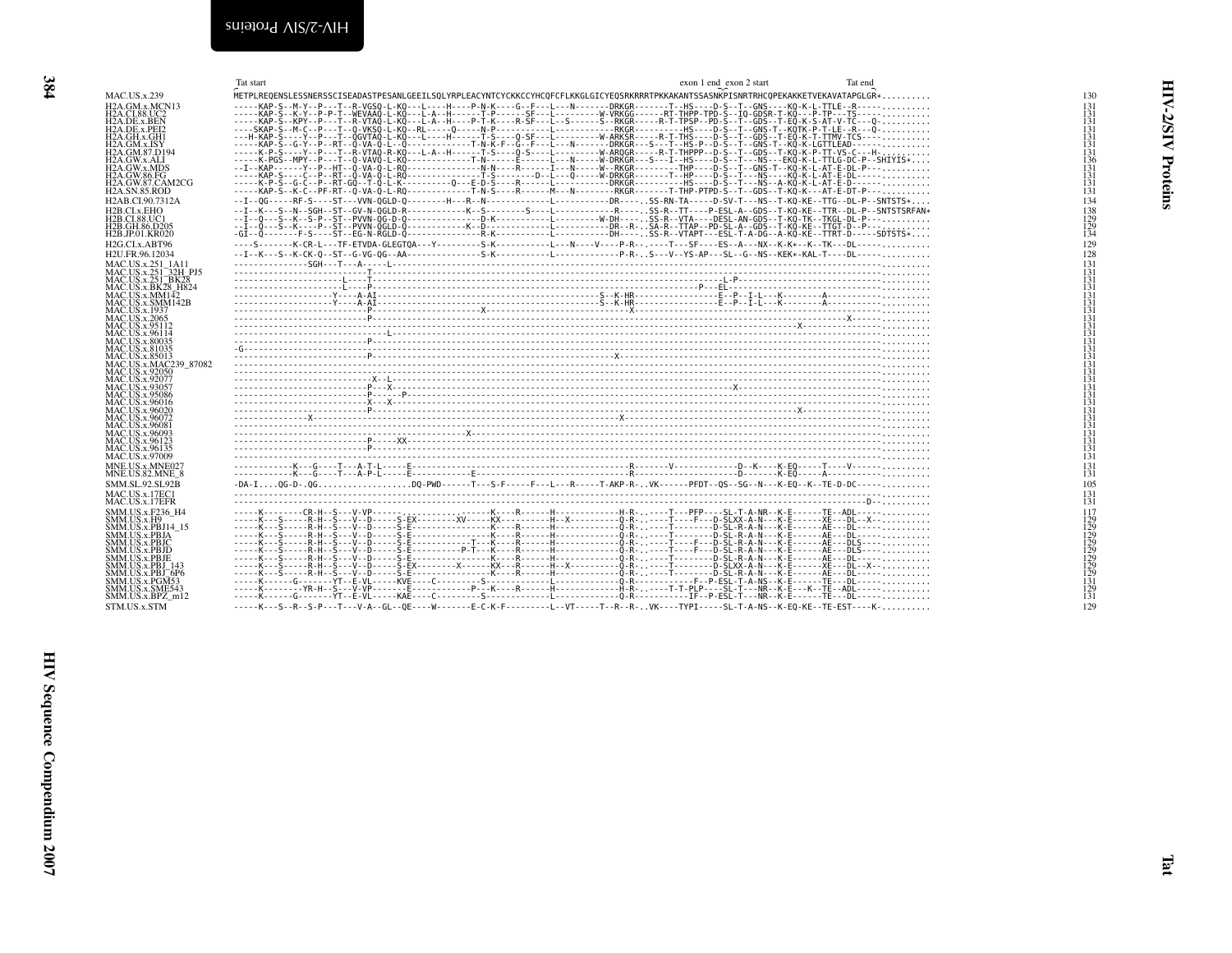<span id="page-24-1"></span><span id="page-24-0"></span>

| <b>MAC.US.x.239</b><br>H <sub>2</sub> A.GM.x.MCN <sub>13</sub><br><b>H2A.CI.88.UC2</b><br>H <sub>2</sub> A.DE.x.BEN<br>-NGRAD--G-ORKO---R---------O-L---R---R--RKOH-R--V---NS--T-----A-S---R--G-T-OEL------L--SSESTNNNOGLAETYNSLPAIWVRVDPRSAPGPCKDYERDSCERVERLVGGNGTDROGNTCSSKKDOAGGRTCPPVR<br>H <sub>2</sub> A.DE.x.PEI <sub>2</sub><br>H2A.GH.x.GH1<br>H2A.GM.x.ISY<br>H <sub>2</sub> A.GM.87.D <sub>194</sub><br>H2A.GW.x.ALI<br>H2A.GW.x.MDS<br>H2A.GW.86.FG<br>H2A.GW.87.CAM2CG<br><b>H2A.SN.85.ROD</b><br>-TAR-KD-0-GI--L---------0----S---N-R---K--GL-I-------HPL-NS-AEE------RR----TV-DL-N---SS-TT-APVCVPPIWDRLVPRSSPSSSGGYGRDSCEHREDLMGGSOEDGEGNHRSPOKNOTGA* 150<br>H <sub>2</sub> AB.CI.90.7312A<br>-NAR--D-0-G---L----------0----S---N-R---KO-GL-I--------HPL--S--EG-------R----I-KDL-N---S--TA-ASTCIPPIWDOLVPRSNPSSSOGCGRDSCERGEDLVGSPOESGRRDHCNTOEDOTRG*<br>H <sub>2</sub> B.CI.x.EHO<br>-TTR-KD-Q-G---[----------QT----S---N-R---K--GL-I--------R-LS-S--EE-----V-R--E-TV-DL-N---S--TA-AFTCIPPVWDQLVPRSNPSSNPGCERDSCEHRKSPMESSQKDSGSNHRDPQEDQTRT*<br>H2B.CI.88.UC1<br>-TAR-GD-O-E---L------------O-----S---N-R---K--GL-I-------H--STA-AEE--N----R----TV-DL-N--P-LNOSPTT-APGCVPPVWDOLVPRSAPSGSKGYGRNSCECRRDLMGGSOESGESNHRDPOENOTRT*<br>H2B.GH.86.D205<br>153<br>TTR-KD-0-G---LR-----------O-----S---N-R------GL-I------0-HPL-S--EE--N-------K-TV-DL-T---SI-I-----TI-----TA-TSTCIPPIWDRLVPRSNPSSDEGCGRDSYRHRKGPMGGSOKNSEGNRRDPOEDOTRTRTRPLVR<br>15'<br>H <sub>2</sub> B.JP.01.KR020<br>H2G.CLx.ABT96<br>-101<br>H2U.FR.96.12034<br>MAC.US.x.251 1A11<br>MAC.US.x.251 <sup>-32H</sup> PJ5<br>MAC.US.x.251_BK28<br>MAC.US.x.BK28 H824<br>MAC. US.x.MM142<br>$R_{\text{R}}$ . The contract of the contract of the contract of the contract of the contract of the contract of the contract of the contract of the contract of the contract of the contract of the contract of the contract of t<br>MAC.US.x.SMM142B<br><b>MAC.US.x.1937</b><br><b>MAC.US.x.2065</b><br>MAC.US.x.95112<br>MAC.US.x.96114<br><b>MAC.US.x.80035</b><br>MAC.US.x.81035<br>MAC.US.x.85013<br>MAC.US.x.MAC239 87082<br>MAC.US.x.92050<br>MAC.US.x.92077<br>MAC.US.x.93057<br>MAC.US.x.93062<br>MAC.US.x.95086<br>MAC.US.x.96016<br>MAC.US.x.96020<br>MAC.US.x.96072<br>MAC.US.x.96081<br>MAC.US.x.96093<br>MAC.US.x.96123<br>MAC.US.x.r90131<br>MNE.US.x.MNE022<br>MNE.US.82.MNE 8<br>SMM.SL.92.SL92B<br>MAC.US.x.17EC1<br>MAC.US.x.17EFR<br>SMM.US.x.F236 H4<br>SMM.US.x.H9<br>SMM.US.x.PBJA<br>SMM.US.x.PBJC<br><b>SMM.US.x.PBJD</b><br>SMM.US.x.PBJE<br>SMM.US.x.PBJ 143<br>SMM.US.x.PBJ_6P6<br>SMM.US.x.PGM53<br>SMM.US.x.SME543<br>SMM.US.x.BPZ m12<br>STM.US.x.STM | $exon 1 end\_exon 2 start$<br>Rev start | Rev end |  |
|------------------------------------------------------------------------------------------------------------------------------------------------------------------------------------------------------------------------------------------------------------------------------------------------------------------------------------------------------------------------------------------------------------------------------------------------------------------------------------------------------------------------------------------------------------------------------------------------------------------------------------------------------------------------------------------------------------------------------------------------------------------------------------------------------------------------------------------------------------------------------------------------------------------------------------------------------------------------------------------------------------------------------------------------------------------------------------------------------------------------------------------------------------------------------------------------------------------------------------------------------------------------------------------------------------------------------------------------------------------------------------------------------------------------------------------------------------------------------------------------------------------------------------------------------------------------------------------------------------------------------------------------------------------------------------------------------------------------------------------------------------------------------------------------------------------------------------------------------------------------------------------------------------------------------------------------------------------------------------------------------------------------------------------------------------------------------------------------------------------------------------------------------------------------------------------------------------------------------------------------------------------------------------------------------------------------------------------------------------------------------------------------------------------------------------------------------------------------------------------------------------------------------------------------------------------------------------------------------------------------------------------------------------|-----------------------------------------|---------|--|
|                                                                                                                                                                                                                                                                                                                                                                                                                                                                                                                                                                                                                                                                                                                                                                                                                                                                                                                                                                                                                                                                                                                                                                                                                                                                                                                                                                                                                                                                                                                                                                                                                                                                                                                                                                                                                                                                                                                                                                                                                                                                                                                                                                                                                                                                                                                                                                                                                                                                                                                                                                                                                                                            |                                         |         |  |
|                                                                                                                                                                                                                                                                                                                                                                                                                                                                                                                                                                                                                                                                                                                                                                                                                                                                                                                                                                                                                                                                                                                                                                                                                                                                                                                                                                                                                                                                                                                                                                                                                                                                                                                                                                                                                                                                                                                                                                                                                                                                                                                                                                                                                                                                                                                                                                                                                                                                                                                                                                                                                                                            |                                         |         |  |
|                                                                                                                                                                                                                                                                                                                                                                                                                                                                                                                                                                                                                                                                                                                                                                                                                                                                                                                                                                                                                                                                                                                                                                                                                                                                                                                                                                                                                                                                                                                                                                                                                                                                                                                                                                                                                                                                                                                                                                                                                                                                                                                                                                                                                                                                                                                                                                                                                                                                                                                                                                                                                                                            |                                         |         |  |
|                                                                                                                                                                                                                                                                                                                                                                                                                                                                                                                                                                                                                                                                                                                                                                                                                                                                                                                                                                                                                                                                                                                                                                                                                                                                                                                                                                                                                                                                                                                                                                                                                                                                                                                                                                                                                                                                                                                                                                                                                                                                                                                                                                                                                                                                                                                                                                                                                                                                                                                                                                                                                                                            |                                         |         |  |
|                                                                                                                                                                                                                                                                                                                                                                                                                                                                                                                                                                                                                                                                                                                                                                                                                                                                                                                                                                                                                                                                                                                                                                                                                                                                                                                                                                                                                                                                                                                                                                                                                                                                                                                                                                                                                                                                                                                                                                                                                                                                                                                                                                                                                                                                                                                                                                                                                                                                                                                                                                                                                                                            |                                         |         |  |
|                                                                                                                                                                                                                                                                                                                                                                                                                                                                                                                                                                                                                                                                                                                                                                                                                                                                                                                                                                                                                                                                                                                                                                                                                                                                                                                                                                                                                                                                                                                                                                                                                                                                                                                                                                                                                                                                                                                                                                                                                                                                                                                                                                                                                                                                                                                                                                                                                                                                                                                                                                                                                                                            |                                         |         |  |
|                                                                                                                                                                                                                                                                                                                                                                                                                                                                                                                                                                                                                                                                                                                                                                                                                                                                                                                                                                                                                                                                                                                                                                                                                                                                                                                                                                                                                                                                                                                                                                                                                                                                                                                                                                                                                                                                                                                                                                                                                                                                                                                                                                                                                                                                                                                                                                                                                                                                                                                                                                                                                                                            |                                         |         |  |
|                                                                                                                                                                                                                                                                                                                                                                                                                                                                                                                                                                                                                                                                                                                                                                                                                                                                                                                                                                                                                                                                                                                                                                                                                                                                                                                                                                                                                                                                                                                                                                                                                                                                                                                                                                                                                                                                                                                                                                                                                                                                                                                                                                                                                                                                                                                                                                                                                                                                                                                                                                                                                                                            |                                         |         |  |
|                                                                                                                                                                                                                                                                                                                                                                                                                                                                                                                                                                                                                                                                                                                                                                                                                                                                                                                                                                                                                                                                                                                                                                                                                                                                                                                                                                                                                                                                                                                                                                                                                                                                                                                                                                                                                                                                                                                                                                                                                                                                                                                                                                                                                                                                                                                                                                                                                                                                                                                                                                                                                                                            |                                         |         |  |
|                                                                                                                                                                                                                                                                                                                                                                                                                                                                                                                                                                                                                                                                                                                                                                                                                                                                                                                                                                                                                                                                                                                                                                                                                                                                                                                                                                                                                                                                                                                                                                                                                                                                                                                                                                                                                                                                                                                                                                                                                                                                                                                                                                                                                                                                                                                                                                                                                                                                                                                                                                                                                                                            |                                         |         |  |
|                                                                                                                                                                                                                                                                                                                                                                                                                                                                                                                                                                                                                                                                                                                                                                                                                                                                                                                                                                                                                                                                                                                                                                                                                                                                                                                                                                                                                                                                                                                                                                                                                                                                                                                                                                                                                                                                                                                                                                                                                                                                                                                                                                                                                                                                                                                                                                                                                                                                                                                                                                                                                                                            |                                         |         |  |
|                                                                                                                                                                                                                                                                                                                                                                                                                                                                                                                                                                                                                                                                                                                                                                                                                                                                                                                                                                                                                                                                                                                                                                                                                                                                                                                                                                                                                                                                                                                                                                                                                                                                                                                                                                                                                                                                                                                                                                                                                                                                                                                                                                                                                                                                                                                                                                                                                                                                                                                                                                                                                                                            |                                         |         |  |
|                                                                                                                                                                                                                                                                                                                                                                                                                                                                                                                                                                                                                                                                                                                                                                                                                                                                                                                                                                                                                                                                                                                                                                                                                                                                                                                                                                                                                                                                                                                                                                                                                                                                                                                                                                                                                                                                                                                                                                                                                                                                                                                                                                                                                                                                                                                                                                                                                                                                                                                                                                                                                                                            |                                         |         |  |
|                                                                                                                                                                                                                                                                                                                                                                                                                                                                                                                                                                                                                                                                                                                                                                                                                                                                                                                                                                                                                                                                                                                                                                                                                                                                                                                                                                                                                                                                                                                                                                                                                                                                                                                                                                                                                                                                                                                                                                                                                                                                                                                                                                                                                                                                                                                                                                                                                                                                                                                                                                                                                                                            |                                         |         |  |
|                                                                                                                                                                                                                                                                                                                                                                                                                                                                                                                                                                                                                                                                                                                                                                                                                                                                                                                                                                                                                                                                                                                                                                                                                                                                                                                                                                                                                                                                                                                                                                                                                                                                                                                                                                                                                                                                                                                                                                                                                                                                                                                                                                                                                                                                                                                                                                                                                                                                                                                                                                                                                                                            |                                         |         |  |
|                                                                                                                                                                                                                                                                                                                                                                                                                                                                                                                                                                                                                                                                                                                                                                                                                                                                                                                                                                                                                                                                                                                                                                                                                                                                                                                                                                                                                                                                                                                                                                                                                                                                                                                                                                                                                                                                                                                                                                                                                                                                                                                                                                                                                                                                                                                                                                                                                                                                                                                                                                                                                                                            |                                         |         |  |
|                                                                                                                                                                                                                                                                                                                                                                                                                                                                                                                                                                                                                                                                                                                                                                                                                                                                                                                                                                                                                                                                                                                                                                                                                                                                                                                                                                                                                                                                                                                                                                                                                                                                                                                                                                                                                                                                                                                                                                                                                                                                                                                                                                                                                                                                                                                                                                                                                                                                                                                                                                                                                                                            |                                         |         |  |
|                                                                                                                                                                                                                                                                                                                                                                                                                                                                                                                                                                                                                                                                                                                                                                                                                                                                                                                                                                                                                                                                                                                                                                                                                                                                                                                                                                                                                                                                                                                                                                                                                                                                                                                                                                                                                                                                                                                                                                                                                                                                                                                                                                                                                                                                                                                                                                                                                                                                                                                                                                                                                                                            |                                         |         |  |
|                                                                                                                                                                                                                                                                                                                                                                                                                                                                                                                                                                                                                                                                                                                                                                                                                                                                                                                                                                                                                                                                                                                                                                                                                                                                                                                                                                                                                                                                                                                                                                                                                                                                                                                                                                                                                                                                                                                                                                                                                                                                                                                                                                                                                                                                                                                                                                                                                                                                                                                                                                                                                                                            |                                         |         |  |
|                                                                                                                                                                                                                                                                                                                                                                                                                                                                                                                                                                                                                                                                                                                                                                                                                                                                                                                                                                                                                                                                                                                                                                                                                                                                                                                                                                                                                                                                                                                                                                                                                                                                                                                                                                                                                                                                                                                                                                                                                                                                                                                                                                                                                                                                                                                                                                                                                                                                                                                                                                                                                                                            |                                         |         |  |
|                                                                                                                                                                                                                                                                                                                                                                                                                                                                                                                                                                                                                                                                                                                                                                                                                                                                                                                                                                                                                                                                                                                                                                                                                                                                                                                                                                                                                                                                                                                                                                                                                                                                                                                                                                                                                                                                                                                                                                                                                                                                                                                                                                                                                                                                                                                                                                                                                                                                                                                                                                                                                                                            |                                         |         |  |
|                                                                                                                                                                                                                                                                                                                                                                                                                                                                                                                                                                                                                                                                                                                                                                                                                                                                                                                                                                                                                                                                                                                                                                                                                                                                                                                                                                                                                                                                                                                                                                                                                                                                                                                                                                                                                                                                                                                                                                                                                                                                                                                                                                                                                                                                                                                                                                                                                                                                                                                                                                                                                                                            |                                         |         |  |
|                                                                                                                                                                                                                                                                                                                                                                                                                                                                                                                                                                                                                                                                                                                                                                                                                                                                                                                                                                                                                                                                                                                                                                                                                                                                                                                                                                                                                                                                                                                                                                                                                                                                                                                                                                                                                                                                                                                                                                                                                                                                                                                                                                                                                                                                                                                                                                                                                                                                                                                                                                                                                                                            |                                         |         |  |
|                                                                                                                                                                                                                                                                                                                                                                                                                                                                                                                                                                                                                                                                                                                                                                                                                                                                                                                                                                                                                                                                                                                                                                                                                                                                                                                                                                                                                                                                                                                                                                                                                                                                                                                                                                                                                                                                                                                                                                                                                                                                                                                                                                                                                                                                                                                                                                                                                                                                                                                                                                                                                                                            |                                         |         |  |
|                                                                                                                                                                                                                                                                                                                                                                                                                                                                                                                                                                                                                                                                                                                                                                                                                                                                                                                                                                                                                                                                                                                                                                                                                                                                                                                                                                                                                                                                                                                                                                                                                                                                                                                                                                                                                                                                                                                                                                                                                                                                                                                                                                                                                                                                                                                                                                                                                                                                                                                                                                                                                                                            |                                         |         |  |
|                                                                                                                                                                                                                                                                                                                                                                                                                                                                                                                                                                                                                                                                                                                                                                                                                                                                                                                                                                                                                                                                                                                                                                                                                                                                                                                                                                                                                                                                                                                                                                                                                                                                                                                                                                                                                                                                                                                                                                                                                                                                                                                                                                                                                                                                                                                                                                                                                                                                                                                                                                                                                                                            |                                         |         |  |
|                                                                                                                                                                                                                                                                                                                                                                                                                                                                                                                                                                                                                                                                                                                                                                                                                                                                                                                                                                                                                                                                                                                                                                                                                                                                                                                                                                                                                                                                                                                                                                                                                                                                                                                                                                                                                                                                                                                                                                                                                                                                                                                                                                                                                                                                                                                                                                                                                                                                                                                                                                                                                                                            |                                         |         |  |
|                                                                                                                                                                                                                                                                                                                                                                                                                                                                                                                                                                                                                                                                                                                                                                                                                                                                                                                                                                                                                                                                                                                                                                                                                                                                                                                                                                                                                                                                                                                                                                                                                                                                                                                                                                                                                                                                                                                                                                                                                                                                                                                                                                                                                                                                                                                                                                                                                                                                                                                                                                                                                                                            |                                         |         |  |
|                                                                                                                                                                                                                                                                                                                                                                                                                                                                                                                                                                                                                                                                                                                                                                                                                                                                                                                                                                                                                                                                                                                                                                                                                                                                                                                                                                                                                                                                                                                                                                                                                                                                                                                                                                                                                                                                                                                                                                                                                                                                                                                                                                                                                                                                                                                                                                                                                                                                                                                                                                                                                                                            |                                         |         |  |
|                                                                                                                                                                                                                                                                                                                                                                                                                                                                                                                                                                                                                                                                                                                                                                                                                                                                                                                                                                                                                                                                                                                                                                                                                                                                                                                                                                                                                                                                                                                                                                                                                                                                                                                                                                                                                                                                                                                                                                                                                                                                                                                                                                                                                                                                                                                                                                                                                                                                                                                                                                                                                                                            |                                         |         |  |
|                                                                                                                                                                                                                                                                                                                                                                                                                                                                                                                                                                                                                                                                                                                                                                                                                                                                                                                                                                                                                                                                                                                                                                                                                                                                                                                                                                                                                                                                                                                                                                                                                                                                                                                                                                                                                                                                                                                                                                                                                                                                                                                                                                                                                                                                                                                                                                                                                                                                                                                                                                                                                                                            |                                         |         |  |
|                                                                                                                                                                                                                                                                                                                                                                                                                                                                                                                                                                                                                                                                                                                                                                                                                                                                                                                                                                                                                                                                                                                                                                                                                                                                                                                                                                                                                                                                                                                                                                                                                                                                                                                                                                                                                                                                                                                                                                                                                                                                                                                                                                                                                                                                                                                                                                                                                                                                                                                                                                                                                                                            |                                         |         |  |
|                                                                                                                                                                                                                                                                                                                                                                                                                                                                                                                                                                                                                                                                                                                                                                                                                                                                                                                                                                                                                                                                                                                                                                                                                                                                                                                                                                                                                                                                                                                                                                                                                                                                                                                                                                                                                                                                                                                                                                                                                                                                                                                                                                                                                                                                                                                                                                                                                                                                                                                                                                                                                                                            |                                         |         |  |
|                                                                                                                                                                                                                                                                                                                                                                                                                                                                                                                                                                                                                                                                                                                                                                                                                                                                                                                                                                                                                                                                                                                                                                                                                                                                                                                                                                                                                                                                                                                                                                                                                                                                                                                                                                                                                                                                                                                                                                                                                                                                                                                                                                                                                                                                                                                                                                                                                                                                                                                                                                                                                                                            |                                         |         |  |
|                                                                                                                                                                                                                                                                                                                                                                                                                                                                                                                                                                                                                                                                                                                                                                                                                                                                                                                                                                                                                                                                                                                                                                                                                                                                                                                                                                                                                                                                                                                                                                                                                                                                                                                                                                                                                                                                                                                                                                                                                                                                                                                                                                                                                                                                                                                                                                                                                                                                                                                                                                                                                                                            |                                         |         |  |
|                                                                                                                                                                                                                                                                                                                                                                                                                                                                                                                                                                                                                                                                                                                                                                                                                                                                                                                                                                                                                                                                                                                                                                                                                                                                                                                                                                                                                                                                                                                                                                                                                                                                                                                                                                                                                                                                                                                                                                                                                                                                                                                                                                                                                                                                                                                                                                                                                                                                                                                                                                                                                                                            |                                         |         |  |
|                                                                                                                                                                                                                                                                                                                                                                                                                                                                                                                                                                                                                                                                                                                                                                                                                                                                                                                                                                                                                                                                                                                                                                                                                                                                                                                                                                                                                                                                                                                                                                                                                                                                                                                                                                                                                                                                                                                                                                                                                                                                                                                                                                                                                                                                                                                                                                                                                                                                                                                                                                                                                                                            |                                         |         |  |
|                                                                                                                                                                                                                                                                                                                                                                                                                                                                                                                                                                                                                                                                                                                                                                                                                                                                                                                                                                                                                                                                                                                                                                                                                                                                                                                                                                                                                                                                                                                                                                                                                                                                                                                                                                                                                                                                                                                                                                                                                                                                                                                                                                                                                                                                                                                                                                                                                                                                                                                                                                                                                                                            |                                         |         |  |
|                                                                                                                                                                                                                                                                                                                                                                                                                                                                                                                                                                                                                                                                                                                                                                                                                                                                                                                                                                                                                                                                                                                                                                                                                                                                                                                                                                                                                                                                                                                                                                                                                                                                                                                                                                                                                                                                                                                                                                                                                                                                                                                                                                                                                                                                                                                                                                                                                                                                                                                                                                                                                                                            |                                         |         |  |
|                                                                                                                                                                                                                                                                                                                                                                                                                                                                                                                                                                                                                                                                                                                                                                                                                                                                                                                                                                                                                                                                                                                                                                                                                                                                                                                                                                                                                                                                                                                                                                                                                                                                                                                                                                                                                                                                                                                                                                                                                                                                                                                                                                                                                                                                                                                                                                                                                                                                                                                                                                                                                                                            |                                         |         |  |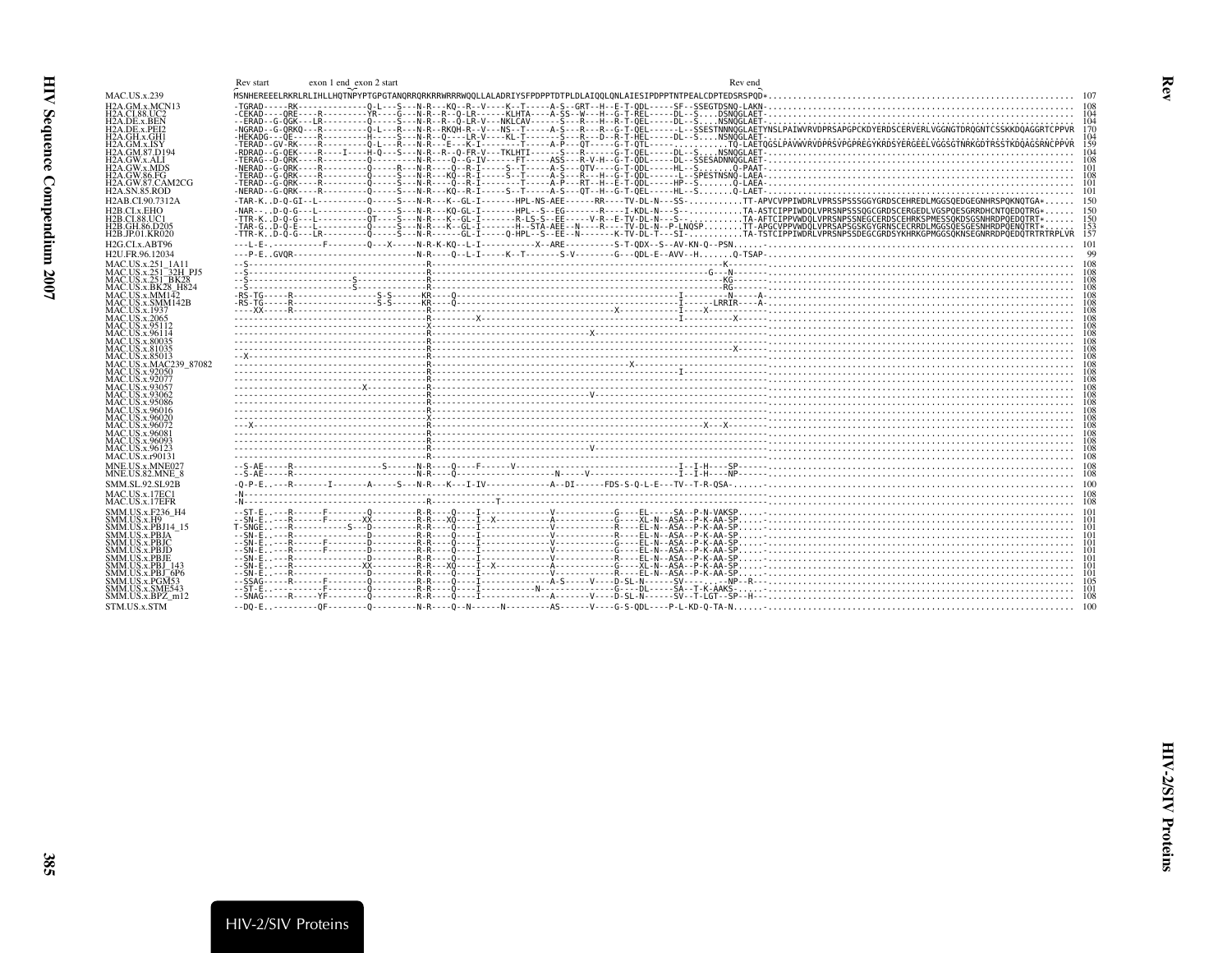| MAC.US.x.239<br>MAC.US.x.239<br>H2A.GM.x.MCN13<br>H2A.DE.x.BEN<br>H2A.DE.x.BEN<br>H2A.DE.x.BEN<br>H2A.GM.x.ACH1<br>H2A.GW.x.ALI<br>H2A.GW.x.ALIDS<br>H2A.GW.x.ALIDS<br>H2A.GW.x.ALIDS<br>H2A.GW.x.ALIDS<br>H2A.GW.x.ALIDS<br>H2A.GW.x.ALIDS<br>H2A.GW.87.CAM2CG<br>H2A.GW.87.CAM2CG<br>H2A.<br>H2AB.CI.90.7312A<br>H2B.CI.x.EHO<br>H2B.CI.x.EHO<br>H2B.CI.88.UC1<br>H2B.GH.86.D205<br>H2B.JP.01.KR020<br>H2G.CLx.ABT96<br>H2U.FR.96.12034<br>H2U.FK.96.12034<br>MAC.US.x.251_32H_PJ5<br>MAC.US.x.251_32H_PJ5<br>MAC.US.x.251_BK28<br>MAC.US.x.BK28_H824<br>MAC.US.x.SMM142<br>MAC.US.x.3005<br>MAC.US.x.295112<br>MAC.US.x.295112<br>MAC.US.x.30035<br>MAC.US.x.80035<br>MAC.US.x.80035<br>MAC.US.x.80035<br>MAC.U<br>MAC.US.x.8103<br>MAC.US.x.85013<br>MAC.US.x.MAC239_87082<br>MAC.US.x.92057<br>MAC.US.x.93057<br>MAC.US.x.93062<br>MAC.US.x.93062<br>MAC.US.x.93062<br>MAC.US.x.96016<br>MAC.US.x.96016<br>MAC.US.x.96020<br>MAC.US.x.90020<br>MAC.US.x.96072<br>MAC.US.x.96081<br>MAC.US.x.96123<br>MAC.US.x.r90131<br>MNE.US.x.MNE027<br>MNE.US.82.MNE_8<br>SMM.SL.92.SL92B<br>MAC.US.x.17EC1<br>MAC.US.x.17EFR<br>MAC.US.x.1/EFR<br>SMM.US.x.F236_H4<br>SMM.US.x.FB9114_15<br>SMM.US.x.PB114_15<br>SMM.US.x.PB1C<br>SMM.US.x.PB1D<br>SMM.US.x.PB1<br>SMM.US.x.PB1_6P6<br>SMM.US.x.PB1_6P6<br>SMM.US.x.PGM5143<br>SMM.US.x.PGM533<br>SMM.US.x.SME543<br>SMM.US.x.BPZ_m12<br>STM.US.x.STM | .<br>.<br>.<br>GSGINRETL*<br>DRDISKETL*<br>.<br>.<br>.<br>.<br>.<br>.<br>.<br>.<br>.<br>DAVLQEHKGEGNRV*<br>.<br>.<br>.<br>.<br>.<br>.<br>.<br>.<br>.<br>.<br>.<br>.<br>.<br>.<br>.<br>.<br>.<br>.<br>.<br>.<br>.<br>.<br>.<br>.<br>.<br>.<br>.<br>.<br>.<br>.<br>.<br>.<br>.<br>.<br>.<br>.<br>.<br>.<br>.<br>.<br>.<br>. | 107<br>$\begin{array}{c} 108 \\ 104 \\ 104 \\ 179 \end{array}$<br>≺<br>Ń<br><b>NISI</b><br>$\begin{array}{c} 104 \\ 168 \\ 104 \\ 108 \\ 108 \\ 101 \end{array}$<br>Proteins<br>108<br>101<br>101<br>150<br>$\frac{150}{150}$<br>$\frac{153}{171}$<br>101<br>99<br>$\begin{array}{c} 108 \\ 108 \\ 108 \\ 108 \\ 108 \\ 108 \\ 108 \\ 109 \end{array}$<br>$\frac{108}{108}$<br>$\frac{108}{108}$<br>$\frac{108}{108}$<br>108<br>$\begin{array}{c} 108 \\ 108 \\ 108 \\ 108 \\ 108 \\ 108 \\ 108 \\ 108 \end{array}$<br>108<br>108<br>108<br>108<br>108<br>108<br>108<br>108<br>$\substack{108 \\ 108}$<br>100<br>108<br>108<br>$\frac{101}{101}$<br>iŏi<br>101<br>iŏi<br>101<br>101<br>101<br>101<br>105<br>101<br>108<br>100 |
|-------------------------------------------------------------------------------------------------------------------------------------------------------------------------------------------------------------------------------------------------------------------------------------------------------------------------------------------------------------------------------------------------------------------------------------------------------------------------------------------------------------------------------------------------------------------------------------------------------------------------------------------------------------------------------------------------------------------------------------------------------------------------------------------------------------------------------------------------------------------------------------------------------------------------------------------------------------------------------------------------------------------------------------------------------------------------------------------------------------------------------------------------------------------------------------------------------------------------------------------------------------------------------------------------------------------------------------------------------------------------------------------------|---------------------------------------------------------------------------------------------------------------------------------------------------------------------------------------------------------------------------------------------------------------------------------------------------------------------------|-------------------------------------------------------------------------------------------------------------------------------------------------------------------------------------------------------------------------------------------------------------------------------------------------------------------------------------------------------------------------------------------------------------------------------------------------------------------------------------------------------------------------------------------------------------------------------------------------------------------------------------------------------------------------------------------------------------------------------|
|                                                                                                                                                                                                                                                                                                                                                                                                                                                                                                                                                                                                                                                                                                                                                                                                                                                                                                                                                                                                                                                                                                                                                                                                                                                                                                                                                                                                 |                                                                                                                                                                                                                                                                                                                           | Rev                                                                                                                                                                                                                                                                                                                                                                                                                                                                                                                                                                                                                                                                                                                           |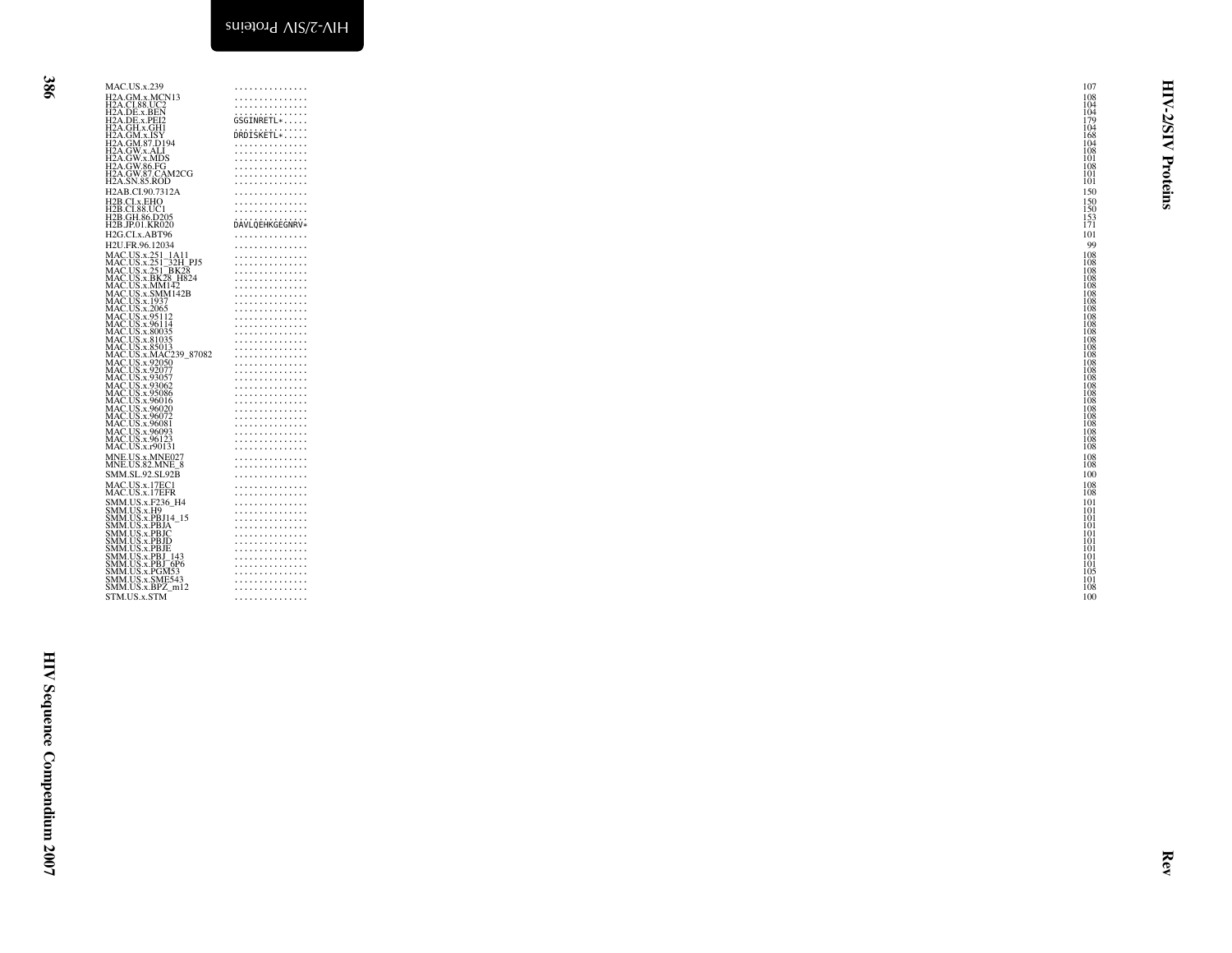<span id="page-26-0"></span>

|                                                            | signal peptide end_gp120 start                                                                                                                                                                                                                     |
|------------------------------------------------------------|----------------------------------------------------------------------------------------------------------------------------------------------------------------------------------------------------------------------------------------------------|
|                                                            | Env start                                                                                                                                                                                                                                          |
| <b>MAC.US.x.239</b>                                        | MGCLGNOLLIAILLLSVYGIYČTLYVTVFYGVPAWRNATIPLFČ.ATKNRDTWGTTOČLPDNGDYSEVALNVTESFDAWNNTVTEOAIEDVWOLFETSIKPČVKLSPLČITMRČNKSETDRWGLTKSITTTASTTSTTASAKVDMVNETSSČIAODNČ 157                                                                                 |
| H <sub>2</sub> A.GM.x.CBL <sub>23</sub>                    | -MGGR----V----A-TCL----, N-------I------S-----,------------I-----D--0-IT-----A----D------------N----------T---VA---,NNTDARN---PT-A-PRTIKP-TEIS-N----RAN-- 150                                                                                      |
| <b>H2A.CI.88.UC2</b><br>H <sub>2</sub> A.DE.x.BEN          | -EPGR----AV---T-ACL---KO---------V----S----- ------------I-----D--Q-IP-----A---D-------------R-----------T---VA-N-NPVTGNNTNATAKPTAARP--NPSYLTII--S-T-VGA--- 154<br>155                                                                             |
| H <sub>2</sub> A.FR.x.96226                                |                                                                                                                                                                                                                                                    |
| H2A.GH.x.GH1<br>H <sub>2</sub> A.FR.x.96330                | 142<br>-16                                                                                                                                                                                                                                         |
| H2A.FR.x.96206                                             | 16                                                                                                                                                                                                                                                 |
| H2A.GM.87.D194                                             | 143                                                                                                                                                                                                                                                |
| <b>H2A.GM.90.CBL24</b><br>H2A.GW.x.ALI                     | 151<br>147                                                                                                                                                                                                                                         |
| H <sub>2</sub> A.GW.x.CAM1                                 | 150                                                                                                                                                                                                                                                |
| H2A.GW.86.FG<br>H <sub>2</sub> A.GW.87.CAM <sub>2</sub> CG | 143<br>149                                                                                                                                                                                                                                         |
| H <sub>2</sub> A.SN.x.ST                                   | 147                                                                                                                                                                                                                                                |
| <b>H2A.SN.85.ROD</b>                                       | 152                                                                                                                                                                                                                                                |
| H <sub>2</sub> A.GM.x.ISY                                  | 143                                                                                                                                                                                                                                                |
| H <sub>2</sub> B.CI.x.EHO<br><b>H2B.CL88.UC1</b>           | -AHVN-Y--VTL--I-I--YMGKNF------I---K--S----- .-R-------V-----D--TI-A---D---D--TK---S------------T---V--K--T---V--KSASKE---S-ASLRSSTOTLL--D-K--QN-S-<br>-AHTS-H-F-LL--I----FLGHKKN------I-------V------V--------V-------T<br>15 <sup>1</sup><br>153 |
| H2B.FR.x.96200                                             | $\frac{53}{87}$                                                                                                                                                                                                                                    |
| H2B.FR.x.97227<br>H2B.GH.86.D205                           | -AYFSSR-P--L--IGIS-FV-K0-------I-------V--I-.--T--------V--------T-IR--I--A----D---VD---R-----------T---VA-N-S-T--NPGNAS---T-KPTTTSRGLKTI---DP--KN-S-<br>153                                                                                       |
| H <sub>2</sub> B.JP.01.KR020                               | -AHINKY-FA-L--I-I--FMGEDF------I---K---V----- -----I---V------D--D-I--I--A----D--------XA---N-----------T---V--N-SNLNNT--ANNIT-SKNIS-L-GND---RD---<br>149                                                                                          |
| H <sub>2G.CLx</sub> , ABT96                                |                                                                                                                                                                                                                                                    |
| H2U.FR.96.12034                                            | -154                                                                                                                                                                                                                                               |
| H <sub>2</sub> AB.CI.90.7312A                              |                                                                                                                                                                                                                                                    |
| MAC.US.x.BR5                                               | 145<br>143                                                                                                                                                                                                                                         |
| <b>MAC.US.x.270W</b><br>MAC.US.x.BR5                       |                                                                                                                                                                                                                                                    |
| <b>MAC.US.x.418</b>                                        |                                                                                                                                                                                                                                                    |
| <b>MAC.US.x.BK28 H824</b>                                  |                                                                                                                                                                                                                                                    |
| MAC.US.x.MM142<br>MAC.US.x.251_BK28                        | 159                                                                                                                                                                                                                                                |
| MAC.US.x.SMM142B                                           |                                                                                                                                                                                                                                                    |
| MNE.US.x.MNE027<br>MNE.US.82.MNE 8                         | 158                                                                                                                                                                                                                                                |
| <b>SMM.SL.92.SL92B</b>                                     |                                                                                                                                                                                                                                                    |
| SMM.US.x.PT583                                             | 161                                                                                                                                                                                                                                                |
| SMM.US.02.YNPRC FWS<br>SMM.US.02.YNPRC_FAL                 |                                                                                                                                                                                                                                                    |
| SMM.US.02.YNPRC_FBL                                        |                                                                                                                                                                                                                                                    |
| SMM.US.93.TNPRC_F102                                       |                                                                                                                                                                                                                                                    |
| SMM.US.79.NIRC CFU233<br>SMM.US.95.TNPRC D175              |                                                                                                                                                                                                                                                    |
| SMM.US.79.NIRC 6007 G932                                   |                                                                                                                                                                                                                                                    |
| SMM.US.94.TNPRC_M927<br>SMM.US.97.TNPRC G080               |                                                                                                                                                                                                                                                    |
| SMM.US.90.TNPRC_F100                                       |                                                                                                                                                                                                                                                    |
| SMM.US.80.NIRC 6001 G930                                   |                                                                                                                                                                                                                                                    |
| SMM.US.02.YNPRC_FVN<br>SMM.US.02.YNPRC <sup>-</sup> FYN    |                                                                                                                                                                                                                                                    |
| SMM.US.02.YNPRC_FUP                                        |                                                                                                                                                                                                                                                    |
| SMM.US.02.YNPRC <sup>FIP</sup><br>SMM.US.x.PT573           |                                                                                                                                                                                                                                                    |
| <b>SMM.US.x.H445</b>                                       | 161                                                                                                                                                                                                                                                |
| SMM.US.x.P209C15                                           | 159                                                                                                                                                                                                                                                |
| SMM.US.x.H9<br>SMM.US.x.SME543                             | 159<br>161                                                                                                                                                                                                                                         |
| SMM.US.x.PBJ 6P12                                          | 164                                                                                                                                                                                                                                                |
| SMM.US.x.F236 H4<br>$SMM. US.x.PBJ1\overline{4}$ 15        | 159<br>164                                                                                                                                                                                                                                         |
| SMM.US.x.PGM53                                             | 164                                                                                                                                                                                                                                                |
| SMM.US.x.SMP209                                            | 158                                                                                                                                                                                                                                                |
| STM.US.x.STM                                               | - 157                                                                                                                                                                                                                                              |

<span id="page-26-1"></span>Env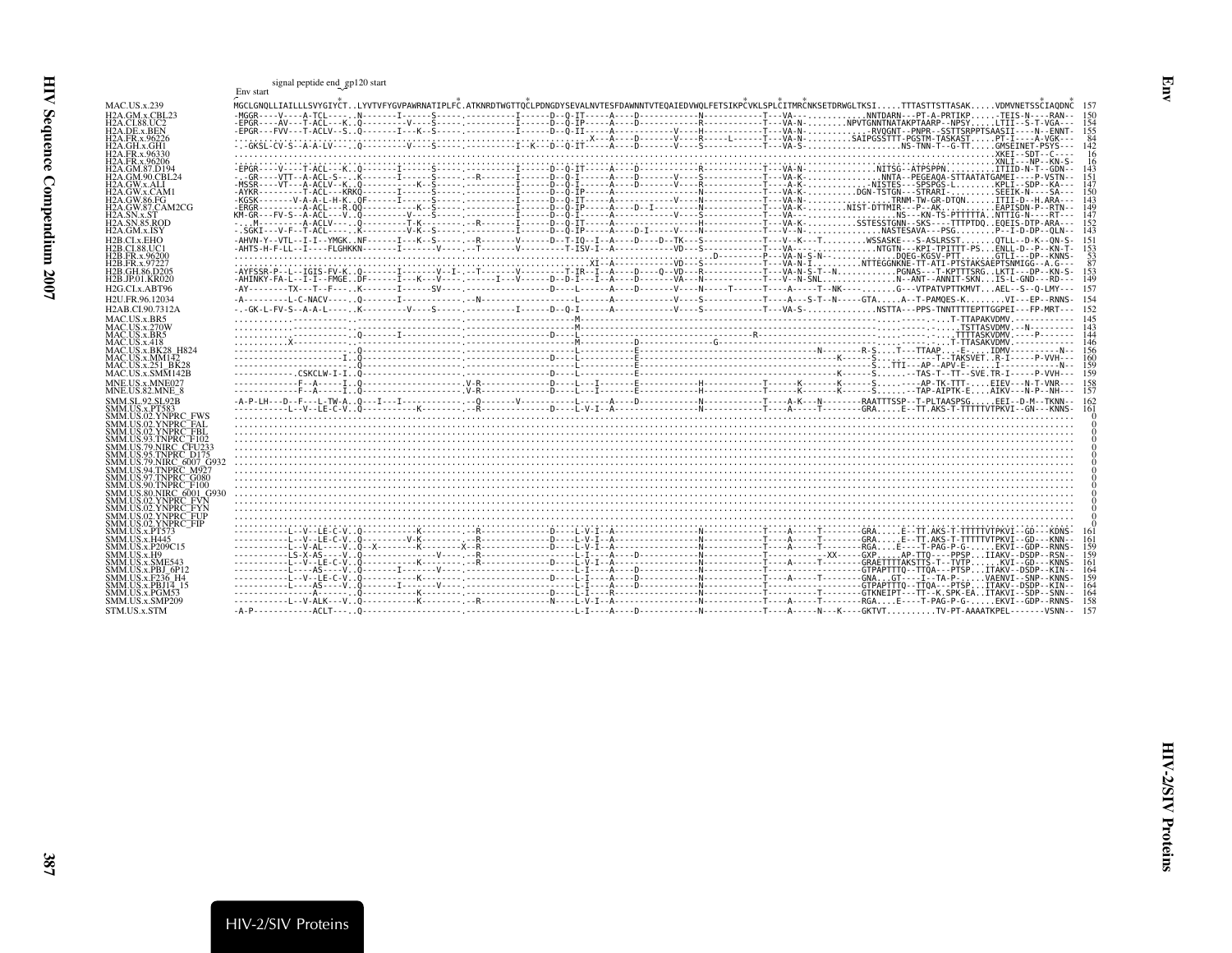<span id="page-27-0"></span>

| T.GLEOEOMISČKFNMTGLKRDKKKEYNETWYSADLVČEOGNNTGNESRCYMNHČNTSVIOESČDKHYWDAIRFRYČAPPGYALLRČNDTNYSGFMPKČSKVVVSSČTRMMETOTSTWFGFNGTRAENRTYIYWHGRDNRTIISLNKYYNLTMKČRRPGNKTVL_32<br><b>MAC.US.x.239</b><br>H <sub>2</sub> A.GM.x.CBL <sub>23</sub><br>H <sub>2</sub> A.CI.88.UC <sub>2</sub><br>H <sub>2</sub> A.DE.x.BEN<br>H <sub>2</sub> A.FR.x.96226<br>H <sub>2</sub> A.GH.x.GH <sub>1</sub><br>H <sub>2</sub> A.FR.x.96330<br>H <sub>2</sub> A.FR.x.96206<br>H <sub>2</sub> A.GM.87.D <sub>194</sub><br>H <sub>2</sub> A.GM.90.CBL <sub>24</sub><br>H <sub>2</sub> A.GW.x.ALI<br>H <sub>2</sub> A.GW.x.CAM <sub>1</sub><br><b>H2A.GW.86.FG</b><br>H <sub>2</sub> A.GW.87.CAM <sub>2</sub> CG<br>H <sub>2</sub> A.SN.x.ST<br><b>H2A.SN.85.ROD</b><br>H <sub>2</sub> A.GM.x.ISY<br>H <sub>2</sub> B.CI.x.EHO<br><b>H2B.CL88.UC1</b><br>H <sub>2</sub> B.FR.x.96200<br>H <sub>2</sub> B.FR.x.97227<br>H2B.GH.86.D205<br>H <sub>2</sub> B.JP.01.KR020<br>H <sub>2G.CLx</sub> ,ABT96<br>H <sub>2U</sub> .FR.96.12034<br>H <sub>2</sub> AB.CI.90.7312A |
|-----------------------------------------------------------------------------------------------------------------------------------------------------------------------------------------------------------------------------------------------------------------------------------------------------------------------------------------------------------------------------------------------------------------------------------------------------------------------------------------------------------------------------------------------------------------------------------------------------------------------------------------------------------------------------------------------------------------------------------------------------------------------------------------------------------------------------------------------------------------------------------------------------------------------------------------------------------------------------------------------------------------------------------------------|
|                                                                                                                                                                                                                                                                                                                                                                                                                                                                                                                                                                                                                                                                                                                                                                                                                                                                                                                                                                                                                                               |
|                                                                                                                                                                                                                                                                                                                                                                                                                                                                                                                                                                                                                                                                                                                                                                                                                                                                                                                                                                                                                                               |
|                                                                                                                                                                                                                                                                                                                                                                                                                                                                                                                                                                                                                                                                                                                                                                                                                                                                                                                                                                                                                                               |
|                                                                                                                                                                                                                                                                                                                                                                                                                                                                                                                                                                                                                                                                                                                                                                                                                                                                                                                                                                                                                                               |
|                                                                                                                                                                                                                                                                                                                                                                                                                                                                                                                                                                                                                                                                                                                                                                                                                                                                                                                                                                                                                                               |
|                                                                                                                                                                                                                                                                                                                                                                                                                                                                                                                                                                                                                                                                                                                                                                                                                                                                                                                                                                                                                                               |
|                                                                                                                                                                                                                                                                                                                                                                                                                                                                                                                                                                                                                                                                                                                                                                                                                                                                                                                                                                                                                                               |
|                                                                                                                                                                                                                                                                                                                                                                                                                                                                                                                                                                                                                                                                                                                                                                                                                                                                                                                                                                                                                                               |
|                                                                                                                                                                                                                                                                                                                                                                                                                                                                                                                                                                                                                                                                                                                                                                                                                                                                                                                                                                                                                                               |
|                                                                                                                                                                                                                                                                                                                                                                                                                                                                                                                                                                                                                                                                                                                                                                                                                                                                                                                                                                                                                                               |
|                                                                                                                                                                                                                                                                                                                                                                                                                                                                                                                                                                                                                                                                                                                                                                                                                                                                                                                                                                                                                                               |
|                                                                                                                                                                                                                                                                                                                                                                                                                                                                                                                                                                                                                                                                                                                                                                                                                                                                                                                                                                                                                                               |
|                                                                                                                                                                                                                                                                                                                                                                                                                                                                                                                                                                                                                                                                                                                                                                                                                                                                                                                                                                                                                                               |
|                                                                                                                                                                                                                                                                                                                                                                                                                                                                                                                                                                                                                                                                                                                                                                                                                                                                                                                                                                                                                                               |
|                                                                                                                                                                                                                                                                                                                                                                                                                                                                                                                                                                                                                                                                                                                                                                                                                                                                                                                                                                                                                                               |
|                                                                                                                                                                                                                                                                                                                                                                                                                                                                                                                                                                                                                                                                                                                                                                                                                                                                                                                                                                                                                                               |
|                                                                                                                                                                                                                                                                                                                                                                                                                                                                                                                                                                                                                                                                                                                                                                                                                                                                                                                                                                                                                                               |
|                                                                                                                                                                                                                                                                                                                                                                                                                                                                                                                                                                                                                                                                                                                                                                                                                                                                                                                                                                                                                                               |
|                                                                                                                                                                                                                                                                                                                                                                                                                                                                                                                                                                                                                                                                                                                                                                                                                                                                                                                                                                                                                                               |
|                                                                                                                                                                                                                                                                                                                                                                                                                                                                                                                                                                                                                                                                                                                                                                                                                                                                                                                                                                                                                                               |
| MAC.US.x.BR5<br>MAC.US.x.270W                                                                                                                                                                                                                                                                                                                                                                                                                                                                                                                                                                                                                                                                                                                                                                                                                                                                                                                                                                                                                 |
| MAC.US.x.BR5<br>MAC <sub>U</sub> S <sub>x</sub> 418                                                                                                                                                                                                                                                                                                                                                                                                                                                                                                                                                                                                                                                                                                                                                                                                                                                                                                                                                                                           |
| <b>MAC.US.x.BK28 H824</b>                                                                                                                                                                                                                                                                                                                                                                                                                                                                                                                                                                                                                                                                                                                                                                                                                                                                                                                                                                                                                     |
| MAC. US.x.MM142<br>MAC.US.x.251 BK28                                                                                                                                                                                                                                                                                                                                                                                                                                                                                                                                                                                                                                                                                                                                                                                                                                                                                                                                                                                                          |
| MAC.US.x.SMM142B                                                                                                                                                                                                                                                                                                                                                                                                                                                                                                                                                                                                                                                                                                                                                                                                                                                                                                                                                                                                                              |
| MNE.US.x.MNE027                                                                                                                                                                                                                                                                                                                                                                                                                                                                                                                                                                                                                                                                                                                                                                                                                                                                                                                                                                                                                               |
| MNE.US.82.MNE 8<br><b>SMM.SL.92.SL92B</b>                                                                                                                                                                                                                                                                                                                                                                                                                                                                                                                                                                                                                                                                                                                                                                                                                                                                                                                                                                                                     |
| SMM.US.x.PT583                                                                                                                                                                                                                                                                                                                                                                                                                                                                                                                                                                                                                                                                                                                                                                                                                                                                                                                                                                                                                                |
| SMM.US.02.YNPRC FWS                                                                                                                                                                                                                                                                                                                                                                                                                                                                                                                                                                                                                                                                                                                                                                                                                                                                                                                                                                                                                           |
| SMM.US.02.YNPRC_FAL<br>SMM.US.02.YNPRC_FBL                                                                                                                                                                                                                                                                                                                                                                                                                                                                                                                                                                                                                                                                                                                                                                                                                                                                                                                                                                                                    |
| SMM.US.93.TNPRC <sup>T</sup> F102                                                                                                                                                                                                                                                                                                                                                                                                                                                                                                                                                                                                                                                                                                                                                                                                                                                                                                                                                                                                             |
| SMM.US.79.NIRC CFU233<br>SMM.US.95.TNPRC: D175                                                                                                                                                                                                                                                                                                                                                                                                                                                                                                                                                                                                                                                                                                                                                                                                                                                                                                                                                                                                |
| SMM.US.79.NIRC 6007 G93                                                                                                                                                                                                                                                                                                                                                                                                                                                                                                                                                                                                                                                                                                                                                                                                                                                                                                                                                                                                                       |
| SMM.US.94.TNPRC_M927<br>SMM.US.97.TNPRC G080                                                                                                                                                                                                                                                                                                                                                                                                                                                                                                                                                                                                                                                                                                                                                                                                                                                                                                                                                                                                  |
| SMM.US.90.TNPRC <sup>-</sup> F100                                                                                                                                                                                                                                                                                                                                                                                                                                                                                                                                                                                                                                                                                                                                                                                                                                                                                                                                                                                                             |
| SMM.US.80.NIRC 6001 G93<br>SMM.US.02.YNPRC_FVN                                                                                                                                                                                                                                                                                                                                                                                                                                                                                                                                                                                                                                                                                                                                                                                                                                                                                                                                                                                                |
| SMM.US.02.YNPRC <sup>-</sup> FYN                                                                                                                                                                                                                                                                                                                                                                                                                                                                                                                                                                                                                                                                                                                                                                                                                                                                                                                                                                                                              |
| SMM.US.02.YNPRC <sup>--</sup> FUP<br>SMM.US.02.YNPRC <sup>-</sup> FIP                                                                                                                                                                                                                                                                                                                                                                                                                                                                                                                                                                                                                                                                                                                                                                                                                                                                                                                                                                         |
| SMM.US.x.PT573                                                                                                                                                                                                                                                                                                                                                                                                                                                                                                                                                                                                                                                                                                                                                                                                                                                                                                                                                                                                                                |
| SMM.US.x.H445                                                                                                                                                                                                                                                                                                                                                                                                                                                                                                                                                                                                                                                                                                                                                                                                                                                                                                                                                                                                                                 |
| SMM.US.x.P209C15<br>SMM.US.x.H9                                                                                                                                                                                                                                                                                                                                                                                                                                                                                                                                                                                                                                                                                                                                                                                                                                                                                                                                                                                                               |
| SMM.US.x.SME543                                                                                                                                                                                                                                                                                                                                                                                                                                                                                                                                                                                                                                                                                                                                                                                                                                                                                                                                                                                                                               |
| SMM.US.x.PBJ 6P12<br>SMM.US.x.F236 H4                                                                                                                                                                                                                                                                                                                                                                                                                                                                                                                                                                                                                                                                                                                                                                                                                                                                                                                                                                                                         |
| <b>SMM.US.x.PBJ14 15</b>                                                                                                                                                                                                                                                                                                                                                                                                                                                                                                                                                                                                                                                                                                                                                                                                                                                                                                                                                                                                                      |
| SMM.US.x.PGM53<br>SMM.US.x.SMP209                                                                                                                                                                                                                                                                                                                                                                                                                                                                                                                                                                                                                                                                                                                                                                                                                                                                                                                                                                                                             |
| STM.US.x.STM                                                                                                                                                                                                                                                                                                                                                                                                                                                                                                                                                                                                                                                                                                                                                                                                                                                                                                                                                                                                                                  |

Emv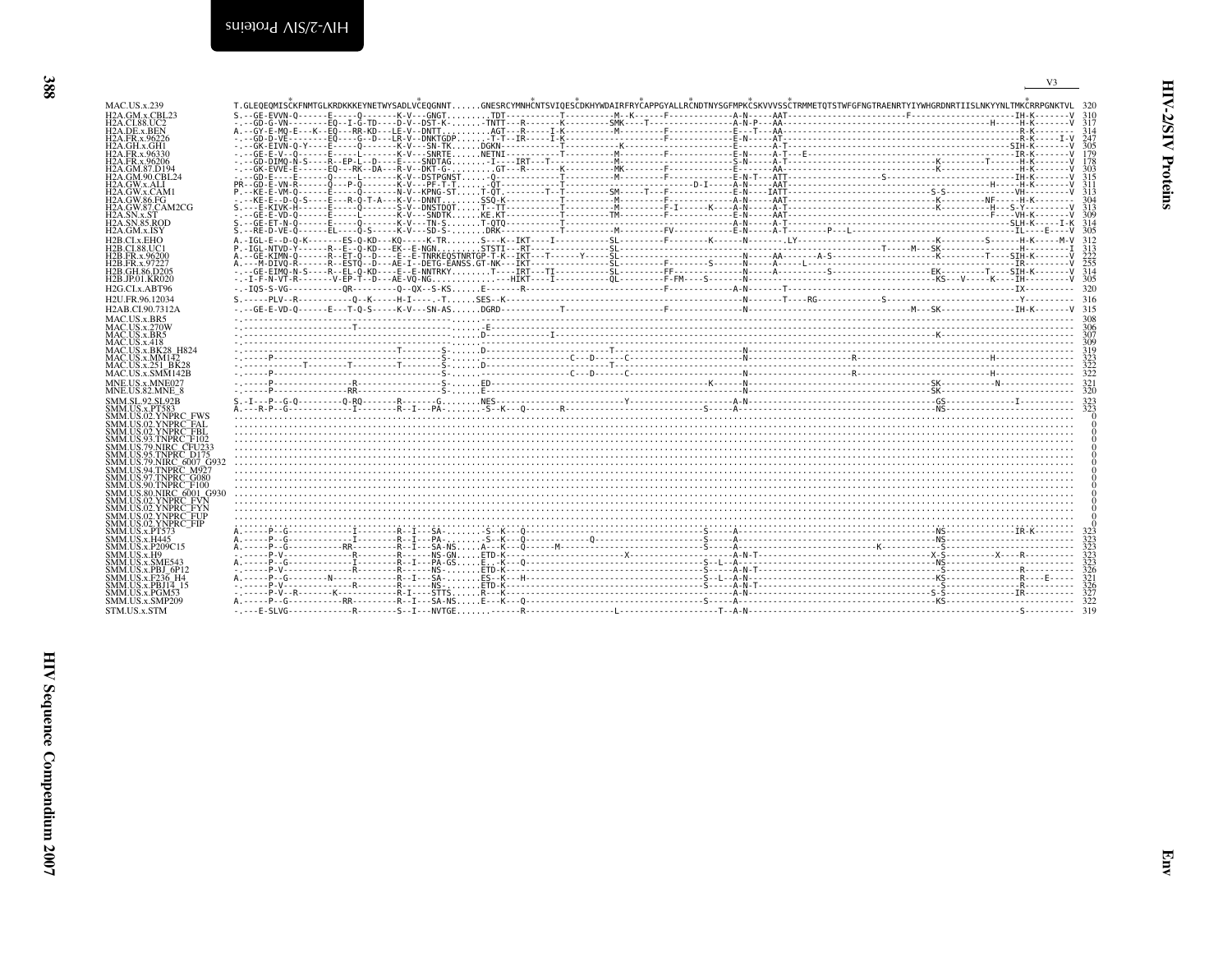| MAC.US.x.239                                                         | PVTIMSGLVFHSQP.INDRPKQAWČWFGGKWKDAIKEVKQTIVKHPRYTG.TNNTD.KINLTAP.GGG.DPEVTFMWTNČRGEFLYČKMNWFLNWVEDRNTANQKPKEQHKRNYVPČHIRQIINTWHKVGKNVYLPPREGDLTČNSTVTSLIANIDWID 474 |  |  |
|----------------------------------------------------------------------|---------------------------------------------------------------------------------------------------------------------------------------------------------------------|--|--|
| $H2A$ . GM. x. CBL $23$                                              |                                                                                                                                                                     |  |  |
| <b>H2A.CL88.UC2</b>                                                  |                                                                                                                                                                     |  |  |
| H <sub>2</sub> A.DE.x.BEN<br>H <sub>2</sub> A.FR.x.96226             |                                                                                                                                                                     |  |  |
| H2A.GH.x.GH1                                                         |                                                                                                                                                                     |  |  |
| H2A.FR.x.96330                                                       |                                                                                                                                                                     |  |  |
| H2A.FR.x.96206                                                       |                                                                                                                                                                     |  |  |
| H2A.GM.87.D194<br>H2A.GM.90.CBL24                                    |                                                                                                                                                                     |  |  |
| H2A.GW.x.ALI                                                         |                                                                                                                                                                     |  |  |
| H2A GW x CAM1                                                        |                                                                                                                                                                     |  |  |
| <b>H2A.GW.86.FG</b>                                                  |                                                                                                                                                                     |  |  |
| H <sub>2</sub> A.GW.87.CAM <sub>2</sub> CG<br>H2A.SN.x.ST            |                                                                                                                                                                     |  |  |
| <b>H2A.SN.85.ROD</b>                                                 |                                                                                                                                                                     |  |  |
| H <sub>2</sub> A.GM.x.ISY                                            |                                                                                                                                                                     |  |  |
| H2B.CI.x.EHO                                                         |                                                                                                                                                                     |  |  |
| H2B.CI.88.UC1                                                        |                                                                                                                                                                     |  |  |
| H2B.FR.x.96200<br>H <sub>2</sub> B.FR.x.97227                        |                                                                                                                                                                     |  |  |
| H2B.GH.86.D205                                                       |                                                                                                                                                                     |  |  |
| H <sub>2</sub> B.JP.01.KR020                                         |                                                                                                                                                                     |  |  |
| H <sub>2G</sub> CL <sub>x</sub> ABT96                                |                                                                                                                                                                     |  |  |
| H2U.FR.96.12034                                                      |                                                                                                                                                                     |  |  |
| H <sub>2</sub> AB.CI.90.7312A                                        |                                                                                                                                                                     |  |  |
| MAC.US.x.BR5                                                         |                                                                                                                                                                     |  |  |
| <b>MAC.US.x.270W</b>                                                 |                                                                                                                                                                     |  |  |
| MAC.US.x.BR5                                                         |                                                                                                                                                                     |  |  |
| <b>MAC.US.x.418</b><br><b>MAC.US.x.BK28 H824</b>                     |                                                                                                                                                                     |  |  |
| MAC.US.x.MM142                                                       |                                                                                                                                                                     |  |  |
| MAC.US.x.251 BK28                                                    |                                                                                                                                                                     |  |  |
| $MAC. US.x.SM\overline{M}142B$                                       |                                                                                                                                                                     |  |  |
| MNE.US.x.MNE027<br>MNE.US.82.MNE 8                                   |                                                                                                                                                                     |  |  |
| <b>SMM.SL.92.SL92B</b>                                               |                                                                                                                                                                     |  |  |
| <b>SMM.US.x.PT583</b>                                                |                                                                                                                                                                     |  |  |
| SMM.US.02.YNPRC FWS                                                  |                                                                                                                                                                     |  |  |
| SMM.US.02.YNPRC FAL                                                  |                                                                                                                                                                     |  |  |
| SMM.US.02.YNPRC <sup>-</sup> FBL<br>SMM.US.93.TNPRC_F102             |                                                                                                                                                                     |  |  |
| SMM.US.79.NIRC. CFU233                                               |                                                                                                                                                                     |  |  |
| SMM.US.95.TNPRC: D175                                                |                                                                                                                                                                     |  |  |
| SMM.US.79.NIRC 6007 G932                                             |                                                                                                                                                                     |  |  |
| SMM.US.94.TNPRC M927<br>SMM US 97 TNPRC G080                         |                                                                                                                                                                     |  |  |
| SMM.US.90.TNPRC <sup>-</sup> F100                                    |                                                                                                                                                                     |  |  |
| SMM.US.80.NIRC 6001 G930                                             |                                                                                                                                                                     |  |  |
| SMM.US.02.YNPRC FVN                                                  |                                                                                                                                                                     |  |  |
| SMM.US.02.YNPRC <sup>-</sup> FYN<br>SMM.US.02.YNPRC <sup>-</sup> FUP |                                                                                                                                                                     |  |  |
| SMM.US.02.YNPRC FIP                                                  |                                                                                                                                                                     |  |  |
| SMM.US.x.PT573                                                       |                                                                                                                                                                     |  |  |
| <b>SMM.US.x.H445</b>                                                 |                                                                                                                                                                     |  |  |
| SMM.US.x.P209C15<br>SMM.US.x.H9                                      |                                                                                                                                                                     |  |  |
| SMM.US.x.SME543                                                      |                                                                                                                                                                     |  |  |
| SMM.US.x.PBJ 6P12                                                    |                                                                                                                                                                     |  |  |
| SMM.US.x.F236 H4<br><b>SMM.US.x.PBJ14 15</b>                         |                                                                                                                                                                     |  |  |
| SMM.US.x.PGM53                                                       |                                                                                                                                                                     |  |  |
| SMM.US.x.SMP209                                                      |                                                                                                                                                                     |  |  |
| STM.US.x.STM                                                         |                                                                                                                                                                     |  |  |

Env

 $V3$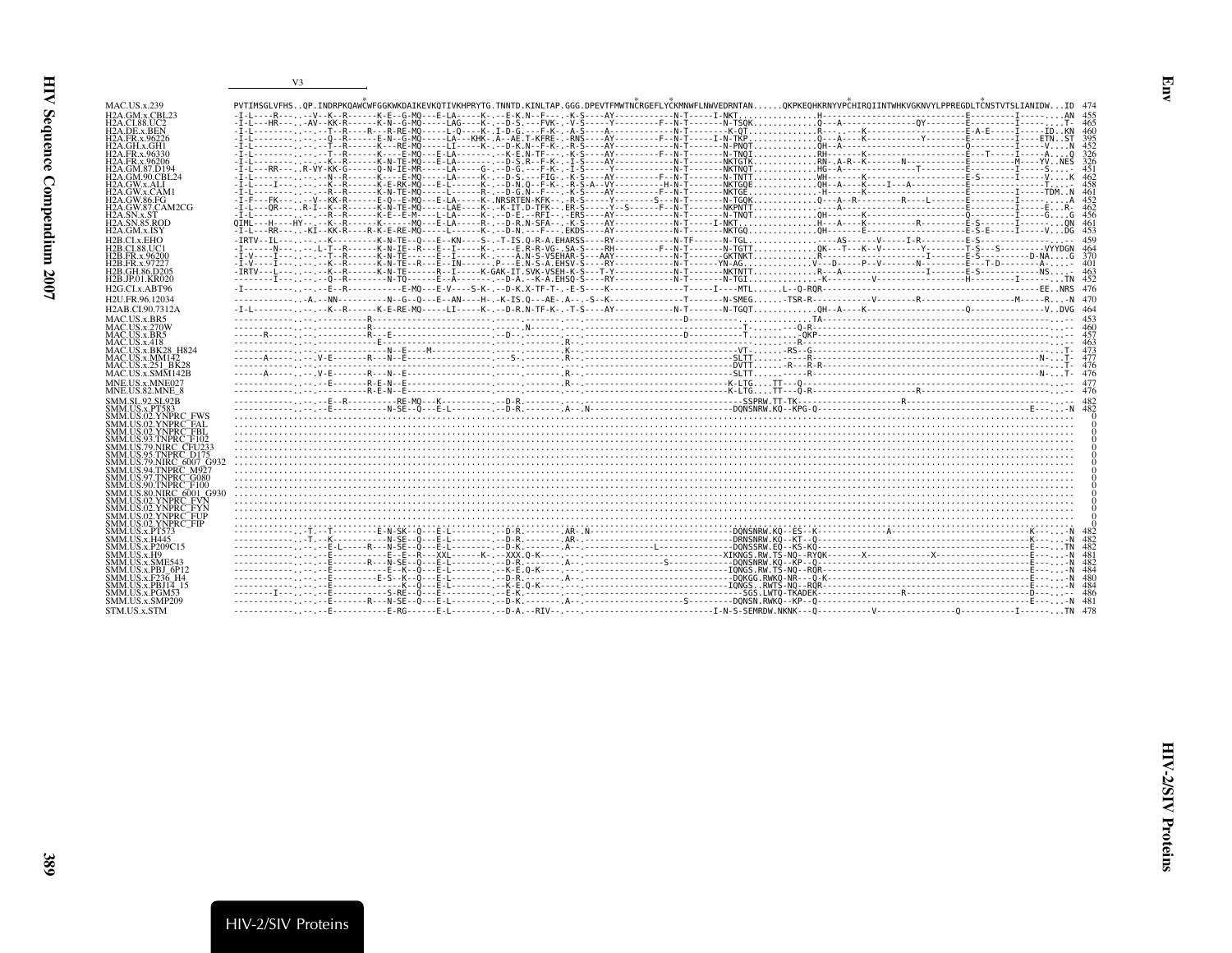<span id="page-29-0"></span>

|                                                                         | gp120 end_gp41 start                                                                                                                                                       |  |                                  |
|-------------------------------------------------------------------------|----------------------------------------------------------------------------------------------------------------------------------------------------------------------------|--|----------------------------------|
| <b>MAC.US.x.239</b>                                                     | GNQTNITMSAEVAELYRLELGDYKLVEITPIGLAPTDVKRYTTGGTSRNKRGVFVLGFLGFLATAGSAMGAASLTLTAQSRTLLAGIVQQQQQLLDVVKRQQELLRLTVWGTKNLQTRVTAIEKYLKDQAQLNAWGCAFRQVČHTTVPWPNASLTPKWNNETWQEW 640 |  |                                  |
| H <sub>2</sub> A.GM.x.CBL <sub>23</sub><br><b>H2A.CL88.UC2</b>          |                                                                                                                                                                            |  |                                  |
| H <sub>2</sub> A.DE.x.BEN                                               |                                                                                                                                                                            |  |                                  |
| H <sub>2</sub> A.FR.x.96226                                             |                                                                                                                                                                            |  |                                  |
| H2A.GH.x.GH1<br>H <sub>2</sub> A.FR.x.96330                             |                                                                                                                                                                            |  |                                  |
| H <sub>2</sub> A.FR.x.96206                                             |                                                                                                                                                                            |  |                                  |
| H <sub>2</sub> A.GM.87.D <sub>194</sub><br><b>H2A.GM.90.CBL24</b>       |                                                                                                                                                                            |  | -627                             |
| H <sub>2</sub> A.GW.x.ALI                                               |                                                                                                                                                                            |  | 623                              |
| H2A.GW.x.CAM1<br><b>H2A.GW.86.FG</b>                                    |                                                                                                                                                                            |  |                                  |
| H <sub>2</sub> A.GW.87.CAM <sub>2</sub> CG                              |                                                                                                                                                                            |  | 627                              |
| H <sub>2</sub> A.SN.x.ST<br><b>H2A.SN.85.ROD</b>                        |                                                                                                                                                                            |  |                                  |
| H <sub>2</sub> A.GM.x.ISY                                               |                                                                                                                                                                            |  |                                  |
| H2B.CLx.EHO                                                             |                                                                                                                                                                            |  |                                  |
| <b>H2B.CI.88.UC1</b><br>H <sub>2</sub> B.FR.x.96200                     |                                                                                                                                                                            |  | 629                              |
| H <sub>2</sub> B.FR.x.97227                                             |                                                                                                                                                                            |  |                                  |
| H <sub>2</sub> B.GH.86.D <sub>205</sub><br>H <sub>2</sub> B.JP.01.KR020 |                                                                                                                                                                            |  |                                  |
| H <sub>2G.CL</sub> x.ABT96                                              |                                                                                                                                                                            |  |                                  |
| H <sub>2U</sub> .FR.96.12034                                            |                                                                                                                                                                            |  |                                  |
| H <sub>2</sub> AB.CI.90.7312A                                           |                                                                                                                                                                            |  |                                  |
| MAC.US.x.BR5                                                            |                                                                                                                                                                            |  |                                  |
| MAC.US.x.270W<br>MAC.US.x.BR5                                           |                                                                                                                                                                            |  |                                  |
| MAC <sub>U</sub> S <sub>x</sub> .418                                    |                                                                                                                                                                            |  |                                  |
| <b>MAC.US.x.BK28 H824</b><br>MAC.US.x.MM142                             |                                                                                                                                                                            |  |                                  |
| MAC.US.x.251 BK28                                                       |                                                                                                                                                                            |  |                                  |
| $MAC. US.x.SM\overline{M}142B$                                          |                                                                                                                                                                            |  |                                  |
| MNE.US.x.MNE027<br>MNE.US.82.MNE 8                                      |                                                                                                                                                                            |  |                                  |
| SMM.SL.92.SL92B                                                         |                                                                                                                                                                            |  |                                  |
| <b>SMM.US.x.PT583</b>                                                   |                                                                                                                                                                            |  |                                  |
| SMM.US.02.YNPRC FWS<br>SMM.US.02.YNPRC <sup>-</sup> FAL                 |                                                                                                                                                                            |  | 73<br>73                         |
| SMM.US.02.YNPRC <sup>-</sup> FBL                                        |                                                                                                                                                                            |  |                                  |
| SMM.US.93.TNPRC F102<br>SMM.US.79.NIRC CFU233                           |                                                                                                                                                                            |  | 73<br>73<br>73<br>73<br>73       |
| SMM.US.95.TNPRC D175                                                    |                                                                                                                                                                            |  |                                  |
| SMM.US.79.NIRC 6007 G932                                                |                                                                                                                                                                            |  |                                  |
| SMM.US.94.TNPRC M927<br>SMM.US.97.TNPRC <sup>-</sup> G080               |                                                                                                                                                                            |  | 73<br>73<br>73<br>73<br>73<br>73 |
| SMM.US.90.TNPRC <sup>-</sup> F100                                       |                                                                                                                                                                            |  |                                  |
| SMM.US.80.NIRC 6001 G930<br>SMM.US.02.YNPRC FVN                         |                                                                                                                                                                            |  |                                  |
| SMM.US.02.YNPRC FYN                                                     |                                                                                                                                                                            |  |                                  |
| SMM.US.02.YNPRC FUP<br>SMM.US.02.YNPRC FIP                              |                                                                                                                                                                            |  | $\frac{73}{73}$<br>648           |
| SMM.US.x.PT573                                                          |                                                                                                                                                                            |  |                                  |
| SMM.US.x.H445<br>SMM.US.x.P209C15                                       |                                                                                                                                                                            |  | 648<br>648                       |
| SMM.US.x.H9                                                             |                                                                                                                                                                            |  | 647                              |
| SMM.US.x.SME543<br>SMM.US.x.PBJ 6P12                                    |                                                                                                                                                                            |  |                                  |
| SMM.US.x.F236 H4                                                        |                                                                                                                                                                            |  |                                  |
| SMM.US.x.PBJ14 15                                                       |                                                                                                                                                                            |  |                                  |
| SMM.US.x.PGM53                                                          |                                                                                                                                                                            |  |                                  |
| SMM.US.x.SMP209                                                         |                                                                                                                                                                            |  |                                  |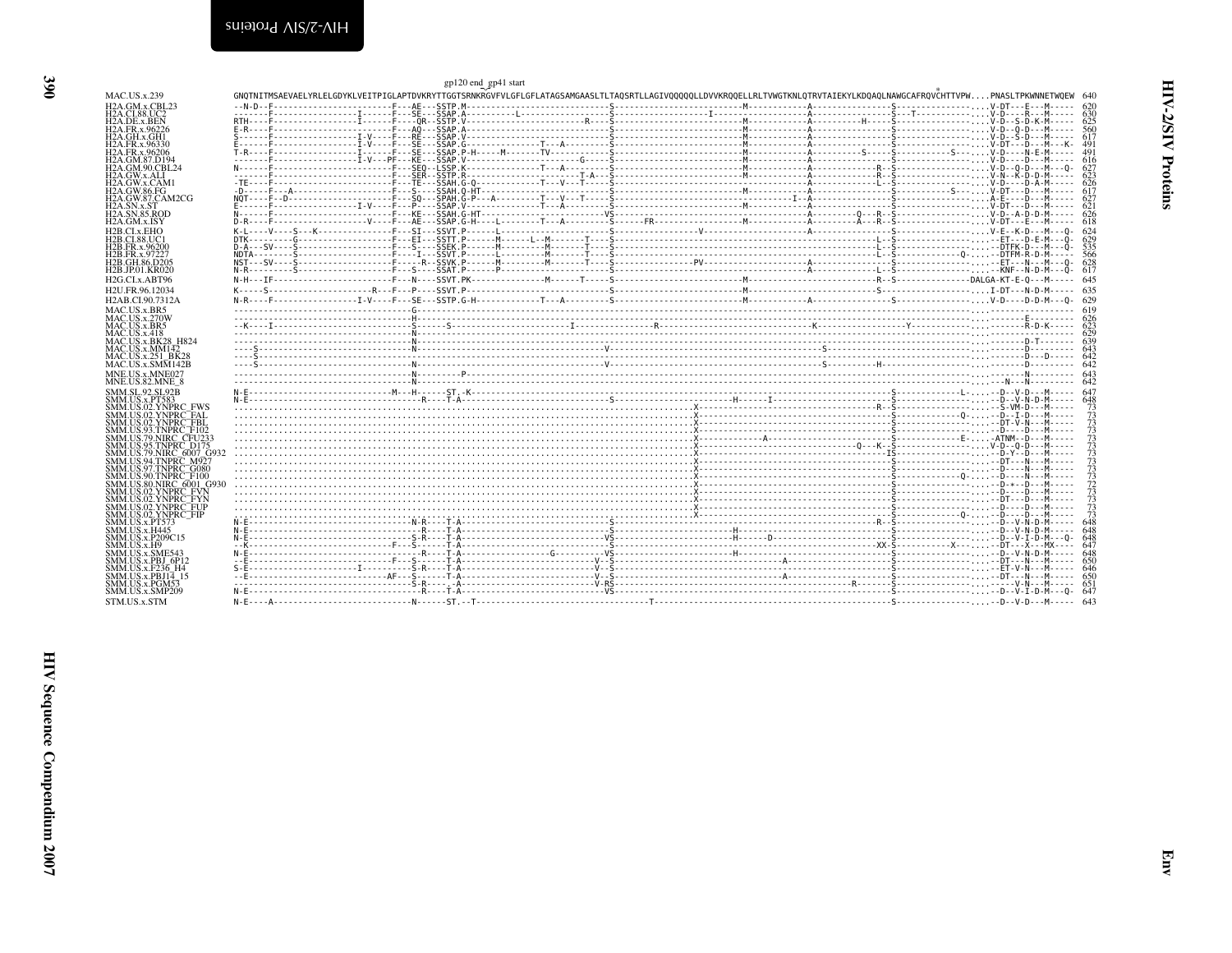| <b>MAC.US.x.239</b>                     |  |                                                                                                                                                                                                                                                                                                                                                                                                                                                                                                  |                   |
|-----------------------------------------|--|--------------------------------------------------------------------------------------------------------------------------------------------------------------------------------------------------------------------------------------------------------------------------------------------------------------------------------------------------------------------------------------------------------------------------------------------------------------------------------------------------|-------------------|
|                                         |  | ERKVDFLEENITALLEEA0IOOEKNMYELOKLNSWDVFGNWFDLASWIKYIQYGVYIVVGVILLRIVIYIVQMLAKLRQGYRPVFSSPPSYFQQTHIQQDPALPTREGKERDGGEGGGNSSWPWQIEYIHFLIRQLIRLLTWLFSNCRTLLSRVYQILQPILQRLSATLQ 810                                                                                                                                                                                                                                                                                                                   |                   |
| H <sub>2</sub> A.GM.x.CBL <sub>23</sub> |  |                                                                                                                                                                                                                                                                                                                                                                                                                                                                                                  |                   |
|                                         |  |                                                                                                                                                                                                                                                                                                                                                                                                                                                                                                  |                   |
| H2A.CI.88.UC2                           |  |                                                                                                                                                                                                                                                                                                                                                                                                                                                                                                  |                   |
| H2A.DE.x.BEN                            |  |                                                                                                                                                                                                                                                                                                                                                                                                                                                                                                  | 791               |
| H2A.FR.x.96226                          |  |                                                                                                                                                                                                                                                                                                                                                                                                                                                                                                  | 726               |
| H2A.GH.x.GH1                            |  |                                                                                                                                                                                                                                                                                                                                                                                                                                                                                                  | 782               |
| H <sub>2</sub> A.FR.x.96330             |  |                                                                                                                                                                                                                                                                                                                                                                                                                                                                                                  | 658               |
| H <sub>2</sub> A.FR.x.96206             |  |                                                                                                                                                                                                                                                                                                                                                                                                                                                                                                  | 656               |
| H2A.GM.87.D194                          |  |                                                                                                                                                                                                                                                                                                                                                                                                                                                                                                  |                   |
| H2A.GM.90.CBL24                         |  |                                                                                                                                                                                                                                                                                                                                                                                                                                                                                                  | $\frac{782}{797}$ |
| H2A.GW.x.ALI                            |  |                                                                                                                                                                                                                                                                                                                                                                                                                                                                                                  | 793               |
| H <sub>2</sub> A.GW.x.CAM <sub>1</sub>  |  |                                                                                                                                                                                                                                                                                                                                                                                                                                                                                                  | 791               |
| H2A.GW.86.FG                            |  |                                                                                                                                                                                                                                                                                                                                                                                                                                                                                                  | 787               |
| H2A.GW.87.CAM2CG                        |  |                                                                                                                                                                                                                                                                                                                                                                                                                                                                                                  |                   |
| H2A.SN.x.ST                             |  |                                                                                                                                                                                                                                                                                                                                                                                                                                                                                                  |                   |
| <b>H2A.SN.85.ROD</b>                    |  |                                                                                                                                                                                                                                                                                                                                                                                                                                                                                                  |                   |
| H <sub>2</sub> A.GM.x.ISY               |  |                                                                                                                                                                                                                                                                                                                                                                                                                                                                                                  |                   |
|                                         |  |                                                                                                                                                                                                                                                                                                                                                                                                                                                                                                  |                   |
| H <sub>2</sub> B.CI.x.EHO               |  |                                                                                                                                                                                                                                                                                                                                                                                                                                                                                                  | 787               |
| H2B.CI.88.UC1                           |  |                                                                                                                                                                                                                                                                                                                                                                                                                                                                                                  |                   |
| H2B.FR.x.96200                          |  |                                                                                                                                                                                                                                                                                                                                                                                                                                                                                                  | 700               |
| H <sub>2</sub> B.FR.x.97227             |  |                                                                                                                                                                                                                                                                                                                                                                                                                                                                                                  | 729               |
| H <sub>2</sub> B.GH.86.D <sub>205</sub> |  |                                                                                                                                                                                                                                                                                                                                                                                                                                                                                                  | 793               |
| <b>H2B.JP.01.KR020</b>                  |  | -NÔ-R--D----K---V------E---K----O----S----FT---A---I-L-VI--LVV-------L---R--K-----------V--IP-HKGOGR-AS-ET-EG--DDEDYR------R---------RN--I--YNS--S--LKIF-P--LVF                                                                                                                                                                                                                                                                                                                                  | 779               |
| H <sub>2G</sub> .CI.x.ABT96             |  |                                                                                                                                                                                                                                                                                                                                                                                                                                                                                                  |                   |
|                                         |  |                                                                                                                                                                                                                                                                                                                                                                                                                                                                                                  |                   |
| H2U.FR.96.12034                         |  | -E--NY------0---A----------------N--I-------T--V--VYL-L-V-A-I-I-------V--L-GS--K--------H---VE-IP--R-OEO--KGEI-EGA-DS--YR-------R------H----------Y-S--D----IC-S---LF-SI 800                                                                                                                                                                                                                                                                                                                     |                   |
| H2AB.CI.90.7312A                        |  |                                                                                                                                                                                                                                                                                                                                                                                                                                                                                                  |                   |
|                                         |  |                                                                                                                                                                                                                                                                                                                                                                                                                                                                                                  |                   |
| MAC.US.x.BR5                            |  |                                                                                                                                                                                                                                                                                                                                                                                                                                                                                                  |                   |
| <b>MAC.US.x.270W</b>                    |  |                                                                                                                                                                                                                                                                                                                                                                                                                                                                                                  |                   |
| MAC.US.x.BR5                            |  |                                                                                                                                                                                                                                                                                                                                                                                                                                                                                                  |                   |
| MAC <sub>U</sub> S <sub>x</sub> 418     |  |                                                                                                                                                                                                                                                                                                                                                                                                                                                                                                  |                   |
| <b>MAC.US.x.BK28 H824</b>               |  |                                                                                                                                                                                                                                                                                                                                                                                                                                                                                                  |                   |
| MAC. US.x.MM142                         |  |                                                                                                                                                                                                                                                                                                                                                                                                                                                                                                  |                   |
| MAC.US.x.251 BK28                       |  |                                                                                                                                                                                                                                                                                                                                                                                                                                                                                                  |                   |
| MAC.US.x.SMM142B                        |  |                                                                                                                                                                                                                                                                                                                                                                                                                                                                                                  |                   |
| MNE.US.x.MNE027                         |  |                                                                                                                                                                                                                                                                                                                                                                                                                                                                                                  |                   |
| MNE.US.82.MNE 8                         |  |                                                                                                                                                                                                                                                                                                                                                                                                                                                                                                  |                   |
| <b>SMM.SL.92.SL92B</b>                  |  |                                                                                                                                                                                                                                                                                                                                                                                                                                                                                                  |                   |
| SMM.US.x.PT583                          |  |                                                                                                                                                                                                                                                                                                                                                                                                                                                                                                  |                   |
| SMM.US.02.YNPRC FWS                     |  |                                                                                                                                                                                                                                                                                                                                                                                                                                                                                                  |                   |
| SMM.US.02.YNPRC <sup>--</sup> FAL       |  |                                                                                                                                                                                                                                                                                                                                                                                                                                                                                                  |                   |
|                                         |  |                                                                                                                                                                                                                                                                                                                                                                                                                                                                                                  |                   |
|                                         |  |                                                                                                                                                                                                                                                                                                                                                                                                                                                                                                  |                   |
| SMM.US.02.YNPRC <sup>-</sup> FBL        |  |                                                                                                                                                                                                                                                                                                                                                                                                                                                                                                  |                   |
| SMM.US.93.TNPRC_F102                    |  |                                                                                                                                                                                                                                                                                                                                                                                                                                                                                                  | 144               |
| SMM.US.79.NIRC. CFU233                  |  |                                                                                                                                                                                                                                                                                                                                                                                                                                                                                                  | 163               |
| SMM.US.95.TNPRC D175                    |  | $K0 - AY - A0 - 50 - \cdots - 1 - \cdots - \cdots - \cdots - \cdots$                                                                                                                                                                                                                                                                                                                                                                                                                             |                   |
| SMM.US.79.NIRC 6007 G932                |  |                                                                                                                                                                                                                                                                                                                                                                                                                                                                                                  | 148               |
| SMM.US.94.TNPRC M927                    |  |                                                                                                                                                                                                                                                                                                                                                                                                                                                                                                  | 163               |
| SMM.US.97.TNPRC <sup>-</sup> G080       |  |                                                                                                                                                                                                                                                                                                                                                                                                                                                                                                  |                   |
| SMM.US.90.TNPRC <sup>-</sup> F100       |  |                                                                                                                                                                                                                                                                                                                                                                                                                                                                                                  |                   |
| SMM.US.80.NIRC_6001_G930                |  |                                                                                                                                                                                                                                                                                                                                                                                                                                                                                                  |                   |
| SMM.US.02.YNPRC FVN                     |  |                                                                                                                                                                                                                                                                                                                                                                                                                                                                                                  |                   |
| SMM.US.02.YNPRC FYN                     |  |                                                                                                                                                                                                                                                                                                                                                                                                                                                                                                  |                   |
| SMM.US.02.YNPRC <sup>-</sup> FUP        |  |                                                                                                                                                                                                                                                                                                                                                                                                                                                                                                  |                   |
| SMM.US.02.YNPRC <sup>-</sup> FIP        |  |                                                                                                                                                                                                                                                                                                                                                                                                                                                                                                  |                   |
| <b>SMM.US.x.PT573</b>                   |  |                                                                                                                                                                                                                                                                                                                                                                                                                                                                                                  |                   |
| <b>SMM.US.x.H445</b>                    |  |                                                                                                                                                                                                                                                                                                                                                                                                                                                                                                  |                   |
| SMM.US.x.P209C15                        |  |                                                                                                                                                                                                                                                                                                                                                                                                                                                                                                  |                   |
| SMM.US.x.H9                             |  |                                                                                                                                                                                                                                                                                                                                                                                                                                                                                                  |                   |
| SMM.US.x.SME543                         |  | $\begin{minipage}[t]{.05\textwidth} \begin{minipage}[t]{.05\textwidth} \begin{minipage}[t]{.05\textwidth} \begin{minipage}[t]{.05\textwidth} \begin{minipage}[t]{.05\textwidth} \begin{minipage}[t]{.05\textwidth} \begin{minipage}[t]{.05\textwidth} \begin{minipage}[t]{.05\textwidth} \begin{minipage}[t]{.05\textwidth} \begin{minipage}[t]{.05\textwidth} \begin{minipage}[t]{.05\textwidth} \begin{minipage}[t]{.05\textwidth} \begin{minipage}[t]{.05\textwidth} \begin{minipage}[t]{.05$ | 818               |
| SMM.US.x.PBJ 6P12                       |  |                                                                                                                                                                                                                                                                                                                                                                                                                                                                                                  |                   |
| SMM.US.x.F236 H4                        |  |                                                                                                                                                                                                                                                                                                                                                                                                                                                                                                  |                   |
| SMM.US.x.PBJ14 15                       |  |                                                                                                                                                                                                                                                                                                                                                                                                                                                                                                  | 820               |
|                                         |  |                                                                                                                                                                                                                                                                                                                                                                                                                                                                                                  |                   |
| SMM.US.x.PGM53                          |  |                                                                                                                                                                                                                                                                                                                                                                                                                                                                                                  |                   |
| SMM.US.x.SMP209<br>STM.US.x.STM         |  |                                                                                                                                                                                                                                                                                                                                                                                                                                                                                                  |                   |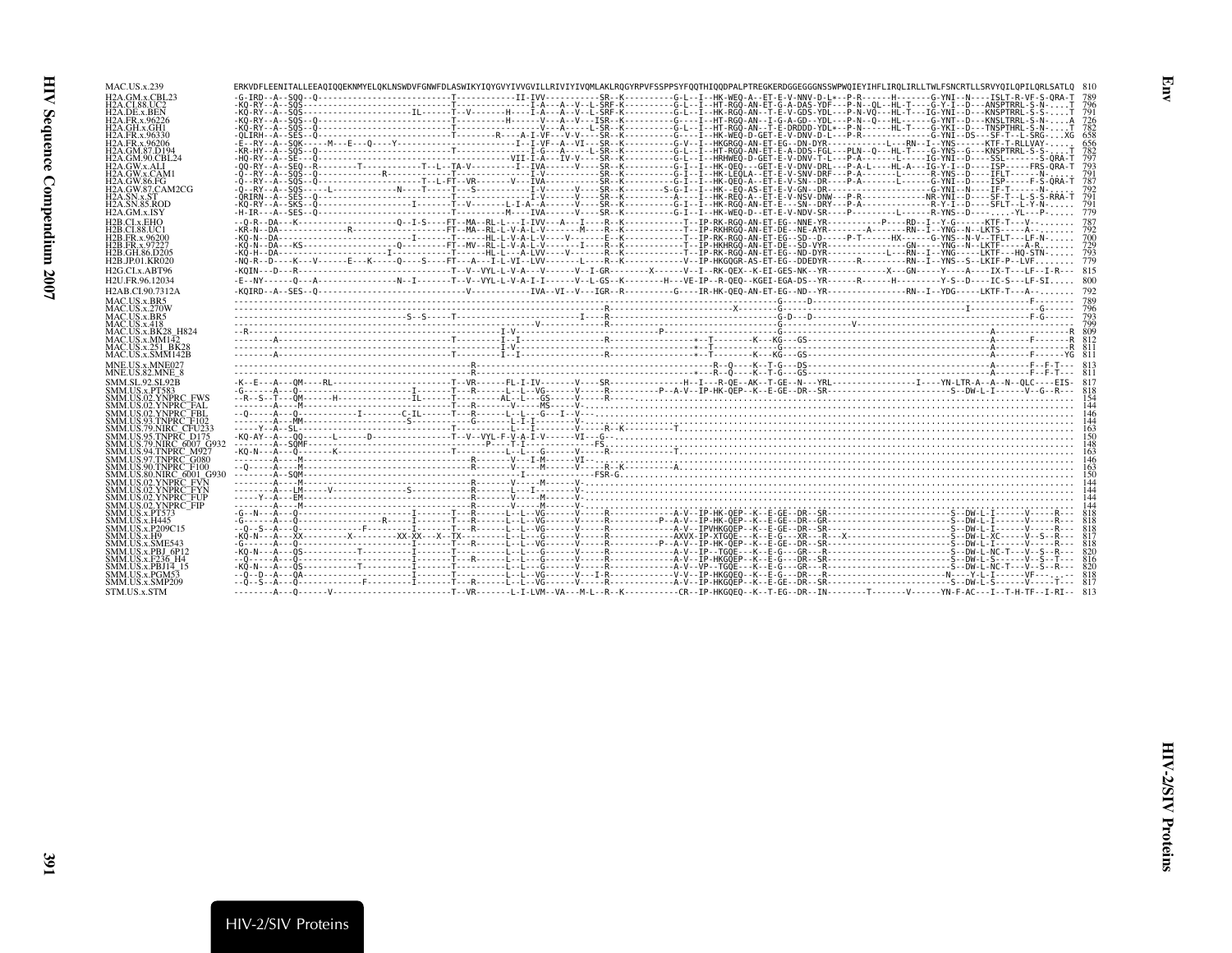<span id="page-31-0"></span>

|    | SATE |  |
|----|------|--|
|    | ،TR  |  |
| -- | $-R$ |  |
|    |      |  |

|                                                                                                                                                                                                                                                                              | Env end                                                                                                                                                                                                                                                                                                                                                                                                                     |                                                                    |          |
|------------------------------------------------------------------------------------------------------------------------------------------------------------------------------------------------------------------------------------------------------------------------------|-----------------------------------------------------------------------------------------------------------------------------------------------------------------------------------------------------------------------------------------------------------------------------------------------------------------------------------------------------------------------------------------------------------------------------|--------------------------------------------------------------------|----------|
| <b>MAC.US.x.239</b><br>H <sub>2</sub> A.GM.x.CBL <sub>23</sub>                                                                                                                                                                                                               | RIREVLRTELTYLQYGWSYFHEAVQAVWRSATETLAGAWGDLWETLRRGGRWILAIPRRIRQGLELTLL*                                                                                                                                                                                                                                                                                                                                                      | 879<br>859                                                         | ₹        |
| Н2А GM×. CBL23<br>Н2А GM×. CBC<br>Н2А DE x B6226<br>Н2А FR x 96226<br>Н2А FR x 96236<br>Н2А FR x 96339<br>Н2А CM % CFL24<br>Н2А GW×. CAM<br>Н2А GW×. CAM<br>Н2А GW×. CAM<br>Н2А GW×. CAM<br>Н2А GW×. CAM<br>Н2А GW×. CAM<br>Н2А GW×. CAM<br>Н2А GW×. CAM<br>Н2А SN x ST<br>H |                                                                                                                                                                                                                                                                                                                                                                                                                             | 866                                                                | 5/5      |
|                                                                                                                                                                                                                                                                              |                                                                                                                                                                                                                                                                                                                                                                                                                             | 861<br>747<br>852<br>665<br>666<br>852<br>867<br>863<br>857<br>857 |          |
|                                                                                                                                                                                                                                                                              |                                                                                                                                                                                                                                                                                                                                                                                                                             |                                                                    | ₹        |
|                                                                                                                                                                                                                                                                              |                                                                                                                                                                                                                                                                                                                                                                                                                             |                                                                    | Proteins |
|                                                                                                                                                                                                                                                                              |                                                                                                                                                                                                                                                                                                                                                                                                                             |                                                                    |          |
|                                                                                                                                                                                                                                                                              |                                                                                                                                                                                                                                                                                                                                                                                                                             |                                                                    |          |
|                                                                                                                                                                                                                                                                              |                                                                                                                                                                                                                                                                                                                                                                                                                             | 861<br>859<br>847                                                  |          |
| H2B.CI.x.EHO<br>H2B.CI.88.UC1                                                                                                                                                                                                                                                | P--LPPA--R--I-W-Q--I--AA-A-G----S-ARTS-GV---AAGE-I---------A--A---<br>P--LS-A-----I-W-Q--I--AT-A-R----NTGRA--KA---TAEA-I----------------A---                                                                                                                                                                                                                                                                                |                                                                    |          |
| H2B.FR.x.96200<br>H2B.FR.x.97227                                                                                                                                                                                                                                             |                                                                                                                                                                                                                                                                                                                                                                                                                             |                                                                    |          |
| H2B.GH.86.D205<br>H2B.JP.01.KR020                                                                                                                                                                                                                                            |                                                                                                                                                                                                                                                                                                                                                                                                                             | 853<br>858<br>718<br>748<br>748<br>860<br>846                      |          |
| H2G.CI.x.ABT96                                                                                                                                                                                                                                                               | A---H--L-AA-FS--FRWLQ--CT-AT-A-Q---TST-RA--K--G-V--G------------------                                                                                                                                                                                                                                                                                                                                                      | 885                                                                |          |
| H2U.FR.96.12034<br>H2AB.CI.90.7312A                                                                                                                                                                                                                                          | -R-HL-IA------Q--K--F--FGKA-R---SRTGRE-----G-V---LR---------F--A---<br>P--LLFA-----IGW-Q-----AAGATG----STGRT---A---TA-G-I-V-----------A---                                                                                                                                                                                                                                                                                  | 868<br>858                                                         |          |
| MAC.US.x.BR5                                                                                                                                                                                                                                                                 | $\xbrace{\mathbf{y} \mathbf{y} \mathbf{y} \mathbf{y} \mathbf{y} \mathbf{y} \mathbf{y} \mathbf{y} \mathbf{y} \mathbf{y} \mathbf{y} \mathbf{y} \mathbf{y} \mathbf{y} \mathbf{y} \mathbf{y} \mathbf{y} \mathbf{y} \mathbf{y} \mathbf{y} \mathbf{y} \mathbf{y} \mathbf{y} \mathbf{y} \mathbf{y} \mathbf{y} \mathbf{y} \mathbf{y} \mathbf{y} \mathbf{y} \mathbf{y} \mathbf{y} \mathbf{y} \mathbf{y} \mathbf{y} \mathbf{y} \math$ | 841                                                                |          |
| MAC.US.x.BK5<br>MAC.US.x.270W<br>MAC.US.x.BR5<br>MAC.US.x.BK28_H824<br>MAC.US.x.MM142<br>MAC.US.x.MM142<br>MAC.US.x.251_BK28                                                                                                                                                 |                                                                                                                                                                                                                                                                                                                                                                                                                             | 848<br>845<br>851<br>879<br>882                                    |          |
|                                                                                                                                                                                                                                                                              |                                                                                                                                                                                                                                                                                                                                                                                                                             |                                                                    |          |
| MAC.US.x.SMM142B                                                                                                                                                                                                                                                             |                                                                                                                                                                                                                                                                                                                                                                                                                             | $\frac{881}{881}$                                                  |          |
| MNE.US.x.MNE027<br>MNE.US.82.MNE_8                                                                                                                                                                                                                                           |                                                                                                                                                                                                                                                                                                                                                                                                                             | $\substack{883 \\ 881}$                                            |          |
|                                                                                                                                                                                                                                                                              |                                                                                                                                                                                                                                                                                                                                                                                                                             |                                                                    |          |
|                                                                                                                                                                                                                                                                              |                                                                                                                                                                                                                                                                                                                                                                                                                             |                                                                    |          |
| MNEUS 82.MNE 38<br>SMM US x PSP<br>SMM US x PSP<br>SMM US 02 YNPRC FWS<br>SMM US 02 YNPRC FWS<br>SMM US 02 YNPRC FBL<br>SMM US 32 YNPRC FBL<br>SMM US 39 TNPRC FU0233<br>SMM US 79 NIRC 6007 G932<br>SMM US 39 TNPRC F030<br>SMM US 30 TNPRC F00<br>SMM US 30 T              |                                                                                                                                                                                                                                                                                                                                                                                                                             |                                                                    |          |
|                                                                                                                                                                                                                                                                              |                                                                                                                                                                                                                                                                                                                                                                                                                             |                                                                    |          |
|                                                                                                                                                                                                                                                                              |                                                                                                                                                                                                                                                                                                                                                                                                                             |                                                                    |          |
|                                                                                                                                                                                                                                                                              |                                                                                                                                                                                                                                                                                                                                                                                                                             |                                                                    |          |
|                                                                                                                                                                                                                                                                              |                                                                                                                                                                                                                                                                                                                                                                                                                             |                                                                    |          |
|                                                                                                                                                                                                                                                                              |                                                                                                                                                                                                                                                                                                                                                                                                                             | $144$<br>$144$<br>$888$<br>$888$<br>$888$<br>$887$<br>$888$        |          |
| SMM.US.02.YNPRC_FUP<br>SMM.US.02.YNPRC_FIP<br>SMM.US.x.PT573<br>SMM.US.x.P209C15<br>SMM.US.x.F19<br>SMM.US.x.SME543<br>SMM.US.x.SME543<br>SMM.US.x.FBJ 6P12<br>SMM.US.x.F236                                                                                                 |                                                                                                                                                                                                                                                                                                                                                                                                                             |                                                                    |          |
|                                                                                                                                                                                                                                                                              |                                                                                                                                                                                                                                                                                                                                                                                                                             |                                                                    |          |
| SMM.US.x.F236_H4<br>SMM.US.x.P236_H4_<br>SMM.US.x.PBJ14_15                                                                                                                                                                                                                   |                                                                                                                                                                                                                                                                                                                                                                                                                             |                                                                    |          |
| SMM.US.x.PGM53                                                                                                                                                                                                                                                               |                                                                                                                                                                                                                                                                                                                                                                                                                             | 890<br>890<br>886<br>890<br>888<br>887                             |          |
| SMM.US.x.SMP209<br>STM.US.x.STM                                                                                                                                                                                                                                              |                                                                                                                                                                                                                                                                                                                                                                                                                             | 883                                                                |          |
|                                                                                                                                                                                                                                                                              |                                                                                                                                                                                                                                                                                                                                                                                                                             |                                                                    |          |
|                                                                                                                                                                                                                                                                              |                                                                                                                                                                                                                                                                                                                                                                                                                             |                                                                    |          |
|                                                                                                                                                                                                                                                                              |                                                                                                                                                                                                                                                                                                                                                                                                                             |                                                                    |          |
|                                                                                                                                                                                                                                                                              |                                                                                                                                                                                                                                                                                                                                                                                                                             |                                                                    |          |
|                                                                                                                                                                                                                                                                              |                                                                                                                                                                                                                                                                                                                                                                                                                             |                                                                    |          |
|                                                                                                                                                                                                                                                                              |                                                                                                                                                                                                                                                                                                                                                                                                                             |                                                                    |          |
|                                                                                                                                                                                                                                                                              |                                                                                                                                                                                                                                                                                                                                                                                                                             |                                                                    |          |
|                                                                                                                                                                                                                                                                              |                                                                                                                                                                                                                                                                                                                                                                                                                             |                                                                    |          |
|                                                                                                                                                                                                                                                                              |                                                                                                                                                                                                                                                                                                                                                                                                                             |                                                                    |          |
|                                                                                                                                                                                                                                                                              |                                                                                                                                                                                                                                                                                                                                                                                                                             |                                                                    |          |
|                                                                                                                                                                                                                                                                              |                                                                                                                                                                                                                                                                                                                                                                                                                             |                                                                    |          |
|                                                                                                                                                                                                                                                                              |                                                                                                                                                                                                                                                                                                                                                                                                                             |                                                                    |          |
|                                                                                                                                                                                                                                                                              |                                                                                                                                                                                                                                                                                                                                                                                                                             |                                                                    |          |
|                                                                                                                                                                                                                                                                              |                                                                                                                                                                                                                                                                                                                                                                                                                             |                                                                    |          |
|                                                                                                                                                                                                                                                                              |                                                                                                                                                                                                                                                                                                                                                                                                                             |                                                                    |          |
|                                                                                                                                                                                                                                                                              |                                                                                                                                                                                                                                                                                                                                                                                                                             |                                                                    |          |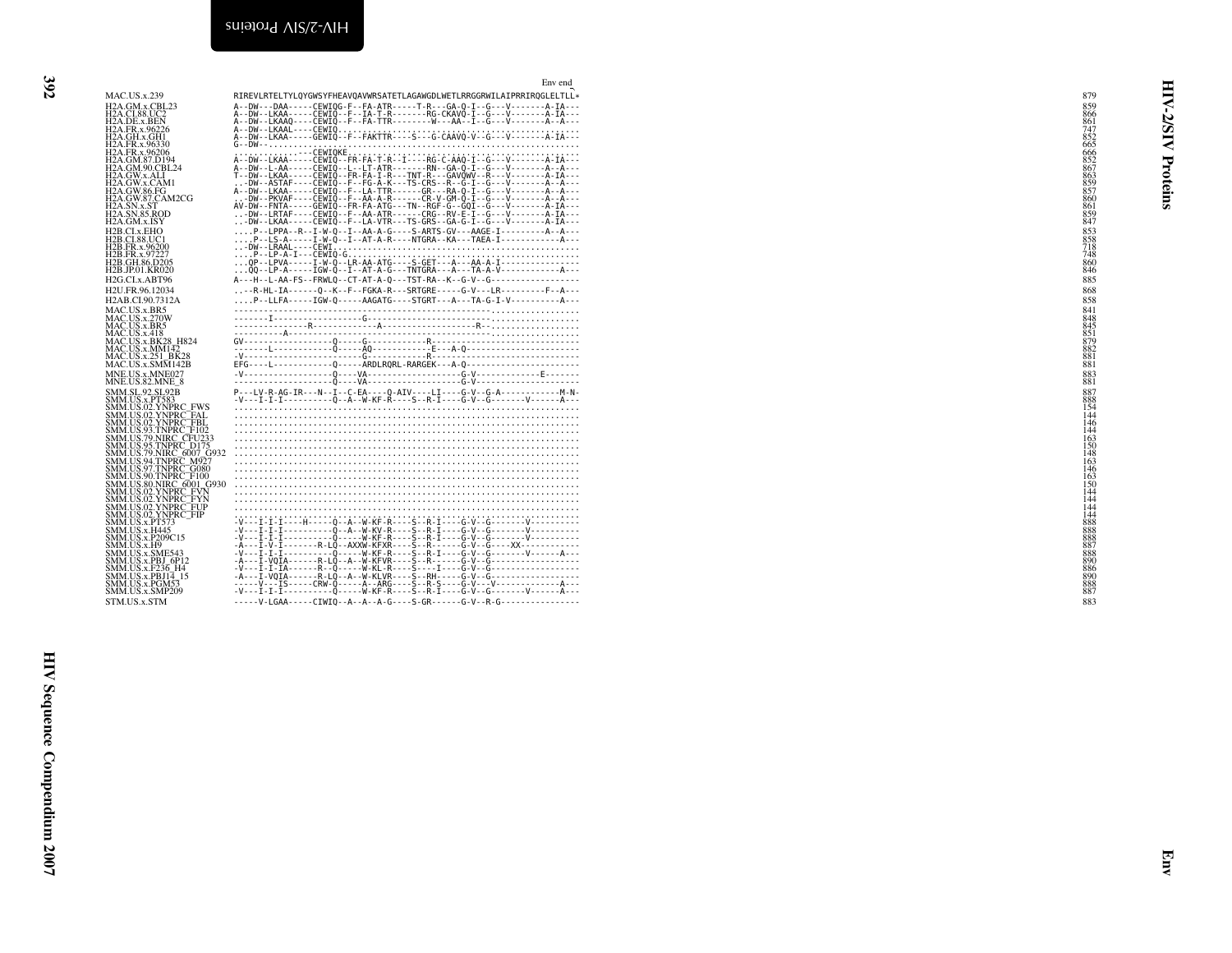<span id="page-32-1"></span><span id="page-32-0"></span>

|                                             | Nef start | R17Y mutation |                                                                                                                                                                              |  |  | premature stop in Mac239 |  |  |  | max HIV-1 similarity |       |
|---------------------------------------------|-----------|---------------|------------------------------------------------------------------------------------------------------------------------------------------------------------------------------|--|--|--------------------------|--|--|--|----------------------|-------|
| MAC.US.x.239                                |           |               | MGGAISMRRSRPSGDLRQRLLRARGETYGRLLGEVEDGYSQSPGGLDKGLSSLSCEGQKYNQGQYMNTPWRNPAEEREKLAYRKQNMDDIDE*DDD.LVGVSVR.PKVPLRTMSYKLAIDMSHFIKEKGGLEGIYYSARRHRILDIYLEKEEGIIPDWQDYTSGPGIR 165 |  |  |                          |  |  |  |                      |       |
| H2A.CL88.UC2                                |           |               |                                                                                                                                                                              |  |  |                          |  |  |  |                      |       |
| H2A.DE.x.BEN<br>H2A.DE.x.PEI2               |           |               |                                                                                                                                                                              |  |  |                          |  |  |  |                      |       |
| H2A.GH.x.GH1                                |           |               |                                                                                                                                                                              |  |  |                          |  |  |  |                      |       |
| H2A.GM.x.ISY                                |           |               |                                                                                                                                                                              |  |  |                          |  |  |  |                      |       |
| H2A.GM.87.D194<br>H2A.GW.x.ALI              |           |               |                                                                                                                                                                              |  |  |                          |  |  |  |                      |       |
| H2A.GW.x.MDS                                |           |               |                                                                                                                                                                              |  |  |                          |  |  |  |                      |       |
| H2A.CI.x.IC763124                           |           |               |                                                                                                                                                                              |  |  |                          |  |  |  |                      |       |
| H2A.GW.87.CAM2CG<br>H2A.PT.x.MP1            |           |               |                                                                                                                                                                              |  |  |                          |  |  |  |                      |       |
| H2A.PT.x.MP2                                |           |               |                                                                                                                                                                              |  |  |                          |  |  |  |                      |       |
| H2A.PT.x.EP                                 |           |               |                                                                                                                                                                              |  |  |                          |  |  |  |                      |       |
| H2A.PT.x.794<br>H2A.PT.x.1069               |           |               |                                                                                                                                                                              |  |  |                          |  |  |  |                      |       |
| H2A.PT.x.1147                               |           |               |                                                                                                                                                                              |  |  |                          |  |  |  |                      |       |
| H <sub>2</sub> A.PT.x.1227                  |           |               |                                                                                                                                                                              |  |  |                          |  |  |  |                      |       |
| H2A.PT.x.1215<br>H2A.PT.x.1320              |           |               |                                                                                                                                                                              |  |  |                          |  |  |  |                      |       |
| H2A.PT.x.483                                |           |               |                                                                                                                                                                              |  |  |                          |  |  |  |                      |       |
| H <sub>2</sub> A.PT.x.546                   |           |               |                                                                                                                                                                              |  |  |                          |  |  |  |                      |       |
| H2A.PT.x.1543<br>H2A.PT.x.B1                |           |               |                                                                                                                                                                              |  |  |                          |  |  |  |                      |       |
| H2A.PT.x.1544                               |           |               |                                                                                                                                                                              |  |  |                          |  |  |  |                      |       |
| H <sub>2</sub> A.PT.x.1428<br>H2A.PT.x.1567 |           |               |                                                                                                                                                                              |  |  |                          |  |  |  |                      |       |
| H2A.PT.x.268                                |           |               |                                                                                                                                                                              |  |  |                          |  |  |  |                      |       |
| H2A.PT.x.1378                               |           |               |                                                                                                                                                                              |  |  |                          |  |  |  |                      |       |
| H2A.SN.x.ST<br>H2A.SN.85.ROD                |           |               |                                                                                                                                                                              |  |  |                          |  |  |  |                      |       |
| H <sub>2</sub> A.DE.92.NEP                  |           |               |                                                                                                                                                                              |  |  |                          |  |  |  |                      | 166   |
| H2A.DE.91.HOM                               |           |               |                                                                                                                                                                              |  |  |                          |  |  |  |                      | 166   |
| H2B.CI.x.EHO                                |           |               | --S-G-KKQ-KQQPG--E------RGPR-ESS--RQERSL-Y---S----N-P--D---TLGAEGGG--.DS-E-DE-NE---R--G----P-TF---V-----L----E----F--E---K---T---N----VSG--N--H---V-                         |  |  |                          |  |  |  |                      |       |
| H2B.CI.88.UC1<br>H2B.CI.x.IC762993          |           |               |                                                                                                                                                                              |  |  |                          |  |  |  |                      |       |
| H2B.GH.86.D205                              |           |               |                                                                                                                                                                              |  |  |                          |  |  |  |                      |       |
| H2G.CLx.ABT96                               |           |               |                                                                                                                                                                              |  |  |                          |  |  |  |                      | - 166 |
| H2U.FR.96.12034                             |           |               |                                                                                                                                                                              |  |  |                          |  |  |  |                      |       |
| H2AB.CI.90.7312A                            |           |               |                                                                                                                                                                              |  |  |                          |  |  |  |                      |       |
| MAC.US.x.251 1A11                           |           |               |                                                                                                                                                                              |  |  |                          |  |  |  |                      |       |
| MAC.US.x.251 BK28<br>MAC.US.x.MM142         |           |               |                                                                                                                                                                              |  |  |                          |  |  |  |                      |       |
| MAC.US.x.251 32H PJ5                        |           |               |                                                                                                                                                                              |  |  |                          |  |  |  |                      |       |
| MAC.US.x.BK28_H824                          |           |               |                                                                                                                                                                              |  |  |                          |  |  |  |                      |       |
| MNE.US.82.MNE 8<br>MNE.US.x.MNE027          |           |               |                                                                                                                                                                              |  |  |                          |  |  |  |                      |       |
| SMM.US.x.H9                                 |           |               |                                                                                                                                                                              |  |  |                          |  |  |  |                      |       |
| SMM.US.x.PBJC                               |           |               |                                                                                                                                                                              |  |  |                          |  |  |  |                      |       |
| SMM.US.x.PBJ 143<br>SMM.US.x.PBJD           |           |               |                                                                                                                                                                              |  |  |                          |  |  |  |                      |       |
| SMM.US.x.PBJE                               |           |               |                                                                                                                                                                              |  |  |                          |  |  |  |                      |       |
| SMM.US.x.PBJ14_15                           |           |               |                                                                                                                                                                              |  |  |                          |  |  |  |                      |       |
| SMM.US.x.PBJA<br>SMM.US.x.PBJ_6P6           |           |               |                                                                                                                                                                              |  |  |                          |  |  |  |                      |       |
| SMM.US.x.PBJ <sup>-</sup> 6P12              |           |               |                                                                                                                                                                              |  |  |                          |  |  |  |                      |       |
| SMM.US.x.PBJ <sup>-6</sup> P9               |           |               |                                                                                                                                                                              |  |  |                          |  |  |  |                      |       |
| SMM.US.x.SMĒ543                             |           |               |                                                                                                                                                                              |  |  |                          |  |  |  |                      |       |
| MAC.US.x.17EC1<br>MAC.US.x.17EFR            |           |               |                                                                                                                                                                              |  |  |                          |  |  |  |                      |       |
| SMM.US.x.PGM53                              |           |               |                                                                                                                                                                              |  |  |                          |  |  |  |                      |       |
| SMM.SL.92.SL92B                             |           |               |                                                                                                                                                                              |  |  |                          |  |  |  |                      |       |
| SMM.US.x.F236 H4                            |           |               |                                                                                                                                                                              |  |  |                          |  |  |  |                      |       |
| STM.US.x.STM                                |           |               |                                                                                                                                                                              |  |  |                          |  |  |  |                      |       |